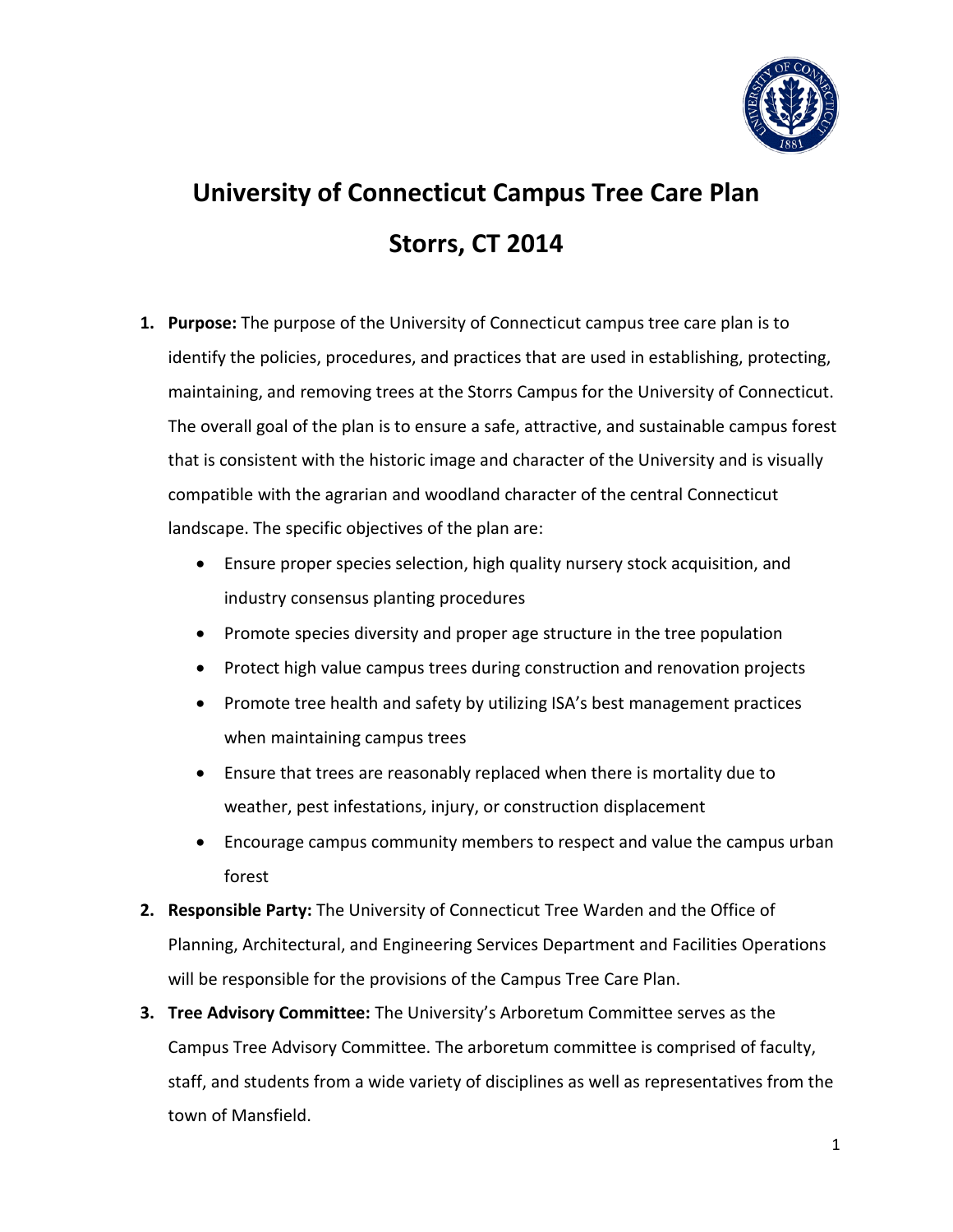

- **4. Tree Care:** University policies and procedures for tree maintenance, planting, work within the drip lines of trees, and removal are included in Appendixes 1, 2, and 3. Lists of recommended plant species are included in two lists (Appendix 4,5).
- **5. Protection and Preservation:** Tree Protection and Preservation Policies including a stepby-step implementation process is included within Appendix 1.
- **6. Goals and Targets:** In addition to the establishment , protection, and maintenance of trees at the University of Connecticut the Campus Tree Care Plan specifically aims to:
	- Ensure the protection of mature canopy trees while the newer canopy develops.
	- Maintain and update the campus-wide tree inventory to reflect new development, conservation, and planting efforts
	- Further integrate tree protection and educational opportunities with on campus student life. Currently, the University has educational opportunities in the form of a Campus Tree Touring Guide

[\(http://www.uconnarboretum.uconn.edu/content/TREE\\_GUIDE\\_CAMPUS\\_WAL](http://www.uconnarboretum.uconn.edu/content/TREE_GUIDE_CAMPUS_WALK.pdf) [K.pdf\)](http://www.uconnarboretum.uconn.edu/content/TREE_GUIDE_CAMPUS_WALK.pdf), virtual plant walks

[\(http://www.hort.uconn.edu/plants/campus/uconn/uconn.html\)](http://www.hort.uconn.edu/plants/campus/uconn/uconn.html), as well as a plant database [\(http://www.hort.uconn.edu/plants/\)](http://www.hort.uconn.edu/plants/).

- The Landscape Framework Plan of the 2015 Master Plan now recommends "reconnecting the campus to its broader ecological context through a series of woodland corridors." These woodland corridors tie the UConn "natural" landscapes, such as the farmland and managed forests, with the core of the campus. To align this new direction with the Campus Tree Care Plan, UConn will focus on woodland, storm water, and native plantings in the areas of the proposed woodland corridors.
- **7. Tree Damage Assessment:** Assessment on low profile trees is performed via the Arboretum Committee. Higher profile trees are assessed by an outside consultant. Enforcement of protection measures is performed by arborist consultants, construction project managers and the University Tree Warden.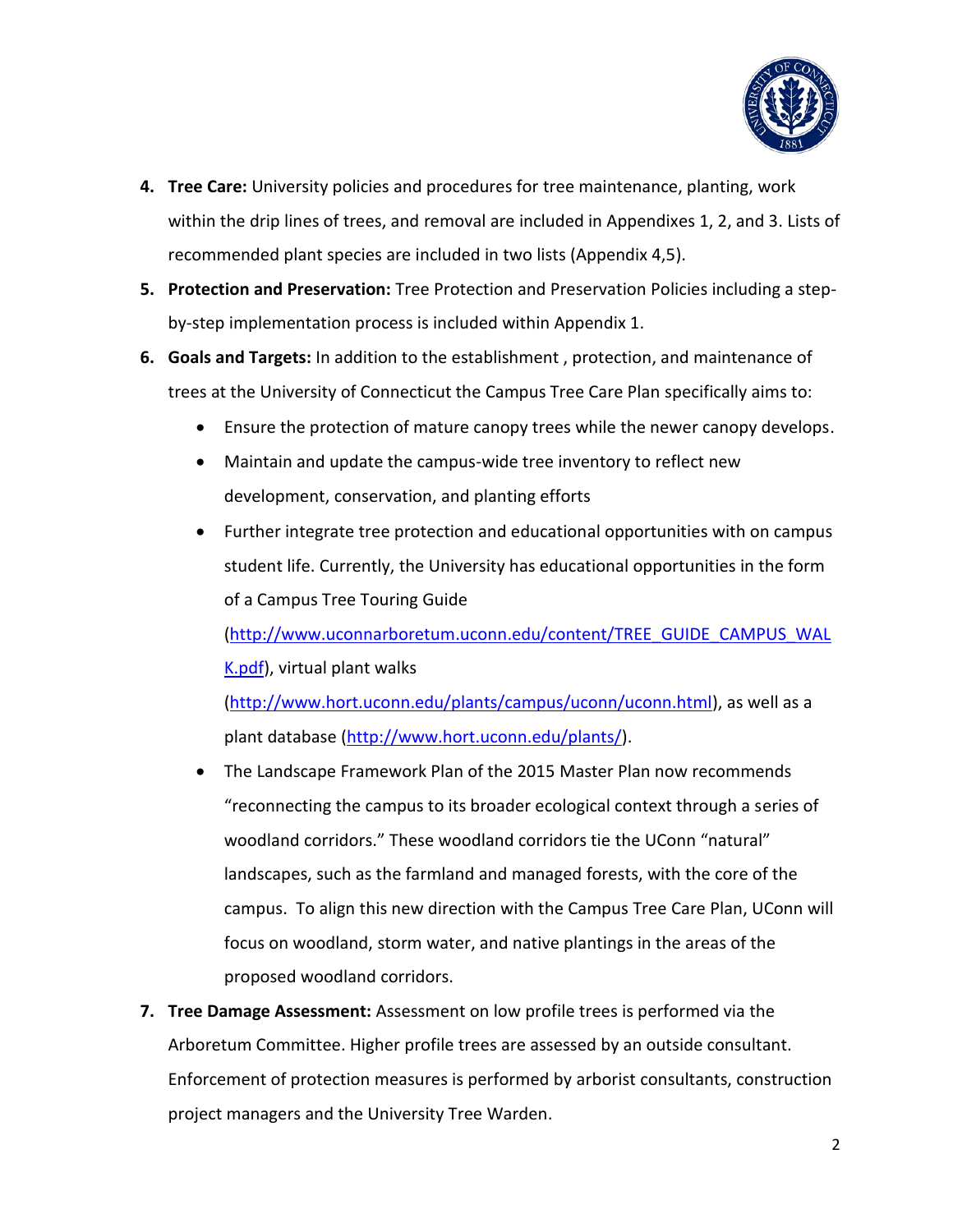

- **8. Prohibited Practices:** In 2010 the University created the position of Tree Warden who enforces all new tree plantings and removals as well as ensure the proper care of campus tree resources. As part of the overall goal to ensure a safe, attractive, and sustainable campus forest the University has identified the following prohibited practices:
	- The University of Connecticut prohibits the parking of vehicles within the drip line of trees.
	- Motor Bikes, Mopeds, and Motor Scooters are prohibited from being locked to trees (UConn Parking Regulations 6.3.1)
	- Bikes shall not be locked, chained, or otherwise attached to trees (UConn Parking Regulations 7.3)
	- Construction processes within the drip line of trees is standardized in Division One specifications.

# **9. Definitions:**

- Caliper The diameter or thickness of the main stem of a young tree or sapling as measured at six (6") inches above ground level. This measurement is used for nursery‐grown trees having a diameter of four inches or less.
- Clearing The removal of trees or other vegetation of two inches DBH or greater.
- Critical Root Zone The minimum area surrounding a tree that is considered essential to support the viability of the tree and is equal to a radius of one foot per inch of trunk diameter (DBH).
- Development The act, process or state of erecting buildings or structures, or making improvements to a parcel or tract of land.
- Diameter, breast height (DBH) ‐ The diameter or width of the main stem of a tree as measured 4.5 feet above the natural grade at its base. Whenever a branch, limb, defect or abnormal swelling of the trunk occurs at this height, the DBH shall be measured at the nearest point above or below 4.5 feet at which a normal diameter occurs.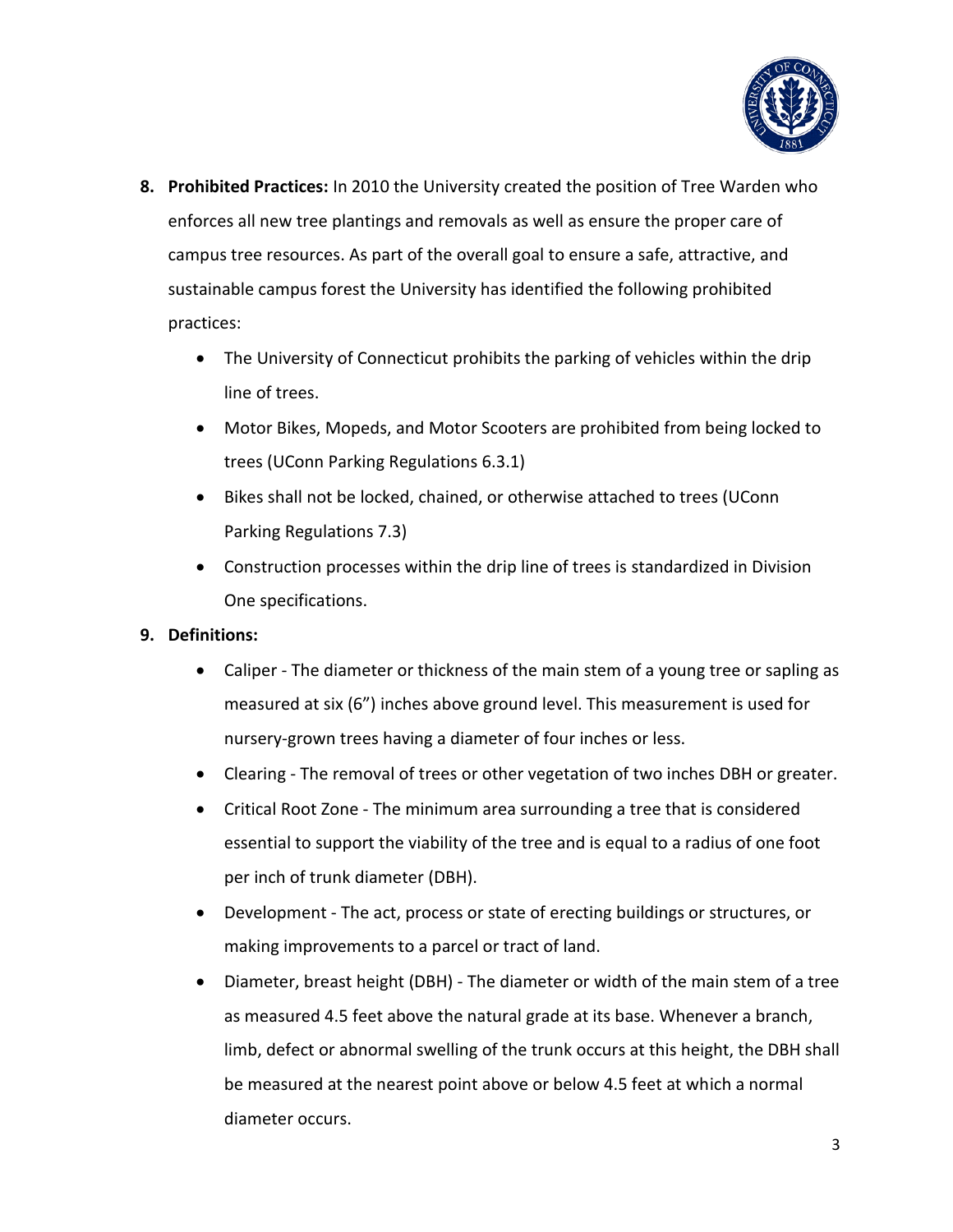

- Drip Line- The area defined by the outermost circumference of a tree canopy where water drips from and onto the ground
- Green space Any area retained as permeable unpaved ground and dedicated on the site plan to supporting vegetation.
- Impervious surface A solid base underlying a container that is nonporous, unable to absorb hazardous material, free or cracks or gaps and is sufficient to contain leaks, spills and accumulated precipitation until collected material is detected and removed.
- University of Connecticut at Storrs Landscape Master Plan and Design Guidelines (2010)- A planning and design tool whose purpose is to guide and bring consistency to the decisions made with respect to the campus landscape.
- Mature canopy trees A tree that will grow to a mature height of at least 40 feet with a spread of at least 30 feet.
- Native tree Any tree species which occurs naturally and is indigenous within the region.
- Root Pruning- Action indicated on Drawings to provide a more suitable cut for protected tree roots to minimize ripped or torn roots during excavations and grading with standard construction equipment. Various methods may be used.
- Site/Landscape plan A map and supporting documentation which describes for a particular site where vegetation, is to be retained or provided in compliance with the requirements of this policy. The landscape plan shall include any required buffer elements.
- Species Diversity- The effective number (species richness and species evenness) of different species that are represented in a collection of individuals (tree inventory)
- Species Evenness- Refers to how equal the abundances of species within a collection are.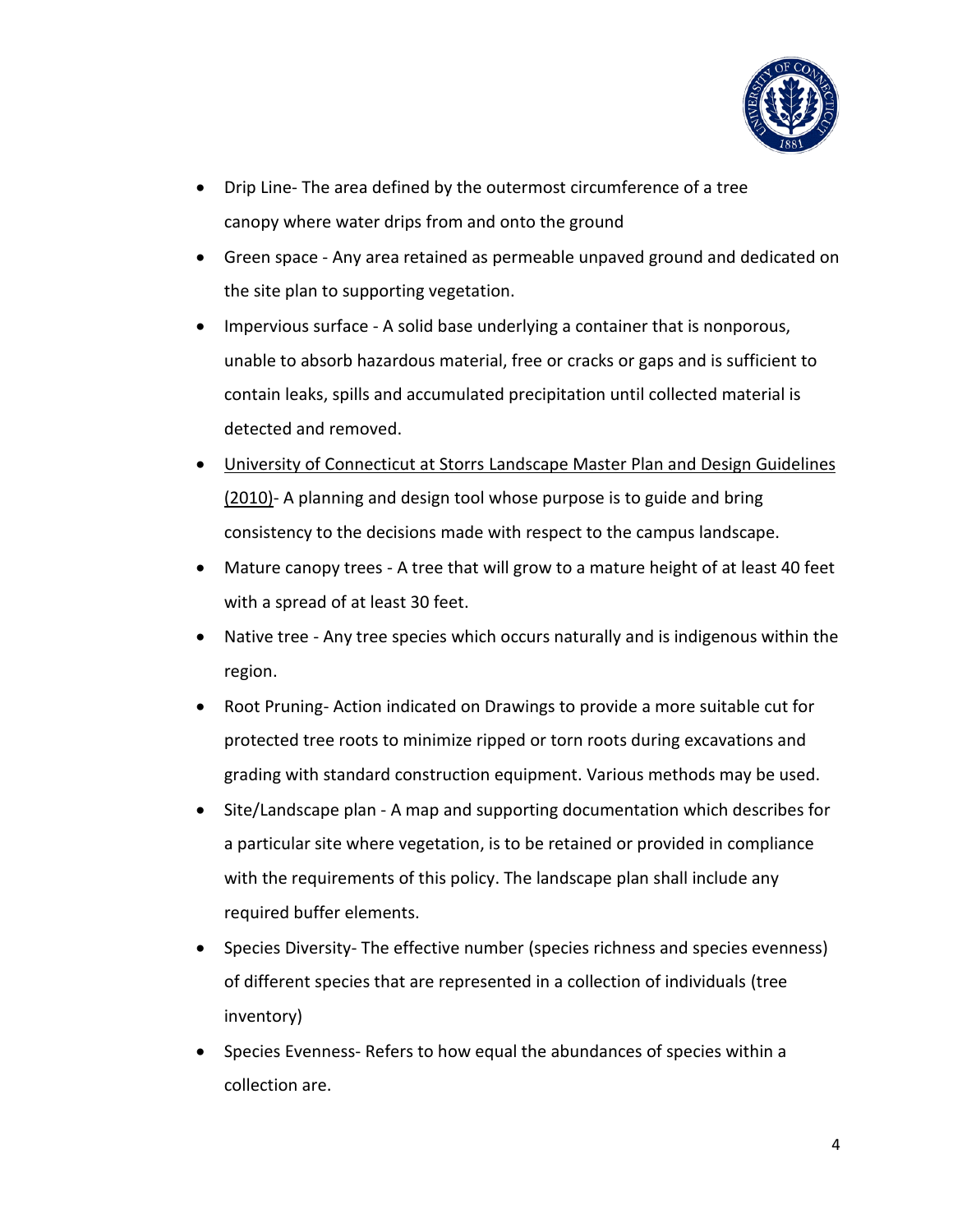

- Species Richness- A count of the number of species represented in a collection of individuals.
- Tree establishment plan ‐ A map and supporting documentation which describes, for a particular site where existing trees are to be planted in compliance with the requirements of these regulations, the types of trees and their corresponding trees for reforestations.
- Tree protection plan ‐ A map and supporting documentation which describes for a particular site where existing trees are to be retained in compliance with the requirements of the regulations, the types of trees and their corresponding tree for reforestations. All trees must be identified by Latin name and tree inventory tag #.
- Tree protection area- The area surrounding a preserved or planted tree that is essential to the tree's health and survival, and is protected within the guidelines of these regulations.
- Underrepresented species- Species which have low relative abundance within the UConn campus and landscape.
- **10. Communication Strategy**: After the adoption of the Campus Tree Care Plan, the document will be posted on the websites for the Office of Environmental Policy, Arboretum Committee, and Facilities Operations' Landscape Department. There will also be articles in the Daily Campus (student newspaper) and UConn Today (online magazine).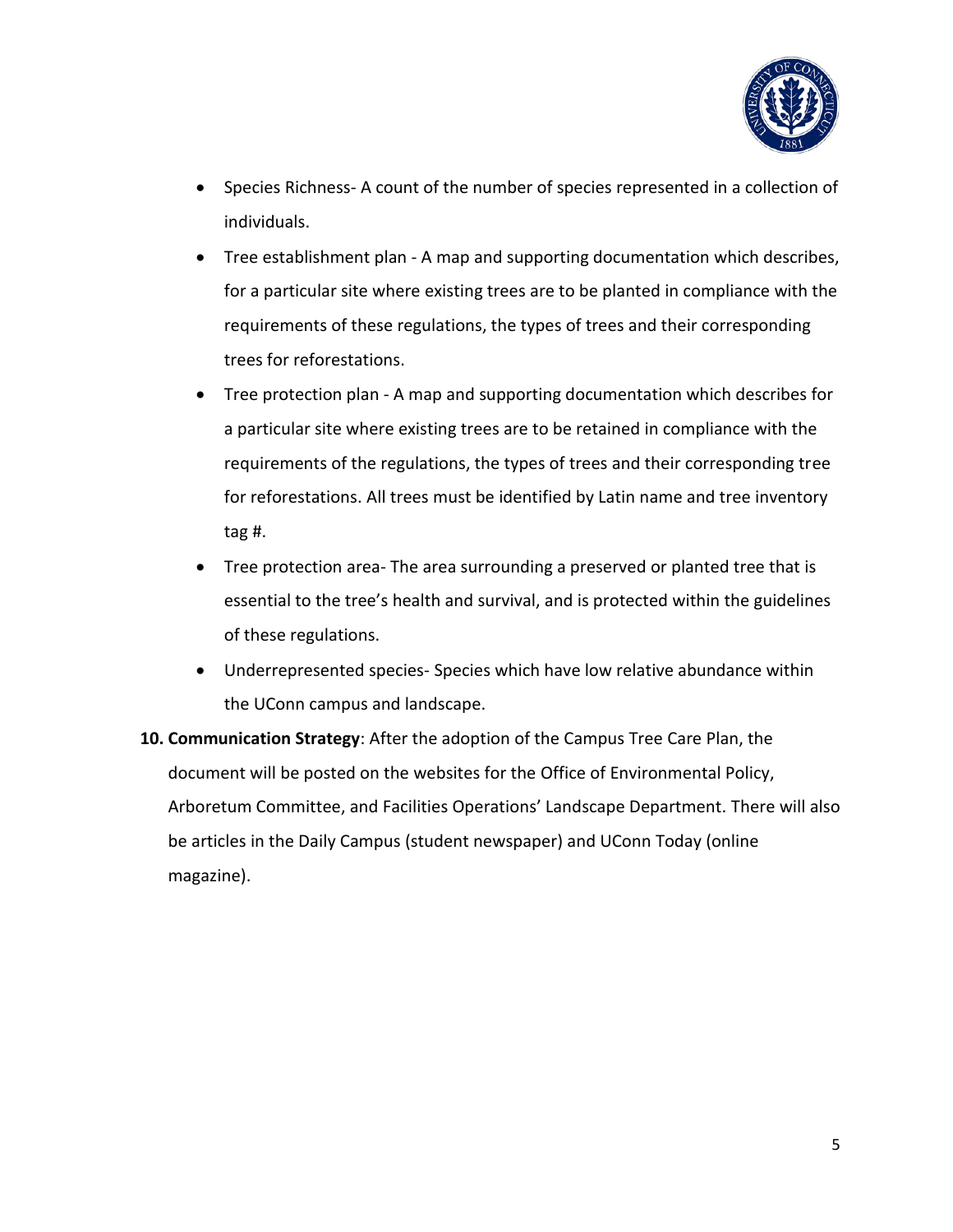

# **Appendix 1: Tree Care, Protection, and Preservation**

SECTION 015639

# TREE PROTECTION AND PRESERVATION

## PART 1 - GENERAL

1.1 RELATED DOCUMENTS

Drawings and general provisions of the Contract, including General and Supplementary Conditions and Division I Specifications Sections, apply to this Section.

- 1.2 SUMMARY
	- A. This Section includes the protection and stress reduction of existing trees and vegetation that interfere with, or are affected by, execution of the Work, whether temporary or permanent. Work is to be coordinated with Site & Landscape Improvements and Tree Preservation and Transplant Plans.
	- B. The following specifications apply to work of the Contract Arborist related to Protection and Stress Reduction Measures and coordination and oversight of the Tree Protection and Preservation Program by the Project Arborist. This work includes but is not limited to the following:
		- 1. Coordination of Temporary Tree and Plant Protection
		- 2. Selective tree removals for "Removal By Arborist" (RBA) (Contract Arborist) within Tree Protection Areas (TPAs).
		- 3. Crown Pruning and Supportive cabling.
		- 4. Root Pruning
		- 5. Temporary Site and Tree protection fencing and temporary sign installation
		- 6. Root Protection Matting for temporary construction access in TPAs
		- 7. Root Aeration Matting for permanent grade fills
		- 8. Composted Mulching
		- 9. Liquid subsurface fertilization
		- 10. Tree Growth Regulator (Paclobutrazol)
		- 11. Soil Nutrient Testing
		- 12. Super Silt Fence / Silt Fence "Trenchless Attachment" to Root Protection Matting (RPM) and Root Aeration Matting (RAM)
		- 13. Temporary Limb Guying or Clearance Pruning for construction access
		- 14. Seasonal Supplemental Watering
		- 15. Monitoring and Treatment of Tree Health
		- 16. Soil Decompaction with SuperSonic Air Tool (SSAT) within CRZs of Designated Trees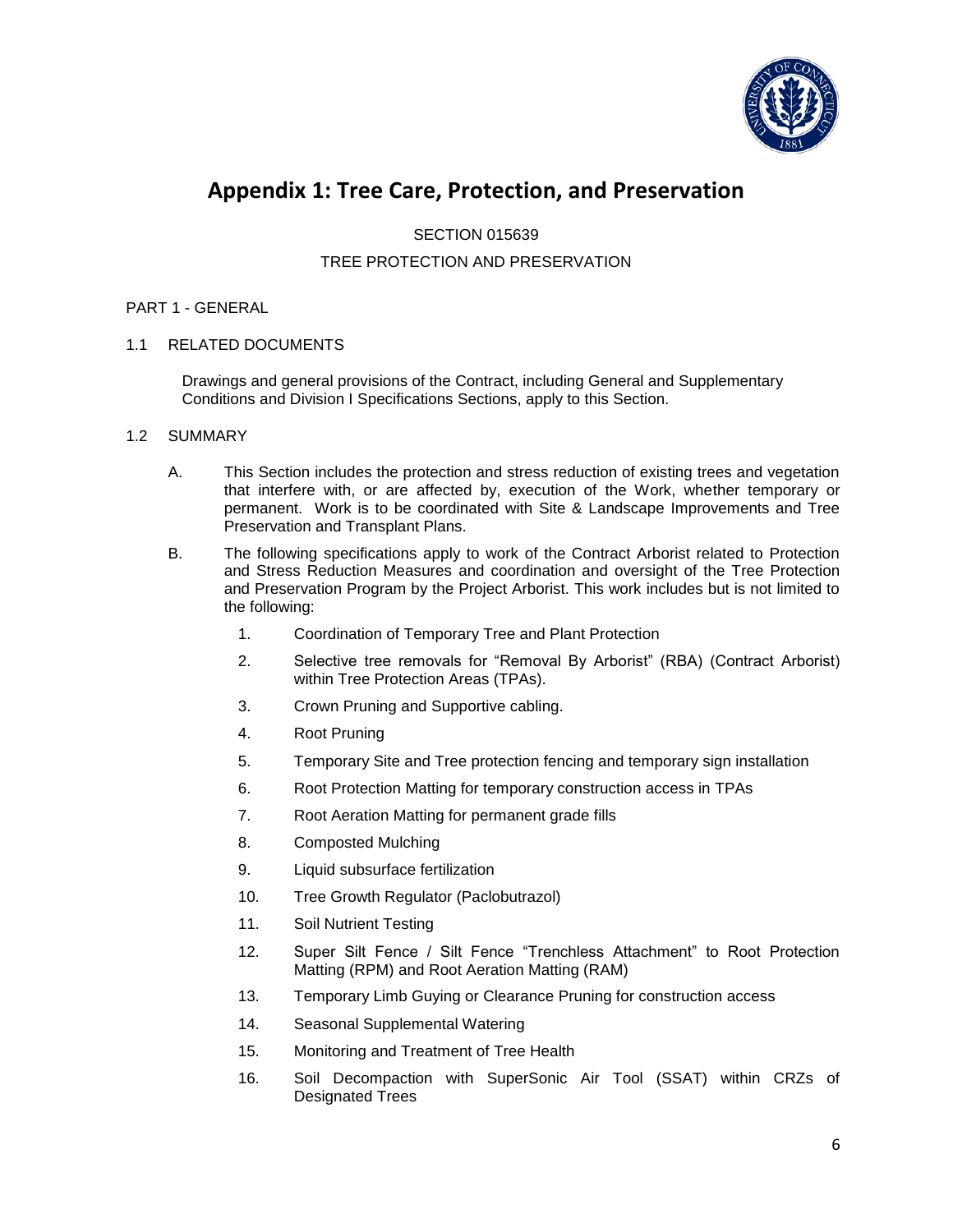

17. Supersonic Air Tool (SSAT) and Hand Excavation within the Critical Root Zones (CRZs)

#### 1.3 DEFINITIONS

- A. Certified Arborist: Credential of an individual arborist issued and administered by the International Society of Arboriculture. This credential must be current and valid to qualify to use the copyrighted designation of "Certified Arborist". Refer to www.isa-arbor.com for additional information.
- B. Project Arborist: Arboricultural firm contracted to provide planning and design services, technical assistance and advice to the owner and design team. Duties include but are not limited to the following: site investigation and documentation (design phase inventories, assessments, root investigations, etc.); develop tree preservation plans, methods, details and specifications; and provide final document review and monitoring of the Contract Arborist. Project Arborist is contracted directly to the owner or owner representative and acts specifically on behalf of the owner concerning tree related issues. Project Arborist shall have authority over the Contract Arborist and any disputes shall be decided by the Project Arborist and Engineer.
- C. Contract Arborist: Arboricultural firm contracted to implement the approved tree preservation plans on site. All crews conducting arboricultural operations on site shall consist of at least one Certified Arborist who directly oversees all work by that crew. Arboricultural operations include, but are not limited to, pruning, tree protection device installation and maintenance (fence, matting, etc.), root pruning, air tool root excavation/exploration (SSAT), soil care activities, soil testing, mulch application, tree inspections, pesticide/chemical applications and tree removal. Special qualifications submittal is required for review and approval below. Contract Arborist will be subcontracted by the general contractor.
- D. Tree Protection Area (TPA): Area indicated on Drawings surrounding individual trees or groups of trees to be protected during construction.
- E. Critical Root Zone (CRZ): Area shown on Drawings for all trees within scope of this project with a circle. Estimated area is based upon an industry standard "rule of thumb" of 1.5 feet of radius per inch of diameter at breast height (DBH). CRZ is described as the minimum area of tree roots required to be protected to maintain tree health. Any impacts within the CRZ must be mitigated based on severity up to and including tree removal if the impact is severe.
- F. Tree Protection Action Key (TPAK): Matrix provided on Plan sheets for each tree indicating designated protection and stress reduction measures specified in this document.
- G. Supersonic Air Tool (SSAT): Hand held tool designed to focus highly compressed air (90-125 psi) provided from a large air compressor (185-375 cfm) at speeds close to 1400 mph at the tip of the tool. Widely used by arboricultural firms and consultants for multiple purposes including but not limited to: root collar investigation, CRZ investigation, root pruning (especially large roots > 1.5" diameter or were existing underground cables or conduits are located), radial mulching and restoration of compacted soils, excavation for utilities within protected CRZs to minimize root damage from constriction.
- H. Tree Removal by Arborist: Action whereby the Contract Arborist removes trees designated for "Removal by Arborist" selected from inside the TPAs. Trees shall be taken down by hand sectionally, or directionally felled to minimize damage to adjacent tree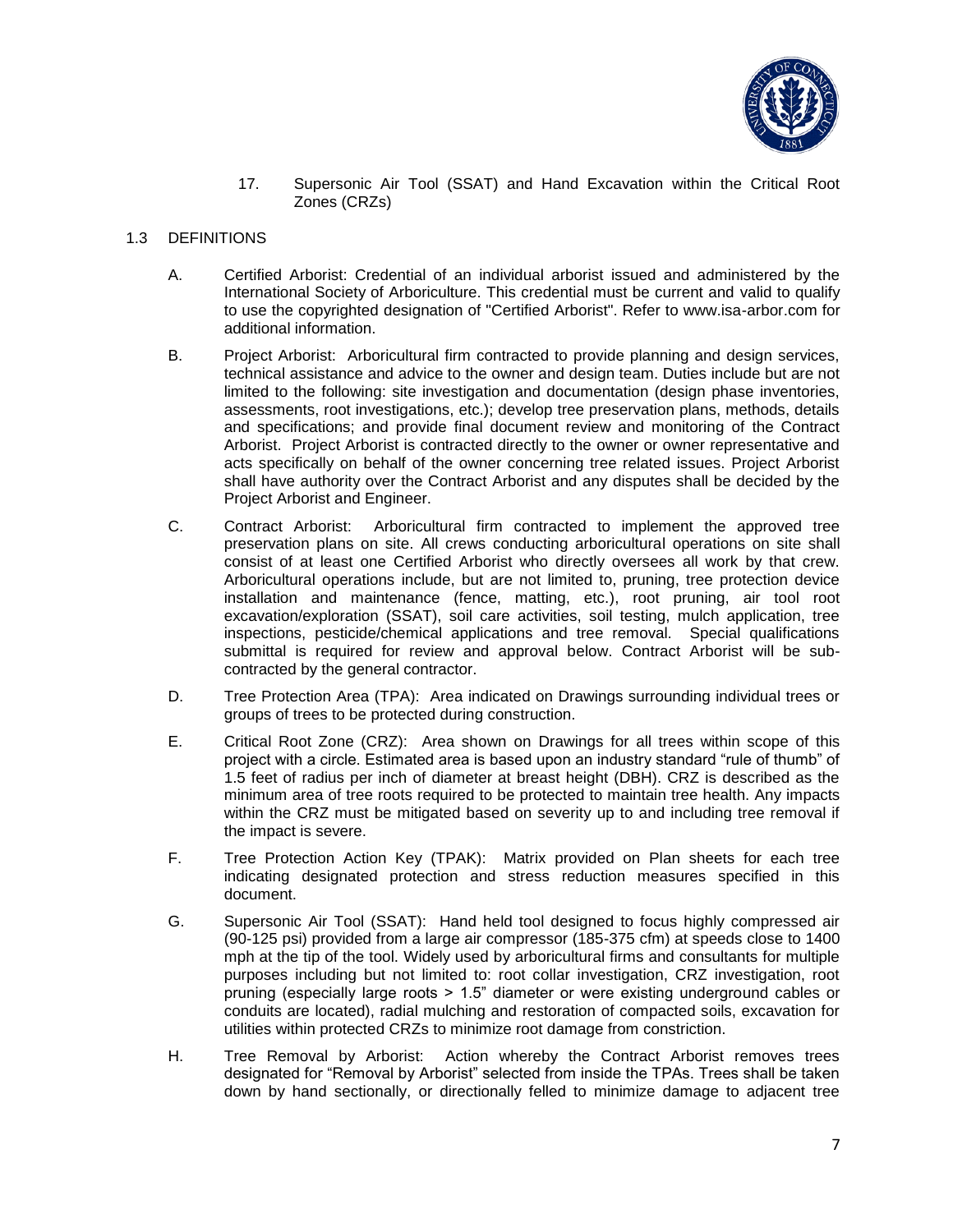

canopies, root systems, or adjacent structures. Work shall be completed by a qualified Contract Arborist.

- I. Crown Pruning: Action by the Contract Arborist of pruning specific tree limbs to improve tree health, reduce hazard, and / or provide construction clearance.
- J. Supportive Cabling: Installation of supportive cabling for designated tree branches due to weak branch attachments.
- K. Root Pruning: Action indicated on Drawings to provide a more suitable cut for protected tree roots to minimize ripped or torn roots during excavations and grading with standard construction equipment. Various methods may be used.
- L. Mulching of Trees: Application of a wood mulch product to areas surrounding designated trees. Mulch increases moisture-holding capacity, helps mitigate soil compaction, and increases needed soil organic composition.
- M. Soil Amendments: Various product components applied to existing soil environment of protected trees, as indicated on Plan notes.
- N. Tree Growth Regulator (*Paclobutrazol*): Products applied to designated trees used to regulate plant growth in such a way as to restrict canopy growth and free stored or produced energy for other uses in the tree. For highly impacted trees, more energy may be made available for fibrous root growth (to combat root loss), thicker darker leaves (allowing for increased photosynthesis, and increased drought tolerance), and pest tolerance (often an issue with construction stressed trees); among other potential benefits.
- O. Limits of Disturbance (LOD) (also called Limits of Construction): Specific outer limits of all construction activities for the entire project.
- P. DBH (Diameter at Breast Height): Tree trunk diameter measured at 4.5 feet above grade.
- Q. Soil Decompaction with SuperSonic Airtool (SSAT) within CRZs of Designated Trees: This work is typically prescribed for urban park or campus trees where existing compacted soils and associated trees will benefit. It involves pneumatic de-compaction in the upper soils using Supersonic Air tools (SSAT) by trained and qualified arborists. Amendments as specified are mixed into the soils.
- R.

# 1.4 SUBMITTALS

The Contract Arborist shall provide submittals as follows:

- A. Product Data: For each type of product indicated.
- B. Certification: For each phase, the Contract Arborist shall certify for each tree designated to remain has been protected during construction according to recognized standards and that trees were promptly and properly treated and repaired when damaged. Damages to tree crowns, trunk, and root system shall be noted. Damages to include incursion of vehicles, staging, or stockpile within designated Tree Protection Areas without authorization.
- C. Qualification Data: For Contract Arborist Firm Qualifications, submit firm and individual qualifications as follows.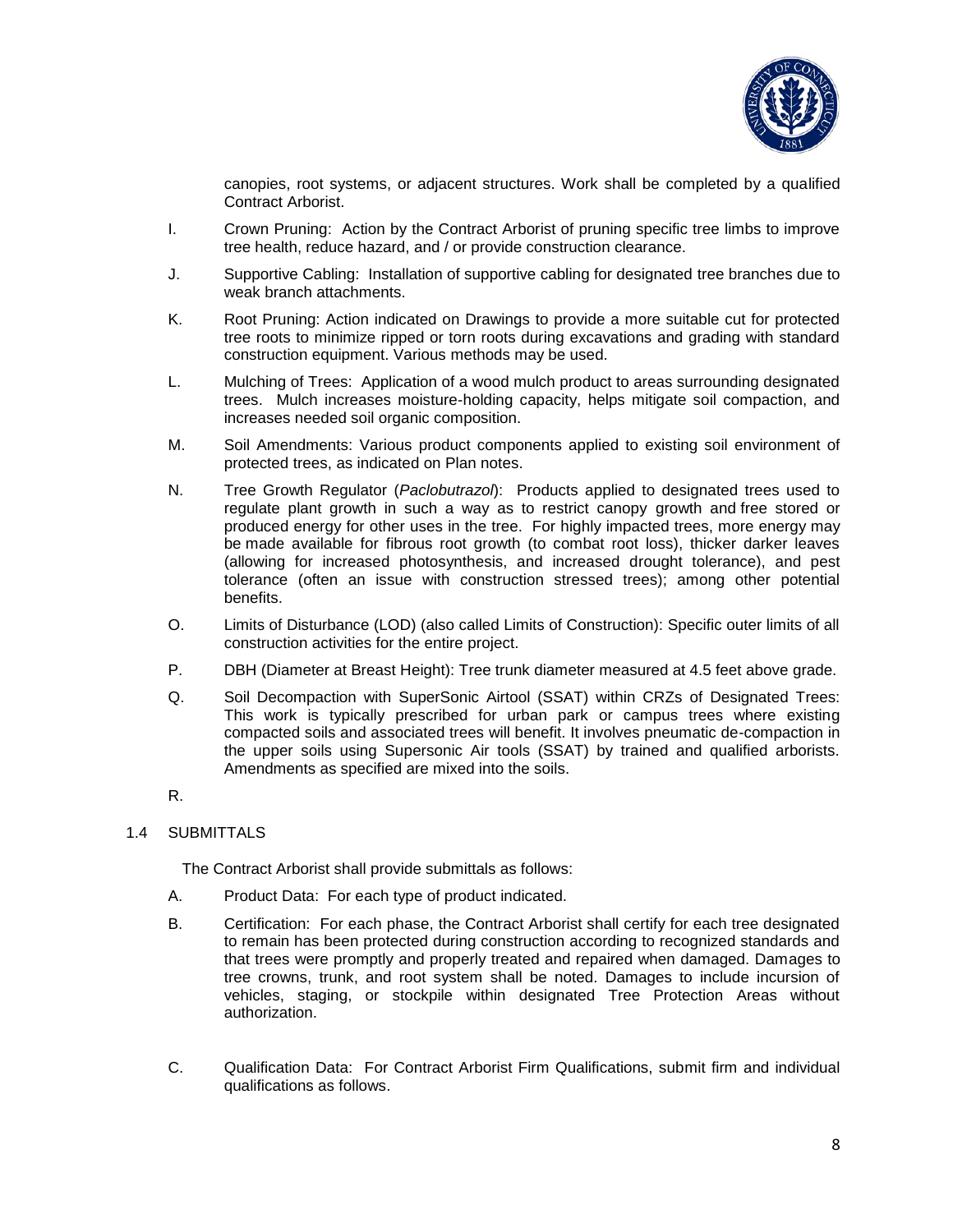

- 1. Submit a minimum of two resumes and detailed qualifications from staff or team individuals assigned to this project as detailed under Quality Assurance below. Due to the complexity of this project, standard arboricultural experience may not qualify.
- 2. Provide references for above from a minimum of three commercial, nongovernmental or governmental projects for whom similar tree preservation programs have been successfully implemented. Include the following information:
	- a. Project name, size and scope
	- b. Number and species of trees involved
	- c. Relevant photos or aerials
	- d. Tree preservation budget
	- e. Scope of services provided
	- f. Name and contact for project owner, designer, or contractor
- D. Pedestrian/Property Protection Plan: Contract Arborist to submit a written plan describing all protective measures proposed to be used to minimize potential impact to pedestrians, parked cars, workers and other public and private property. Protection measures shall be required for all on-site tree care activities including but not limited to Supersonic Air Tool excavation, root pruning, canopy pruning, etc.
- E. Maintenance Prescription: Contract Arborist shall submit for care and protection of trees as a result of construction, changes in weather patterns or events, and response in health from individual trees during and after completing the Work.
- F. Soil Samples: Submit soil sample for analysis during site work phase of this project. Take the samples during April through October. Take representative soil samples from all areas of protected trees (landscape areas and street tree planting pits). Samples and procedures per local cooperative extension shall be followed. Forward reports to Engineer and Project Arborist.
- G. Soil Amendments: Contract Arborist shall submit specific fertilizer formulations, application rates and methods for review by Project Arborist. All fertilization and soil amendments shall be in conformance with soil test results.
- H. Site Documentation: Submit weekly reports to owner and Project Arborist containing complete documentation of all tree impacts and tree preservation activities including but not limited to: root pruning, tree protection fencing, excavation within critical root zones, tree fertilization or other treatments, etc. Documentation shall include tree numbers of trees impacted and/or treated. Complete daily photographic record is also required.
- I. Existing Conditions: Documentation of existing trees and plantings indicated to remain, which establishes preconstruction conditions that might be misconstrued as damage caused by construction activities.
	- 1. Use sufficiently detailed photographs or videotape.
	- 2. Include plans and notations to indicate specific wounds and damage conditions of each tree or other plants designated to remain.

#### 1.5 QUALITY ASSURANCE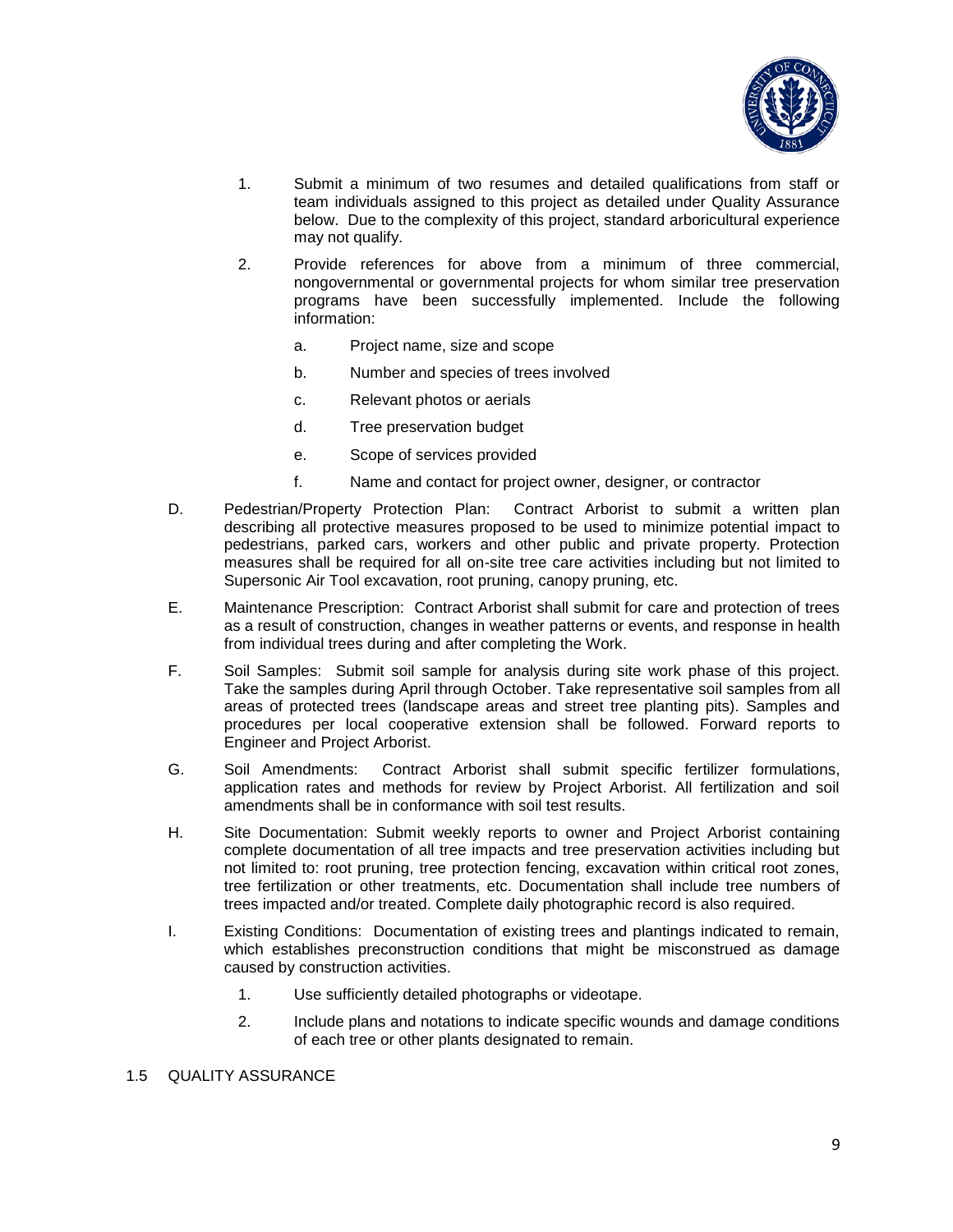

- A. On-site Arborist (individual) Qualifications: An arborist certified by the International Society of Arboriculture (ISA) and licensed in the jurisdiction where project is located. All work performed by Contract Arborist including any oversight and documentation work, shall be performed or directly supervised by at least one on-site arborist with these minimum qualifications.
- B. Contract Arborist Firm Qualifications:
	- 1. Contract Arborist Firm shall comply with the following:
		- a. Established business with documented experience of at least five years.
		- b. Experience working on a minimum of three commercial, nongovernmental or governmental projects where similar tree preservation programs have been successfully implemented.
		- c. Properly licensed and insured to perform arboricultural work in the jurisdiction where the project is located.
	- 2. Provide names of each individual to comply with the following:
		- a. Minimum BS degree in forestry, arboriculture, or related field
		- b. Certification by ISA (Certified Arborist or Board Certified Master Arborist)
		- c. Resumes should reflect combined 10 years full time experience on similar tree preservation projects.
		- d. Provide individual(s) names, certifications, and each anticipated role in this project. "Role(s)" shall be defined as one or more of the following:
			- i. Project Manager
			- ii. Technical oversight
			- iii. Field Arborist / Technician
	- 3. For each staff member, list a minimum of three construction projects and a minimum three years experience in the following technical applications:
		- a. Soil amendment prescriptions and applications
		- b. Supersonic Air Tool Excavations for underground utilities exceeding 24" depth
		- c. Root Protection Matting or similar applications
		- d. Root Aeration Matting or similar applications
		- e. Construction oversight and monitoring on large projects
		- f. Coordination of arboricultural activities with construction project managers on large projects
- C. Publications listed herein are part of this work to extent referenced:
	- 1. ANSI A300 Standard Practices for Trees, Shrubs, and Other Woody Plant **Maintenance**
	- 2. Part 1-2001, Tree Pruning;
	- 3. Part 2-3004, Fertilization;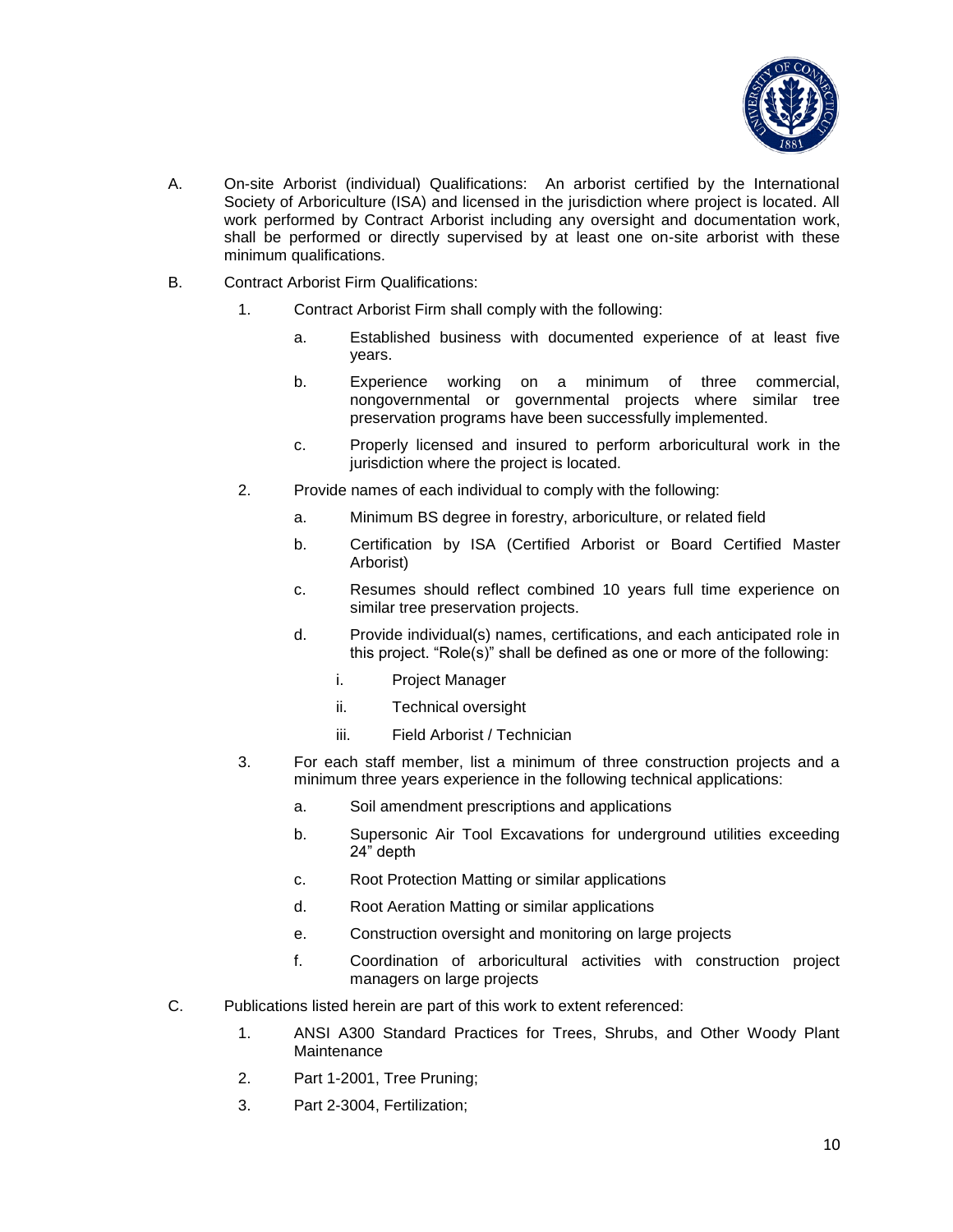

- 4. Part 3-2000, Cabling, Bracing, Guying of Established Trees;
- 5. Part 4-2002, Lightning Protection Systems.
- 6. ANSI Z133.1 1994 and most recent updates, Tree Care Operations Safety Requirements
- D. Fertilizer and pesticides will be applied in strict accordance with the manufacturers label instructions and applicable federal, state, and local requirements. Fertilizer, soil conditioners, and pesticide applications must be approved by the owner prior to application. Material Safety Data Sheets (MSDS) will be available for fertilizers and pesticides in the Contract Arborists' possession while on the site.
- E. Pre-Construction Meeting: Conduct meeting at the project site prior to commencement of any project related site activities.
	- 1. Contract Arborist, Project Arborist, Project Design Team, Owner and Contractors shall attend.
	- 2. Review methods and procedures related to tree protection and preservation including, but not limited to, the following:
		- a. Construction schedule verify availability of materials, personnel, and equipment needed to make progress and avoid delays.
		- b. Enforcement of requirements for tree protection areas
		- c. Responsibilities of all parties, including coordination, access and timing requirements
		- d. Field quality control

#### 1.6 PROJECT CONDITIONS

- A. The following practices are prohibited within all tree protection areas except as specifically indicated herein:
	- 1. Storage or stockpiling of construction materials, fuels, chemicals, debris, or excavated materials
	- 2. Parking vehicles, trailers, generators or equipment
	- 3. Foot traffic
	- 4. Erection of sheds or structures
	- 5. Impoundment or discharge of water
	- 6. Excavation or other digging unless otherwise indicated
	- 7. Attachment of signs or other materials to, or wrapping materials around trees or plants unless otherwise indicated
- B. Do not direct vehicle or equipment exhaust toward protection zones.
- C. Prohibit heat sources, flames, ignition sources, and smoking within or near protection zones and organic mulch.

# PART 2 - PRODUCTS

2.1 MATERIALS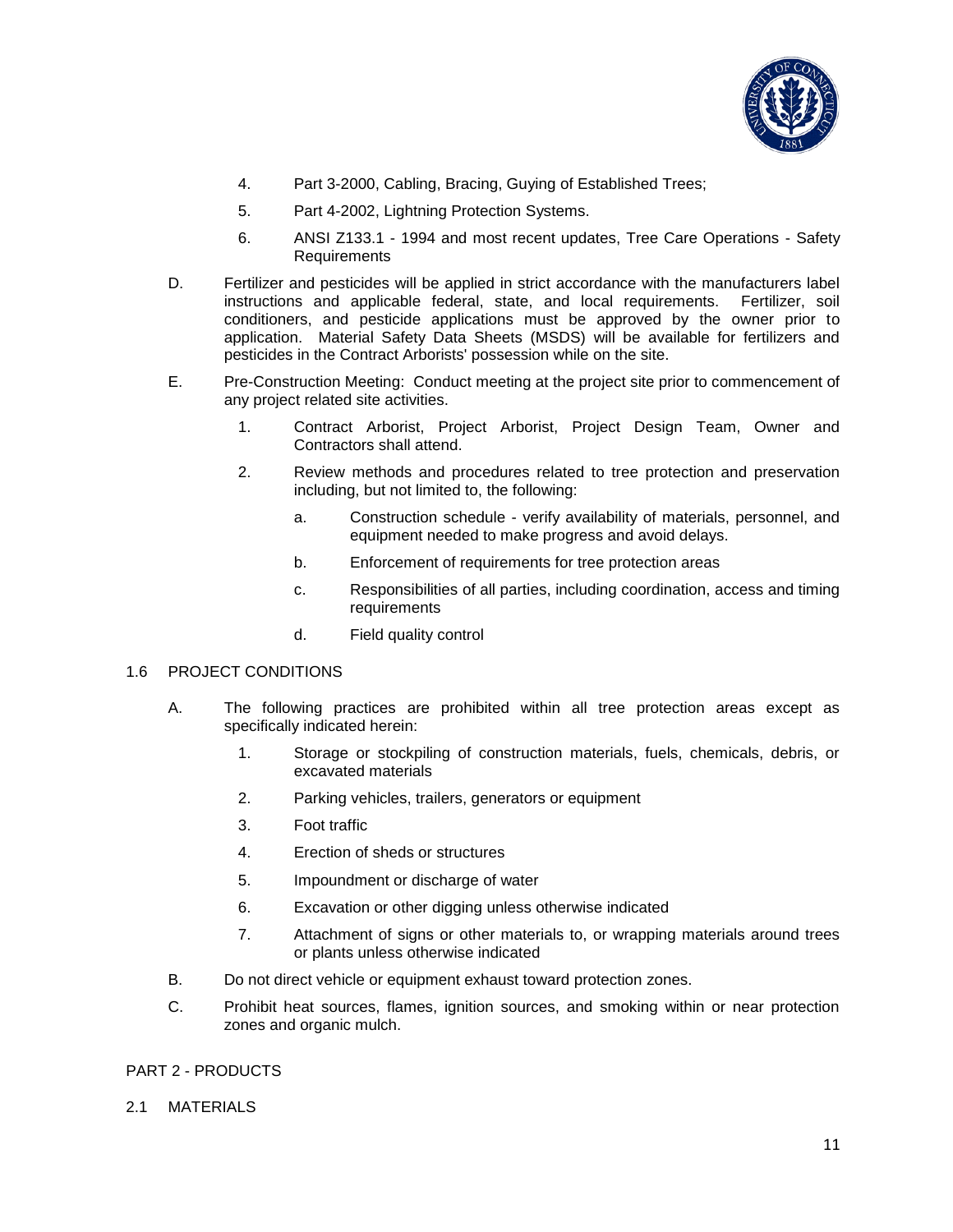

- A. Temporary Root Protection Matting (RPM): geocomposite material comprised of a triplanar geonet structure with thermally bonded nonwoven geotextiles on both sides.
	- 1. Material shall be SynTec ROADRAIN T-7 or approved equivalent.
	- 2. AlturnaMATS® or 1" thick steel plates may be used in lieu of RPM.
	- 3. Submit shop drawings / cut sheets and material samples for review by Project Arborist and project civil.
	- 4. Wood chip mulch and/or gravel is required with these materials.
- B. Temporary Trunk/Limb Protection Wrap: to provide specific protection to tree trunks when construction activities are expected to be in close proximity.
	- 1. Material shall be SynTec ROADRAIN T-7 or approved equivalent.
	- 2. Alternative methods and materials may be submitted for review.
- C. Permanent Root Aeration Matting (RAM): geocomposite material comprised of a triplanar geonet structure with thermally bonded nonwoven geotextiles on both sides.
	- 1. Material shall be SynTec ROADRAIN T-7 or approved equivalent.
	- 2. Submit shop drawings / cut sheets and material samples for review by Project Arborist and project civil.
- D. Temporary Tree Protection Fence
	- 1. Chain-Link Fence: Galvanized steel chain-link fence fabric of 10- 11 gauge wire fabric; 6 feet high; with 1.9-inch- diameter line posts; 2-3/8-inch- diameter terminal and corner posts; with tie wires, hog ring ties, gates, and other accessories for a temporary fence system.
	- 2. Welded Wire Fence: 48" ht, 14 gauge, 4"x2" galvanized fabric with 6' steel Tposts, metal wire clips, tree protection signs.
- E. Silt Soxx Woven Silt Tube-three-dimensional tubular sediment control and storm water runoff filtration device typically used for perimeter control of sediment and soluble pollutants (such as phosphorus and petroleum hydrocarbons), on and around construction activities.
	- 1. Refer to manufacturer's instructions for materials and installation: [www.filtrexx.com](http://www.filtrexx.com/) or equivalent.
- F. Wood Chip Mulch
	- 1. Double ground hardwood, aged a minimum 6 months from production, free from deleterious materials. Green chips, chips from alien invasive species, or mulch aged less than 6 months shall not be used. Walnut mulch shall not be used. Submittal shall include original material source(s), number and type of grindings / chippings, duration of aging, timing of turning /aeration.
- G. Hardwood Destructive Borer /Beetle Control: Bifenthrin, such as *Onyx* or equivalent. Applied per label.
- H. Tree Growth Regulator (*Paclobutrazol*)
	- 1. Paclobutrazol is a compound used to regulate plant growth in such a way as to restrict canopy growth and free stored or produced energy for other uses in the tree. For highly impacted trees, this means more energy may be made available for fibrous root growth (to combat root loss), thicker darker leaves (allowing for increased photosynthesis, and increased drought tolerance), and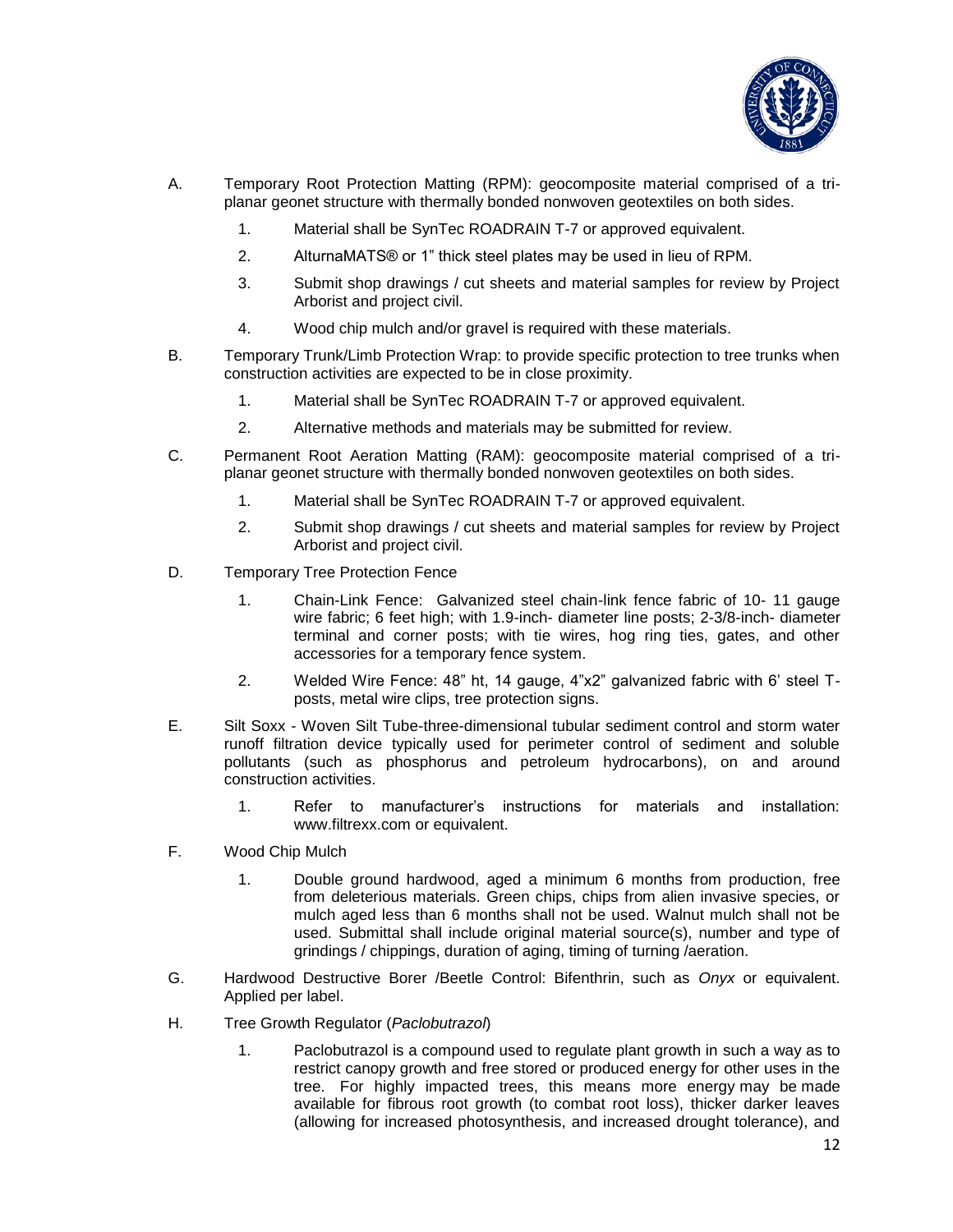

pest suppression (often an issue with construction stressed trees); among countless other potential benefits. Trade name Cambistat® or equal.

- I. Soil Care/Soil Amendments
	- 1. Fertilizer and soil amendment selection shall be based upon soil test results and recommendations.
- J. Mycorrhizal fungi:
	- 1. Soil conditioner, beneficial mycorrhizal fungi and bacteria with the following minimum live spore or live bacteria count:
		- a. VA Endomycorrhizal Fungi: 300 spores Vesicular Arbuscula fungi/ 60z
		- b. Pt Ectomycorrhizal Fungi: 40 million spores Pisolityus tinctorius fungi/ 6 0z
		- c. Nitrogen fixing bacteria: Approximately 100 million per pound
		- d. Phosphorous Solubilizing bacteria: Approximately 100 million per pound
		- e. Growth Promoting Bacteria: Approximately 100 million per pound
	- 2. Soil conditioners shall include humic acid (30% by weight), complex carbohydrates, dried yeast, amino acids, yucca plant extract, sea kelp and Terra-Sorb.
	- 3. Mycorrhiza shall be Mycor Tree, Root Saver, as manufactured by Plant Health Care, Inc. Pittsburgh, PA; 800 421 9051 or approved equal.
- K. Expanded Shale:
	- 1. Rotary kiln expanded shale or slate, ASTM C-330-89. No by-product slags or cinders permitted.
	- 2. Non-corrosive with less than 100 PPM chloride.
	- 3. Sieve Size: 3/8" #8

| Sieve Designation | <b>Percent Passing</b> |
|-------------------|------------------------|
| $3/8$ inch        | 100\%                  |
| #4                | 77%                    |
| #8                | 47%                    |
| #16               | 30%                    |

- 4. Dry loose unit weight shall be less than 55 Lb./cf. (880 kg/m3)
- 5. Expanded shale shall be "Solite" as manufactured by Solite Corporation, Richmond, Va., or approved equal.
- L. Organic Matter:
	- 1. Leaf matter and yard waste composted sufficiently to break down all woody fibers, seeds and leaf structures, free of toxic and non-organic matter. Organic Matter shall be commercially prepared compost "Uaja Compost" by Bluemont Quarry or "Leaf Gro Compost" or approved equal. Submit a one-pound sample and supplier's literature for approval.
- M. Soil Decompaction Backfill Mix: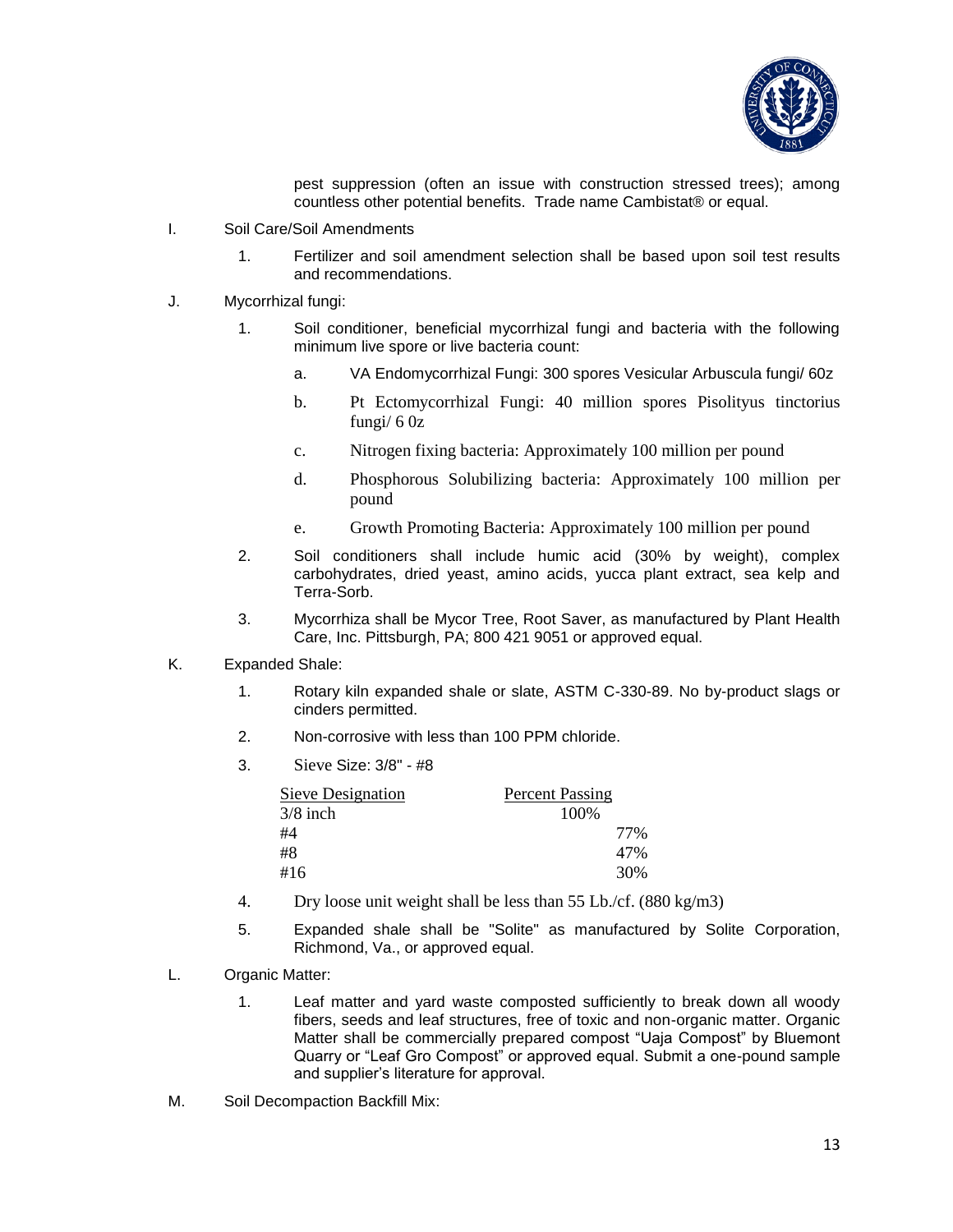

1. A mixture of two parts Expanded Shale, one part Organic matter. To the mix, add Mycorrhiza and fertilizer at rates as recommended by the Mycorrhiza manufacturer. Mycorrhiza and fertilizer shall be added to the mix just prior to pouring the mixture into the vertical mulch hole.

## PART 3 - EXECUTION

#### 3.1 TREE REMOVAL

- A. All trees and shrubs or hedges designated for removal shall be marked in red for review and approval by Engineer.
- B. All trees designated for removal, shall be taken down sectionally, or directionally felled to minimize damage to adjacent tree canopies or root systems by a qualified Contract Arborist. Gouges in turf from impacts shall be filled with topsoil and seeded at the direction of the Owner. Damage to adjacent trees shall be reviewed by Project Arborist and Owner for remedial recommendations or replacement.
- C. All work shall be done by hand, bucket truck or crane operated equipment.
- D. Motorized equipment shall operate on existing pavement and not enter tree preservation areas without prior approval. Temporary root protection matting may be required for such access to prevent rutting and compaction.
- E. Stumps shall be ground to 8" below grade and grindings raked and removed from site; backfill holes with approved topsoil and mulch or seed per Owner. Coordinate with underground utilities locators prior to grinding. All stump grinding shall be performed by the Contract Arborist.
	- 1. For tree pits where a new tree is proposed, the stump may be ground out completely (as determined by the Contract Arborist) to allow the proposed tree to be planted. Backfill as above.
	- 2. Only trees with stumps within deep excavations may have stumps removed by excavator. Stump excavation to be performed by Site Contractor and under the direct supervision of the Contract Arborist.
- F. Removal of shrubs and hedges designated for removal for each phase shall be cut and stumps ground out or hand dug to remove stumps. Prior to removal, verify with Engineer.
- G. Remove all wood debris from site promptly. All wood debris shall be removed by each day unless directed otherwise by Owner.

#### 3.2 TREE PROTECTION AND STRESS REDUCTION MEASURES

- A. General
	- 1. Refer to the TPAK for specific measures determined for each tree.
	- 2. Installation/implementation of the following measures shall be performed in the field by an ISA Certified Arborist as provided by the Contract Arborist.
	- 3. All work, substitutions and/or modifications shall be subject to review and approval by the Owner and Project Arborist.
	- 4. All work shall conform to applicable federal, state and local regulations and industry standards.
	- 5. The Contract Arborist shall be responsible for all items in this section.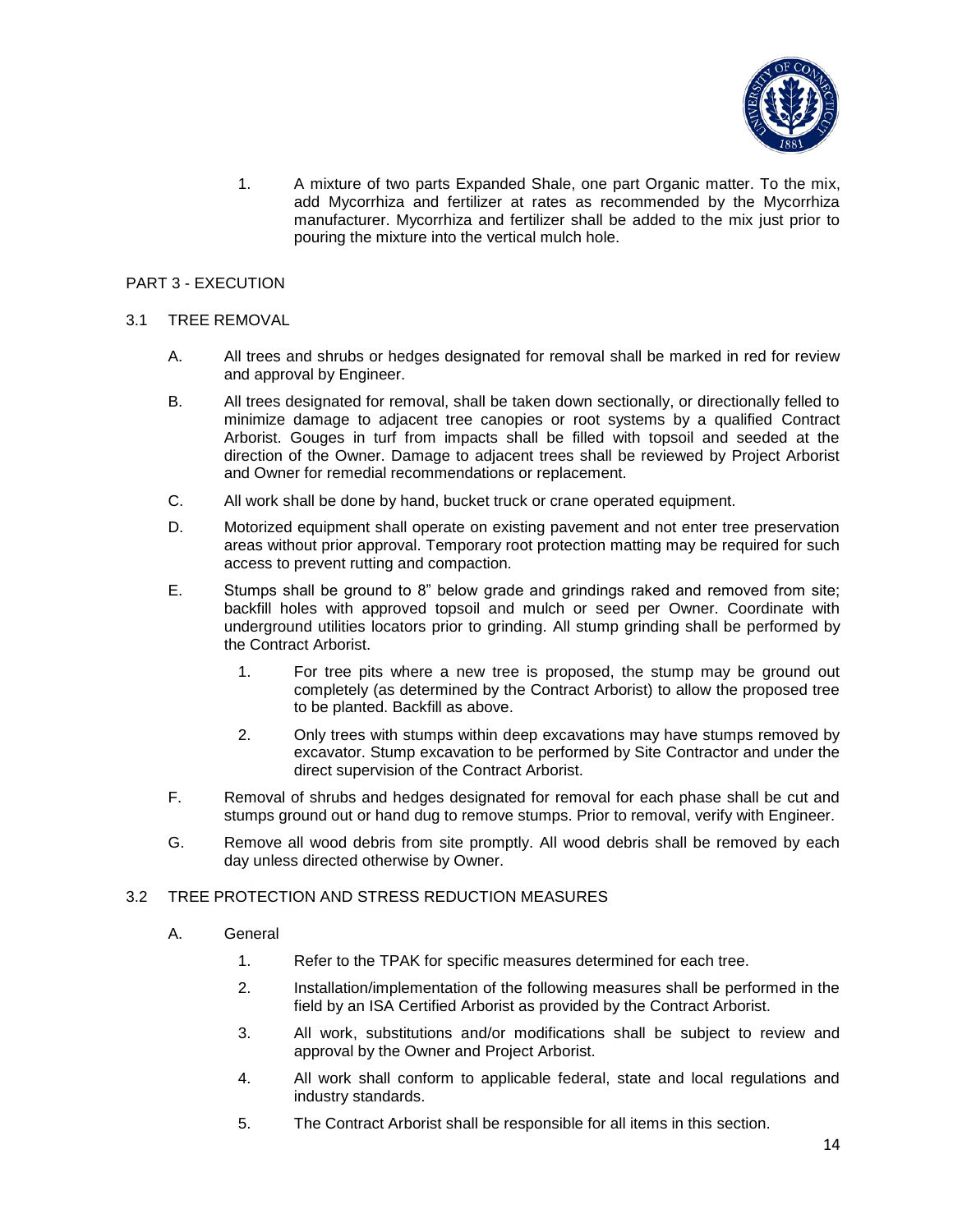

- B. Coordination of Temporary Tree and Plant Protection and Transplants. The work of the Contract Arborist coordination to include but not limited to the following:
	- 1. Existing underground utility marker conflicts brought to the attention of the Contractor for resolution as well uncovered underground utilities as a result of work.
	- 2. Coordinate necessary survey layout of proposed construction elements in order to provide accurate locations for tree protection measures.
	- 3. Layout location of designated tree protection based upon proposed construction and methods of construction for that area.
	- 4. Site walk with Project Arborist and Site Superintendent to verify location of all tree protection measures prior to execution.
	- 5. Notify Site Superintendent and Project Arborist if construction adjacent to tree protection does not appear to follow specifications or prior agreement or conflicts with tree protection seem eminent.
	- 6. Coordinate with Site Superintendent, Construction Managers, Owner, and Security for access of deliveries, crews, equipment, start up, and clean up of each item of work.
	- 7. Provide "as built" of any change to location of tree protection.
	- 8. Attend progress meetings as requested.
	- 9. Provide submittals as required.
	- 10. Notify Superintendent and Project Arborist of any breach or damage to tree protection requiring attention
- C. Pruning and Supportive Cabling
	- 1. Specific canopy pruning for tree health, risk reduction, and construction clearance per Plan documents.
	- 2. Size, health, species, and impact from proposed construction will be taken into consideration in determining pruning type for each designated tree. Risk Reduction Pruning will remove dead, dying, and declining limbs 2" diameter and larger. No interior green branching including sprouts will be removed unless approved by Project Arborist.
	- 3. Contractor, Contract Arborist, and Engineer shall meet at site to determine overhead clearance conflicts between trees and construction equipment/activities to prevent breakage, impacts, or aesthetic concerns. Project Arborist may be consulted if questions arise.
	- 4. All work shall conform to ANSI A-300 arboricultural standards. An aerial assessment shall be made for all trees climbed to report any structural weakness of concern to the Project Arborist and Owner.
	- 5. Prior to climbing any tree a risk assessment will be performed using visual, sounding, or basic drilling as needed by the Contract Arborist. Trees deemed high risk should not be climbed; alternative methods should be used and the tree reported to the Project Arborist and Owner immediately.
	- 6. Supportive Cabling of weak unions may be recommended by the Contract Arborist if the need is discovered during pruning operations. ANSI Standards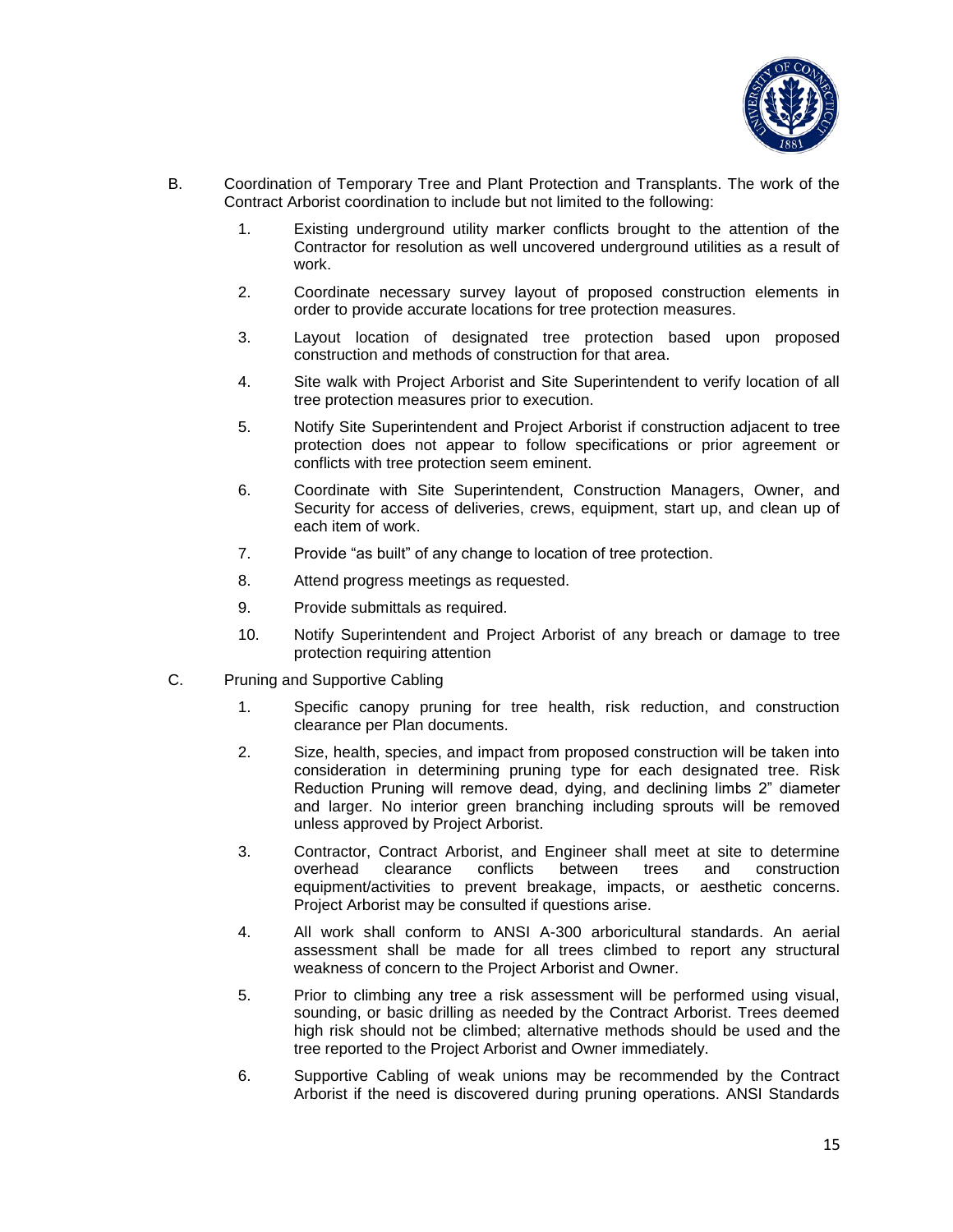

apply. Cabling may be included only if submitted to the Engineer and Add Alts approved by the Owner.

- D. Root Prune
	- 1. Purpose of the root pruning is to provide a more suitable cut so as to not rip or tear roots during excavations and grading with standard construction equipment. The exact location and depth along the LOD or edge of utility excavation will be determined during the layout by an ISA Certified Arborist.
	- 2. Root Pruning for urban sites with specimen trees or for transplanting requires the use of SSAT excavation for hand pruning. Refer to SSAT specifications in this section.
	- 3. Sufficient moisture is necessary for reducing the level of dust, increase work efficiency, and provide a hospitable environment for the tree roots and pedestrians.
	- 4. At a pre-work site inspection by the Contract Arborist more than 72 hours in advance of work start, subsurface probing to 24-36" with a tile probe or similar method will determine if sufficient soil moisture exists. If sufficient moisture is not found, immediate coordination with the site managers shall be made to irrigate the proposed work areas. Methodology may be soaker hose, sprinklers, soaker cans with small drilled holes to release water slowly or other methods. A second follow up inspection shall be made to determine final sufficiency to begin.
	- 5. All root pruning operations shall be performed by the Contract Arborist and directed in the field by an ISA Certified Arborist with documented experience in similar SSAT excavation and root pruning.
- E. Temporary Tree Protection Fence
	- 1. Type and placement of fence to be designated on Plans and Details.
	- 2. Attach tree protection area signs @ 30' spacing facing construction LOD. For fence lower than 6' in height, attach minimum 3 strips glow-flagging 2' long for each fence panel.
	- 3. Tree protection area signs shall be high visibility and all weather to last the duration of the project / phase. Phone number of responsible contact person shall be included on sign.
	- 4. Install after root pruning if shown, and prior to demolition, clearing & excavation.
	- 5. Install at 6"-12" outside (construction side) of the Root Prune line or within the Root Prune trench.
	- 6. Silt fence will be outside (construction side) the tree protection fence, unless super silt fence is used in lieu of tree protection. Trenchless installation method shall be employed per Detail if Root Protection Matting is designated.
	- 7. Exact placement of fence will be determined in walk through with Contractor, Project Arborist, Contract Arborist, Engineer and Owner.
	- 8. Sequencing of the tree protection fence will be determined during the initial site walk. In any case, no construction activities shall occur in each phase or section until approved protection is installed.
- F. Root Protection Mat (RPM)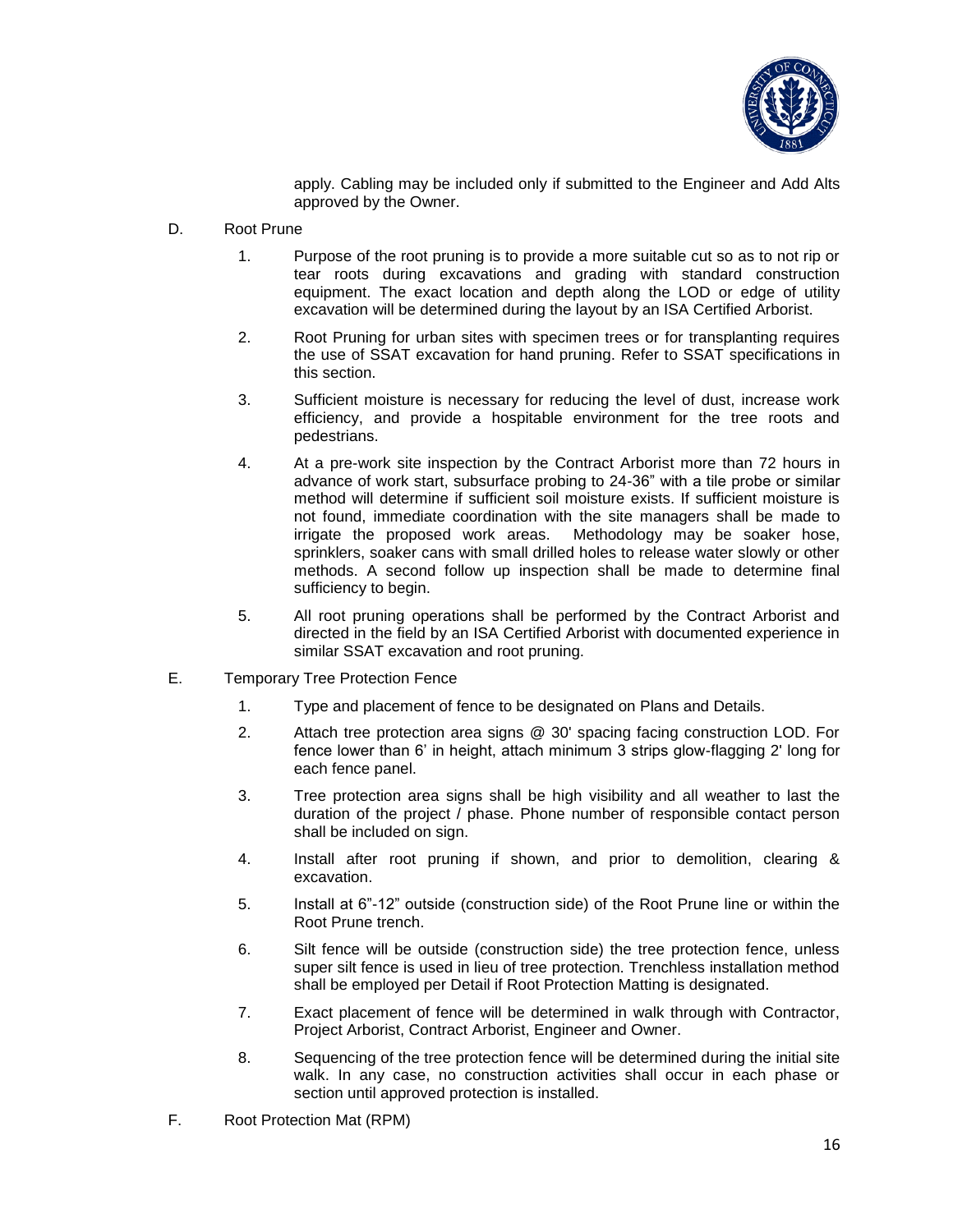

- 1. The purpose of the RPM is to reduce compaction, rutting, and contamination of soils and root systems of trees to be retained should staging, temporary stockpile, or equipment access be required within the CRZ areas due to extreme site constraints.
- 2. RPM shall be used for all access within CRZ areas of trees to remain. Matting is not required where existing pavement or concrete will remain undisturbed.
- 3. Trees anticipated receiving temporary or repetitive materials staging, footing traffic, or equipment access within protected root zone are to receive RPM. Wood chip mulch 4-6" shall be installed under matting to further protect soils and roots.
- 4. If short duration access is needed, such as one day or less, the use of "AlturnaMATS", 1" steel plate, or approved equal may be needed to avoid rutting and compaction. These materials may be shifted and re-used as work progresses.
- 5. All-weather staging, stockpile, or other repetitive construction operations may require 12" stone layer over RPM to allow heavy vehicles have the potential to cause dynamic compaction yet without rutting original surface soils and roots. In this situation, the stone may be contained by silt fence or super silt fence where adjacent to or within a TPA.
- 6. All temporary RPM areas to be used beyond a single day or beyond continuous on site supervision of the Contract Arborist shall be surrounded by temporary tree protection fence as per specifications. For temporary staging of soils beyond 24 hours "trenchless" silt fence fabric shall be installed on the lower / downhill side or as directed by the Project Arborist.
- 7. If Silt Fence is required for Erosion Control in RPM areas, installation of silt fence shall be coordinated with the Contract Arborist and must be performed by the Contract Arborist to prevent damage to tree roots from trenching operations. Erosion control socks may be used in lieu of silt fabric if approved by the Engineer.
- G. Root Aeration Matting (RAM)
	- 1. The purpose of the RAM is to reduce compaction of existing soils and tree roots from permanent grade fills and provide separation from newly placed and compacted materials. It also provides an opportunity for air and water exchange to the existing soils where roots exist.
	- 2. Areas to receive RAM shall be protected from disturbance prior to the specific RAM and fill placement. Temporary Tree Protection Fence shall be used for this purpose.
	- 3. If temporary access is needed within RAM areas prior to the time of RAM and fill placement, a temporary placement of Root Protection Matting (RPM) with mulch shall be made to prevent soil compaction. Steel Plates or other temporary protection methods for short-term use may be used. Refer to "Root Protection Matting" in this section for additional detail.
	- 4. Sites shall be prepared by the Contract Arborist. Any debris shall be removed by hand. Existing soils shall remain undisturbed and un-compacted unless otherwise approved. If site preparation (grading, excavation, etc.) is needed, all work shall be done in accordance with this section. Refer to "Excavation for Proposed Sidewalk within Tree Protection Areas" in this section.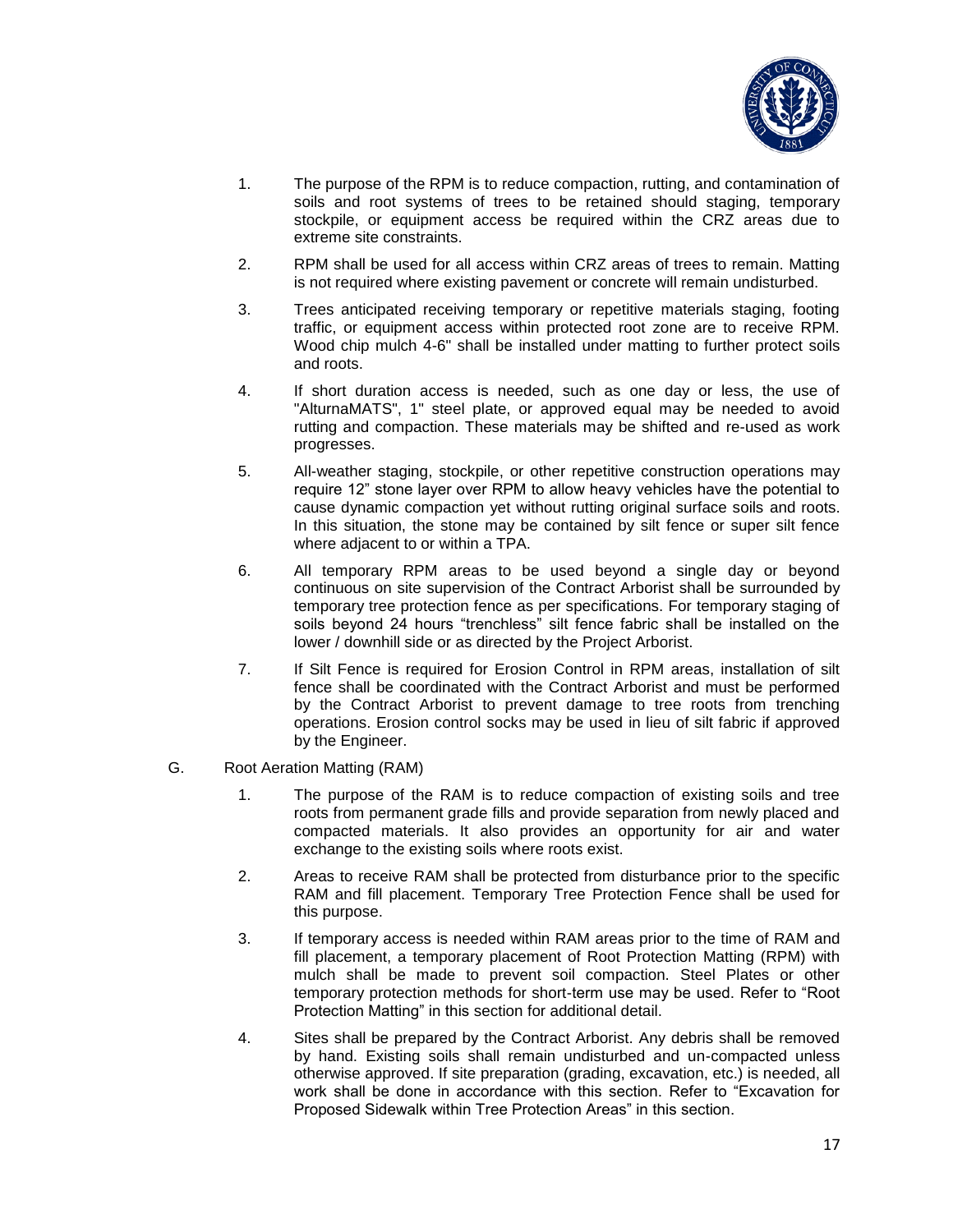

- 5. RAM material shall be placed on undisturbed and un-compacted soil except as described herein. RAM placement shall be made by the Contract Arborist.
- 6. RAM material shall extend to the toe of the proposed slope and "daylight".
- 7. RAM shall be pinned to the ground to prevent it from moving during fill placement. Pins shall be 12" "landscape nails" or approved alternative.
- 8. Seams within the RAM placement shall overlap by at least 2' or be connected or installed as designated by the manufacturer.
- 9. Fill materials (aggregate, soil, or other approved fill) shall be placed directly on the RAM and compacted only to the minimum necessary as directed by the Engineer.
- 10. RAM shall remain in place permanently and shall not be removed or disturbed by the contractor.
- 11. Filter fabric (silt fence fabric) shall be installed in 2 layers as shown in the detail (not trenched) to protect the RAM core from contamination. Installation of silt fence for erosion control shall be coordinated with the Contract Arborist and must be performed by the Contract Arborist to prevent damage to tree roots from trenching operations. Erosion control socks may be used in lieu of silt fabric if approved by the Engineer.
- H. Temporary Tree Trunk and Limb Protection Wrap
	- 1. Temporary trunk protection to cover the root flare and up to 12' height, or to the scaffold branches, or as determined for the situation.
	- 2. Tree trunk (or limbs, as determined by Project Arborist) shall be wrapped with geocomposite material. More than one layer may be installed to reach suitable protection from the equipment or operations designated for work in the area. Attach with banding or strong tape that will not girdle the tree during the project timeframe. No nails or other devices are to penetrate the trunk.
	- 3. Wrap shall be removed promptly after construction is complete.
- I. Hand Excavation within Tree Protection Areas
	- 1. For excavation within CRZ areas of trees to remain, the intent is to minimize tree and root damage from excavation activities.
	- 2. Excavation shall be performed using SSAT, hand tools (shovels, etc), or other approved non-damaging method. Roots shall not be damaged by the excavation except for approved root pruning.
	- 3. Refer to "Supersonic Air Tool Excavation" and "Construction Oversight by Arborist" specifications in this section for additional requirements.
	- 4. All work shall be directly supervised by ISA Certified Arborist (provided by the Contract Arborist) in collaboration with the Owner's trades and sub-contractors.
	- 5. RPM shall be installed along trench sides to allow for temporary soil stockpile and access.
	- 6. Excavate along the edge of the proposed trench closest to the trees to be protected as shown on the plans. Roots shall be uncovered and care taken to avoid damage to roots and bark.
	- 7. Contract Arborist shall prune the exposed roots. Excavation shall not extend beyond the line where roots were pruned.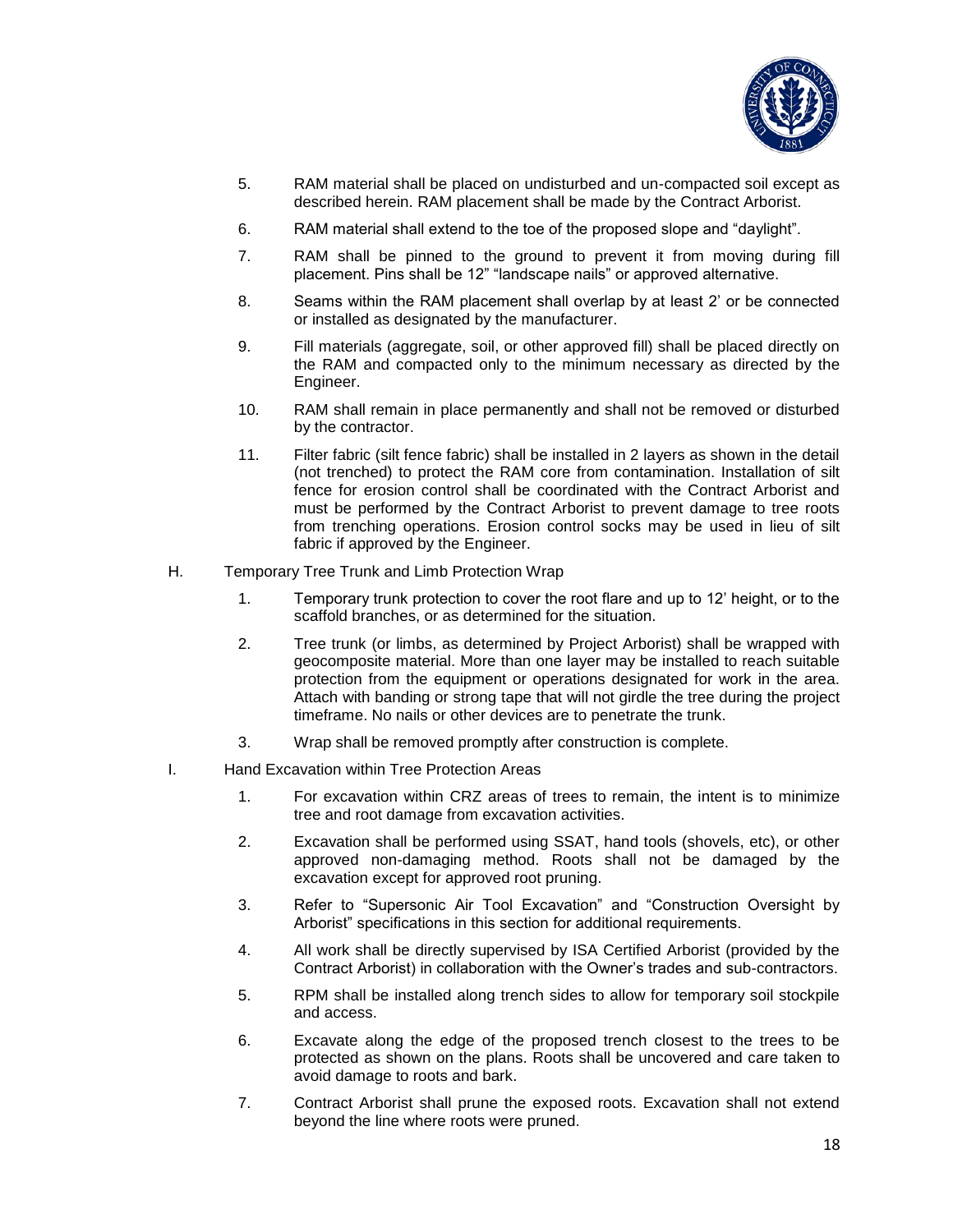

- 8. Contractor may proceed with conventional excavation methods or with hand excavation methods if clearance to the tree is inadequate for equipment access.
- 9. No roots may be cut by the contractor.
- J. Supersonic Air Tool (SSAT) Excavation
	- 1. Refer to "Hand Excavation within Tree Protection Areas" specification in this section for additional requirements.
	- 2. At a minimum, all SSAT work shall include the use of a barrier system such as temporary walls or tents to protect property and pedestrians from flying debris.
	- 3. Excavate along the edge of the proposed trench closest to the trees to be protected as shown on the plans. Roots shall be uncovered and care taken to avoid damage to roots and bark.
	- 4. Excavation shall proceed per the "Hand Excavation within Tree Protection Areas" specification in this section.
- K. Special Demolition of Hardscape within Tree Protection Areas
	- 1. Sidewalks and other hardscape items to be removed from within Tree Protection Areas (TPAs) shall be removed under direct supervision of the Contract Arborist. Site restoration, if required, shall also be supervised by the Contract Arborist.
	- 2. No mechanized equipment shall enter the TPAs. All work shall be either done by hand (with hand-operated equipment such as jackhammers) or with equipment staged outside the TPA. Alternatives for specific situations shall be reviewed by Project Arborist and Engineer.
	- 3. Sequence of work shall be reviewed and coordinated with the work of the Contract Arborist by the construction manager, contractor, Contract Arborist, Project Arborist, Engineer, and owner as appropriate for the project. Methods of protection of overhead branches, trunks, and roots shall be reviewed. Refer to specifications for approved methods of temporary wrapping, or selective pruning.
	- 4. Small equipment may operate upon existing hardscape or upon designated root protection matting if approved by the Project Arborist and Engineer. All staging or stockpiling of materials shall occur outside the TPA.
	- 5. Demolition of paving shall not damage protected roots outside the limit of work nor below existing hardscape. Approved options include jackhammer and pick up by hand or break up by small excavator operating upon existing hardscape. Once hardscape is removed, no equipment shall operate upon stone base unless inspected and approved by arborist as roots may have grown into base below hardscape.
	- 6. Refer to "Hand Excavation within Tree Protection Areas" and "Supersonic Airtool Excavation" specifications in this section.
- L. Excavation for Proposed Sidewalk within Tree Protection Areas
	- 1. Excavation for site preparation shall be done by SSAT or by hand.
	- 2. Excavation shall be done by the Contract Arborist or with direct supervision by the Contract Arborist.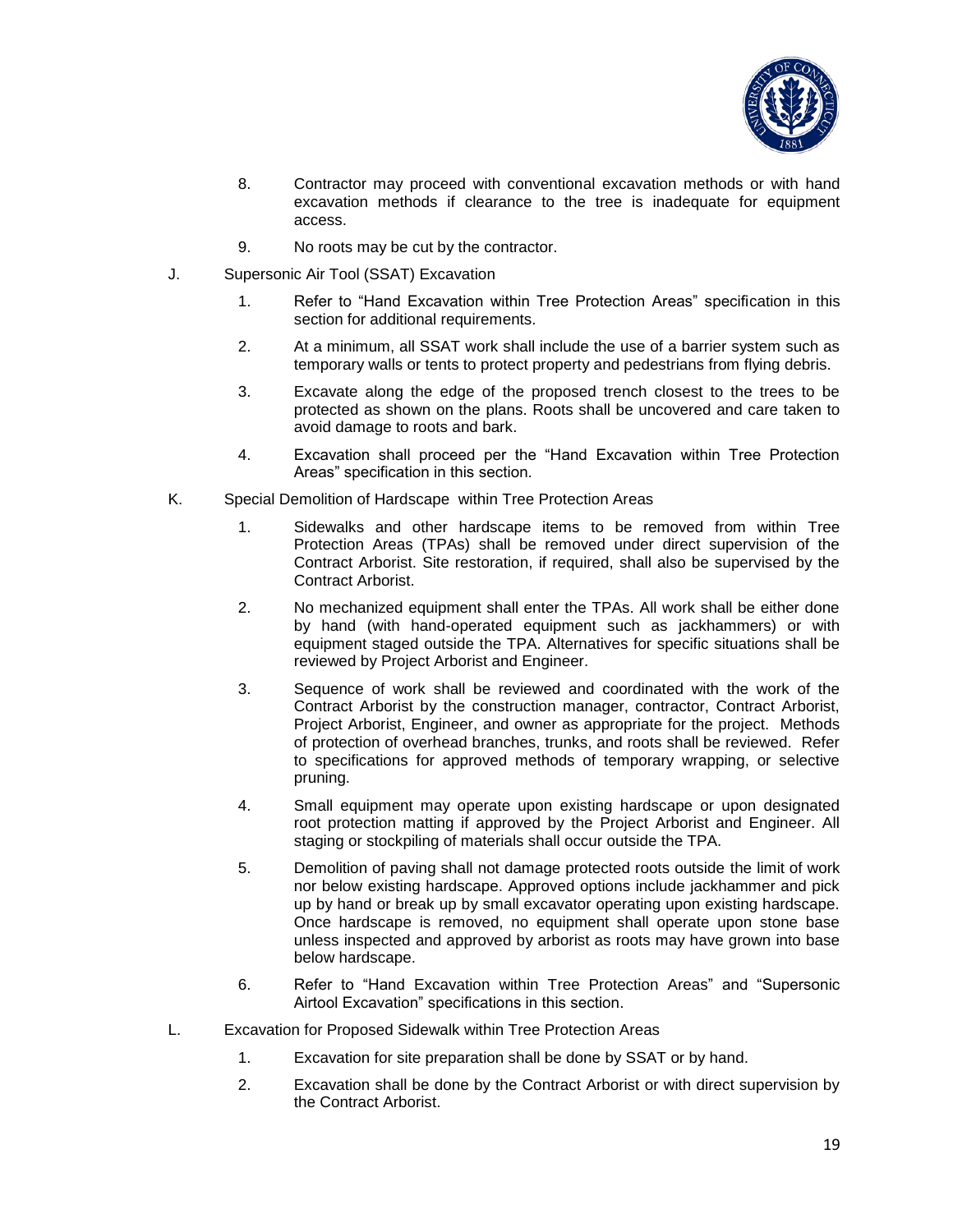

- 3. Excavation for base preparation shall not damage tree roots, trunks or branches. Areas shall be assessed for overhead clearance prior to commencement.
- 4. Excavation shall be the minimum necessary to achieve the required grades for the new sidewalk section. Sidewalk section and required grades shall be determined by the Engineer.
- 5. Root Aeration Matting (RAM) shall be installed once lowest grade is reached and aggregate base for sidewalk section shall be placed on this RAM. Ram must "daylight" out at the toe of the final proposed fill slope. Refer to "Root Aeration Matting" specifications in this section.
- 6. Compaction of the new aggregate base shall be the minimum necessary as dictated by the Engineer.
- 7. Refer to "Hand Excavation within Tree Protection Areas" and "Supersonic Airtool Excavation" specifications in this section.
- M. Wood chip mulch
	- 1. Mulching for the duration of construction for protection and stress reduction. Mulching will increase moisture-holding capacity, minimize soil compaction, and increase needed organic composition.
	- 2. Mulch area options:
		- a. For individual trees designated on the TPAK within the TPA or curvilinear TPA install mulch to a radius equal to trunk diameter inches equated to mulch ring diameter in feet  $(24)$ " trunk diameter = 24' diameter mulch ring). Where planting pit areas are restricted by hardscape or other restrictions, mulch the greatest area possible.
		- b. For linear TPAs along LOD Install mulch strips a minimum 10' wide the length of critical root zones along the outside of the LOD/ Root Prune line (just inside the Tree Protection Zone) for designated significant trees impacted by proposed construction.
		- c. Either option may be used as appropriate for the area.
	- 3. For privately owned trees, any installation is contingent upon receipt of owner's permission. Owners may decline.
	- 4. Motorized equipment shall not enter the TPA unless specifically approved by the Project Arborist and specific conditions met (RPM, AlturnaMATS, etc). Any such motorized equipment shall be operated by a certified arborist while inside the TPA.
	- 5. Do not allow mulch to contact trunk/ root flare.
	- 6. Mulch depth shall be  $3" 4"$ .
	- 7. Mulch shall remain for the duration of construction and may remain permanently if the owner approves.
	- 8. If the mulch is to be removed after construction, it must be removed by hand only. No equipment may be used.
- N. Tree Growth Regulator (*Paclobutrazol*)
	- 1. Paclobutrazol is a compound used to regulate plant growth in such a way as to restrict canopy growth and free stored or produced energy for other uses in the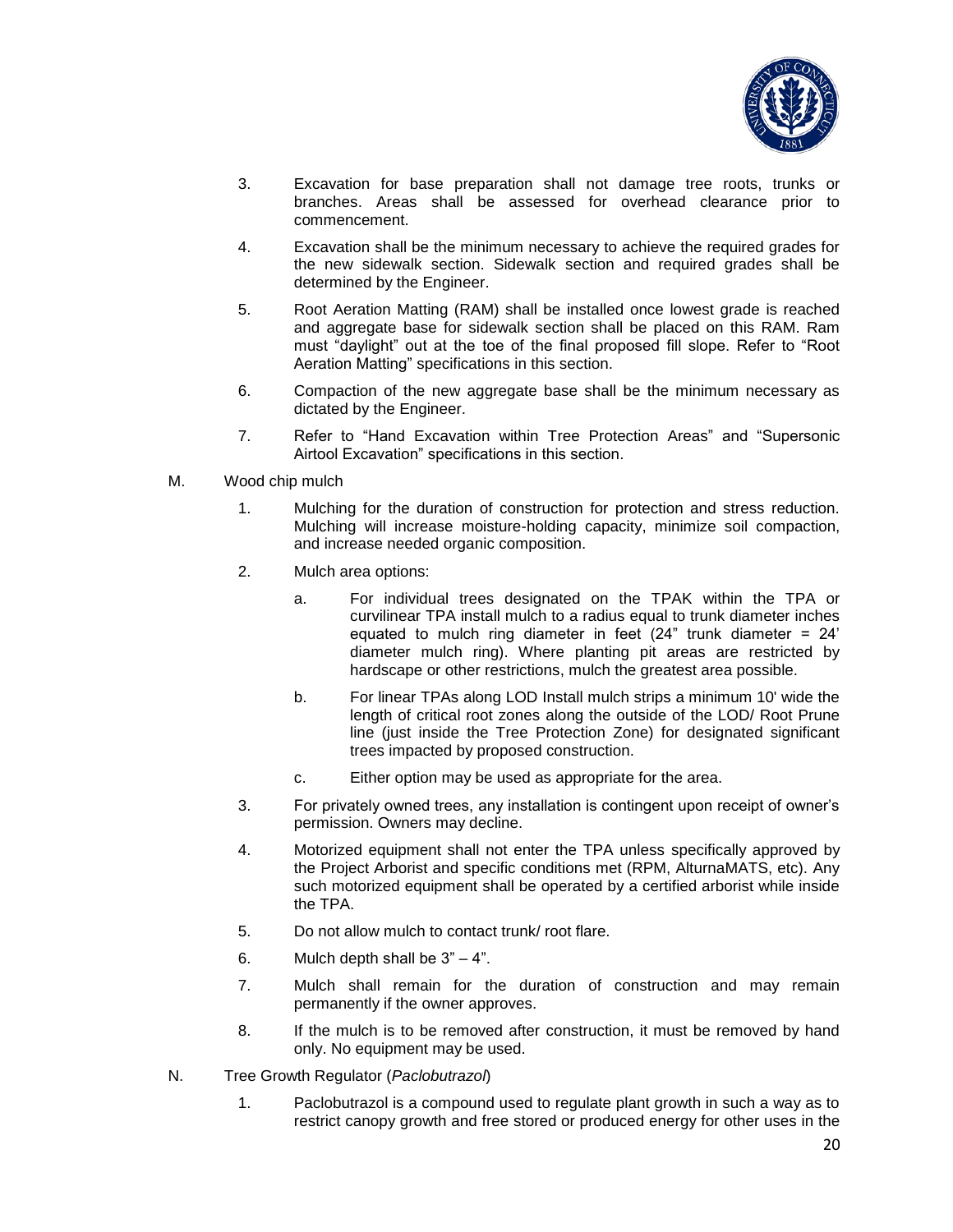

tree. For highly impacted trees, this means more energy may be made available for fibrous root growth (to combat root loss), thicker darker leaves allowing for increased photosynthesis, and increased drought tolerance.

- 2. Specific methods and dosages are contained on the label and are determined by size and species, and applied by a state licensed pesticide applicator. Designated trees are shown on the TPAK.
- O. Supplemental Watering
	- 1. This action is for high impact trees of significance during seasonal drought times of project construction. Based upon the number and size of trees various strategies can be considered to maintain adequate soil moisture during these times. These strategies may include but are not limited to the following:
		- a. Fire hydrant connection battery powered timer and drip irrigation hose / tubing
		- b. Water tank trunk and hand applied as directed;
		- c. Temporary above grade poly tank with battery-powered timers for drip or soaker hoses at each TPA.
		- d. 30-50 gallon watering cans with 6-8 drilled holes in bottom to allow slow seeping of water; spacing and rotation to reach desired gallons. Equivalent means of effectively watering trees as approved by Engineer or Project Arborist
	- 2. Trees requiring this treatment are indicated in the TPAK. Other trees will not receive this treatment.
	- 3. Drought times shall be defined as:
		- a. Periods during the growing season of two weeks or longer, where daytime high temperatures reach 80 degrees Fahrenheit or higher and less than ¾" rainfall is recorded per week. Or,
		- b. Periods during the growing season designated as "abnormally dry" or "drought" of any severity, by the U.S. Drought Monitor: [\(http://www.drought.unl.edu/dm/monitor.html\)](http://www.drought.unl.edu/dm/monitor.html). Or,
		- c. Any period of extraordinary circumstance, as determined by the Project Arborist or Owner.
	- 4. A prescription for the number of gallons and strategy for watering designated trees will be developed. Large mature trees with impacts to root systems require as much as 100- 250 gallons per week during 90 degree days during summer drought times.
	- 5. Periodic inspections by an ISA Certified Arborist (provided by the Contract Arborist) at this time are critical. Depth of moisture in soils shall be determined by soil sample tube or other exploratory means.
	- 6. Minimum watering shall be considered to be 6 applications per growing season typically July thru October with the exact timing and duration to be determined by the ISA Arborist in conjunction with the Engineer. Additional unit costs per watering designated trees at prescribed rates one time.
- P. Overhead Clearance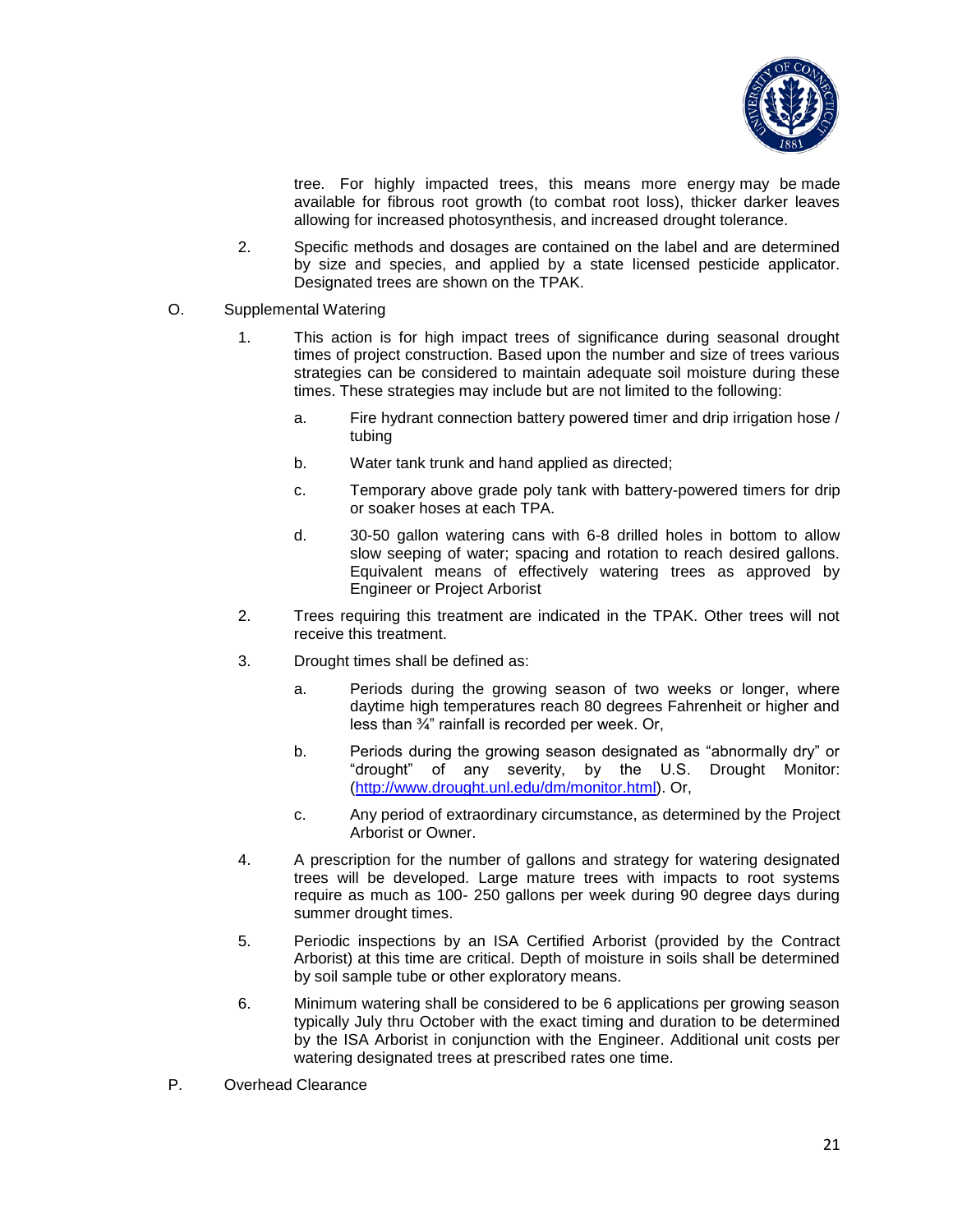

- 1. Trees to remain shall be assessed prior to construction for overhead clearance for construction activities. Contract Arborist shall recommend either canopy pruning, temporary guying/tying of select limbs, or alternative construction methods.
- 2. Pruning for clearance shall not remove branches above 12' or over 6" diameter.
- 3. All pruning proposed by the Contractor and/or Contract Arborist shall first be reviewed and approved by the Owner and Project Arborist.
- 4. Equipment exhaust should be directed away from trees as much as possible. Stationary equipment shall not exhaust directly under or towards trees.
- 5. Contractor shall use appropriate equipment near trees to ensure that trees are not damaged by construction. Contractor shall provide any specialized equipment needed at no additional cost to the owner.
- 6. Any pruning shall also conform to the pruning specifications in this section.
- Q. Soil Tests and Soil Care/Fertilization
	- 1. Initial soil testing within tree protection areas is required. Conduct individual soil tests for separate tree protection areas (small adjacent areas may be tested together). Soil test shall be a representative sample from each area. Soil testing shall include a texture analysis (sand, silt, and clay percentages), soluble salts, and sodium tests.
	- 2. Treatments to the tree protection areas for specified trees (see TPAK) shall be based on the results of the soil analysis. Fertilization should be consistent with the recommendations of the ANSI A-300 (Part 2) Tree, Shrub, and Other Woody Plant Maintenance – Standard Practices (Fertilization) 2004, except as described herein.
	- 3. Application rates shall not exceed a rate of 1 pound of actual nitrogen per 1,000 square feet annually.
	- 4. Fertilizer used should include humic acids, soluble seaweed extracts and soil biological inoculants (mycorrhizae, etc.).Applications to confined areas (i.e. street tree planting pits) should be made by soil injection. In areas where adequate application rates cannot be achieved, injection should be made to the point of refusal.
- R. Soil Decompaction with SuperSonic Airtool (SSAT) within CRZs of Designated.
	- 1. This work is typically prescribed for urban park or campus trees where existing compacted soils and associated trees will benefit. It involves pneumatic decompaction in the upper soils using Supersonic Air tools (SSAT) by trained and qualified arborists.
	- 2. This work may be also prescribed as "Contingency or Remedial Work" due to unwarranted construction incursion into the protected TPAs.
	- 3. This work has several benefits:
		- a. Allows prior root damage open to examination.
		- b. Allows the arborist get a "feel" for the soil layers, level of quality, contamination, and composition.
		- c. Provides vertical and horizontal aeration to compacted soils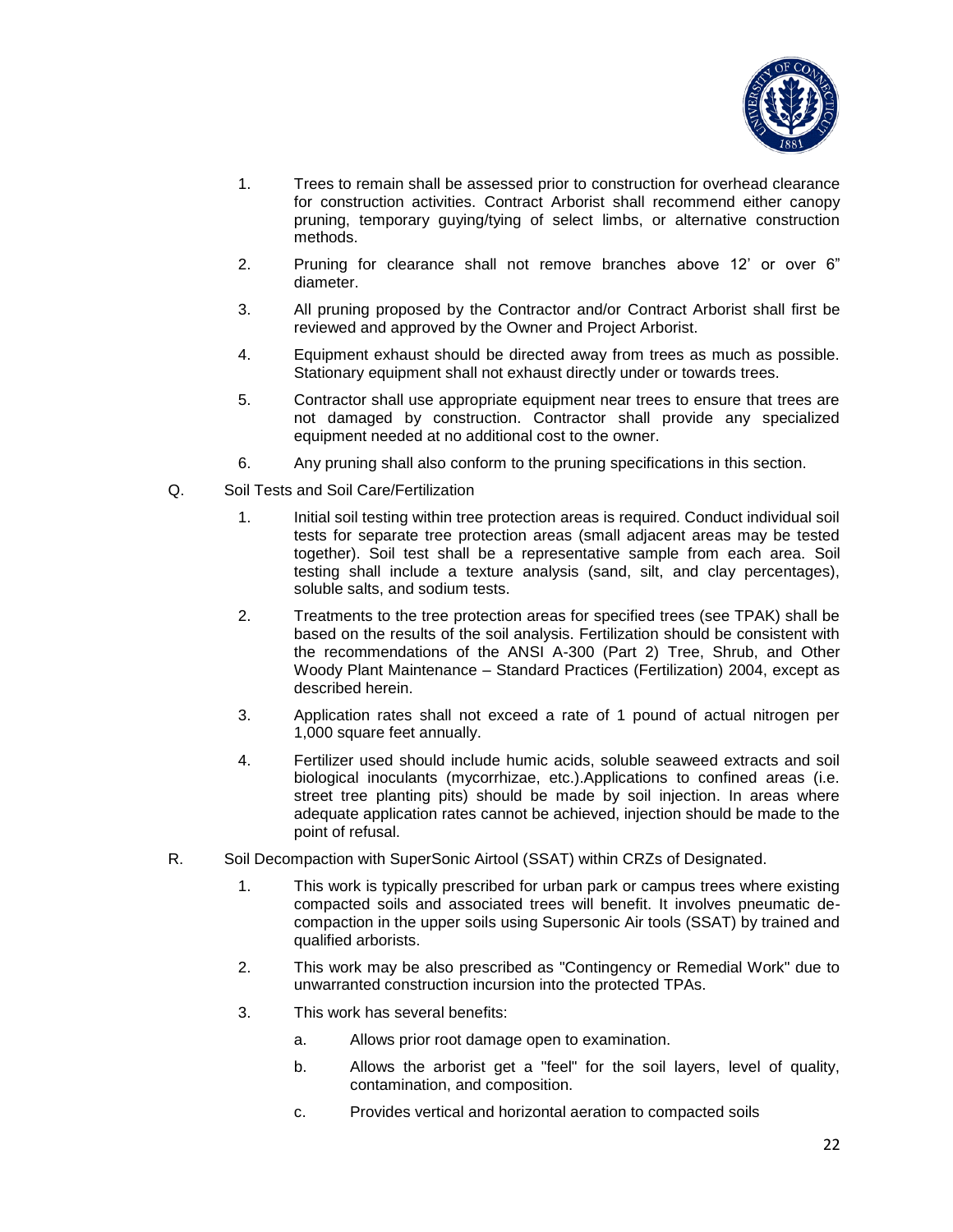

- d. Allows backfill of suitable organic compost and aggregate amendments
- 4. Refer to plan drawings for indicated area / trees for this work. The Contract Arborist shall layout the boundaries with wire flagging for review by the Architect and Project Arborist. The Architect and Project Arborist shall review the startup of work and determine any adjustments to the width, depth, or approach.
- 5. The work consists of using the SSAT in a parallel series of linear trenches to fracture the upper soil layers down to significant root zones. The size of the trench is generally 12-15" deep and 9-12" wide, although fracturing of horizontal soil layers may extend beyond this dimension. .
- 6. Do not perform this operation during drought months without adequate supplemental moisture in order to reach a minimum of 50% field capacity prior to the work. Pre-start up testing of soil shall be done using a sharp probe, surveyors pin or long screwdriver. Penetration should meet 10" depth with hand probing only.
- 7. Do not dispose of the excavated soils. Dispose of exposed trash or debris encountered. Mark exposed utilities and irrigation lines.
- 8. Soil amendments shall be worked into the trenches during the SSAT work to mix and distribute the material or spread and then "stirred" with the SSAT to mix into existing soils. Backfill each trench prior to the end of workday unless approved otherwise by the Architect and Project Arborist.
- 9. Rough grading with hand rakes shall be done by the Landscape Contractor unless otherwise directed by the Architect or Owner.
- 10. Refer to the MATERIALS section for the amended backfill.
- S. SSAT Landscape Planting Excavation
	- 1. Proposed landscape planting of B&B plants within critical root zones within TPAs shall be reviewed by the Contract Arborist, contractor, and owner in the field to determine potential for damage to priority roots of select trees and layout the limit of work.
	- 2. Pre-watering of the proposed areas of excavation during summer and fall months is recommended to maintain root / soil moisture.
	- 3. The Contract Arborist shall provide a qualified arborist crew experienced with the SSAT and landscape planting excavation to protect adjacent natural resources and construction work, open the excavation, hand prune minor roots, and identify and protect priority roots to remain. Coordination with the appropriate sub-contractor shall be made to determine appropriate width, depth, and sequencing.

# 3.3 FIELD QUALITY CONTROL AND MONITORING

- A. Tree Condition Monitoring
	- 1. An ISA Certified Arborist (provided by the Contract Arborist) shall perform monitoring twice per month year round to monitor insects, disease, soil moisture levels, weather, and health changes on all trees designated on Tree Protection Action Key.
	- 2. The monitoring will include a report that details problematic areas that have been addressed, treatments provided to reduce the problem, and anticipated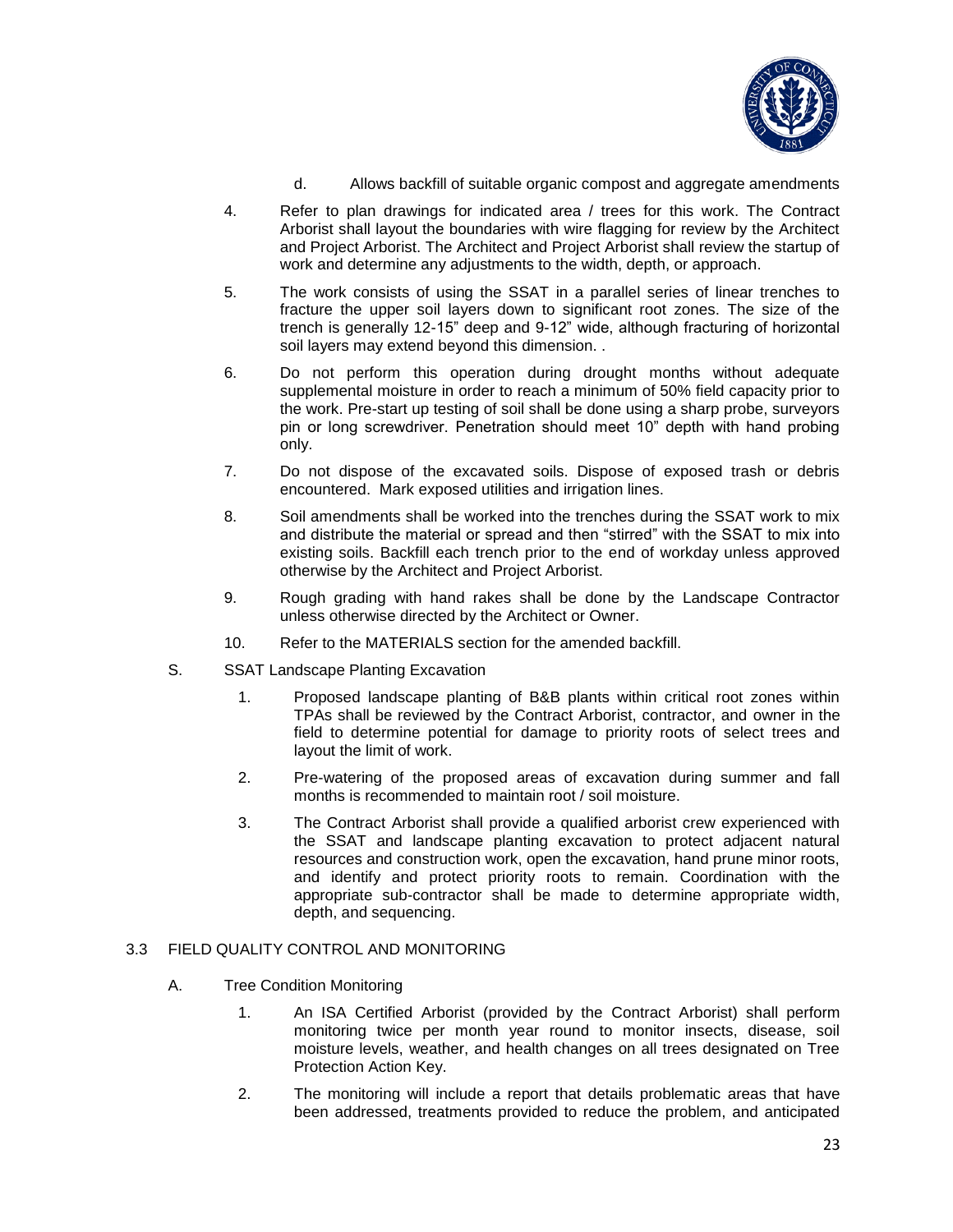

treatments forecast for 30 days. This report will be forwarded to the Project Arborist, Engineer and Owner for documentation.

- 3. Any treatments recommended by the Contract Arborist not already included in the project scope shall be noted in the reports for review by the Project Arborist, Engineer and Owner. No additional work is to be performed unless approved in writing by the Owner.
- B. Construction Oversight by Contract Arborist
	- 1. Any work within CRZs of retained trees shall be directly supervised by the Contract Arborist.
	- 2. If roots are encountered during excavations, work shall progress as directed by the Contract Arborist. Contract Arborist, in coordination with the construction and design teams, shall determine appropriate means and methods to address the roots. Options may include, but not be limited to, severing the roots, hand or SSAT excavation. Contractor shall not cut roots.
	- 3. Refer to "Hand Excavation within Tree Protection Areas" specification in this section.
	- 4. All work shall be documented thoroughly, including photo documentation. Refer to site documentation submittal requirements.

#### 3.4 CONTRACTOR DAMAGES AND PENALTIES

- A. Remedial Measures
	- 1. Any damage caused to the trees by the work of this contract through negligence by the contractor shall be immediately remedied by the contractor. Contractor shall be responsible for any associated costs.
	- 2. Remedial work may include pruning, cabling, or any other measures up to and including removal and replacement, as determined by the Project Arborist and Engineer.
	- 3. Remedial work shall be performed by the Contract Arborist, as approved by the Project Arborist and Engineer.
	- 4. All required remedial work shall be performed to the satisfaction of the Project Arborist and Engineer, at no additional cost to the owner.
- B. Tree Replacement
	- 1. If damage to any tree is severe, because of negligence by the contractor as determined by the Project Arborist and Engineer, it shall be replaced with a new tree of equal size caliper and species as that of the damaged tree.
	- 2. If a replacement tree of equal size caliper is not possible as determined by the Project Arborist and Engineer, it shall be replaced on an inch for inch basis with new trees of a minimum caliper size of 2-3".
	- 3. Replacement trees shall be supplied and installed at no additional costs to the owner, including all incidental costs including the costs of inspection of the tree at the nursery and any other incidental costs associated with tree replacement.

#### PART 4 - MEASUREMENT AND PAYMENT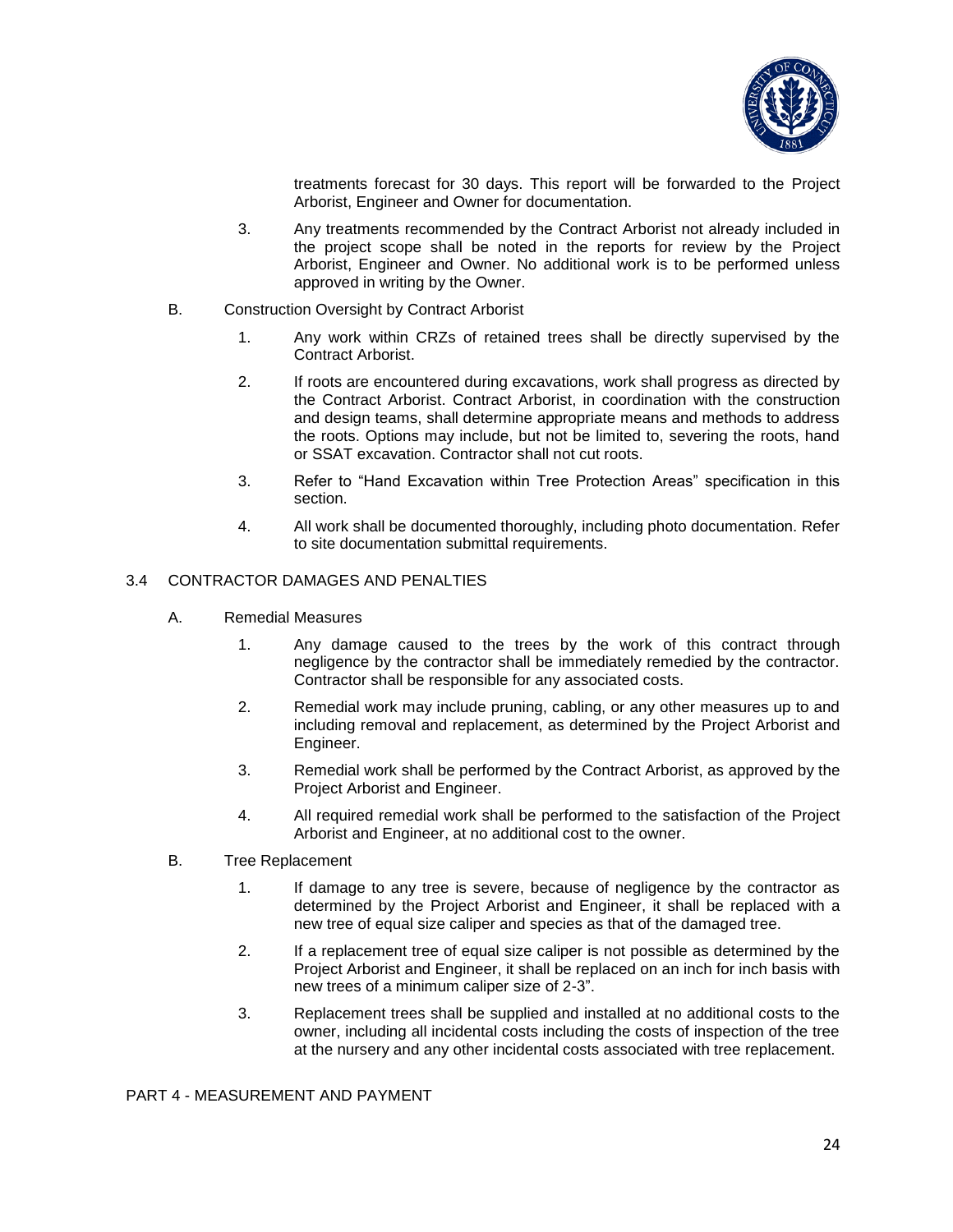

# 4.1 TREE PROTECTION AND STRESS REDUCTION MEASURES

The following items will be paid for at the contract unit price for completed and/or installed units, based on the units outlined below. Unit prices shall include all materials, equipment, tools, labor, transportation, traffic control, operations and all work incidental thereto, including the removal of debris, except as specifically noted.

- A. Mulching: per cubic yard installed
- B. Tree Protection Fence: per lineal foot installed, including appropriate signage and markings
- C. Root Pruning:
	- 1. Mechanical root pruning: per lineal foot completed
	- 2. SSAT root pruning: per lineal foot completed
- D. Tree Canopy and Clearance Pruning: per each tree completed each individual tree will be priced independently
	- 1. Support Cables: per each tree requiring cables
- E. Tree Growth Regulator: per caliper inch treated
- F. Construction Oversight by Contract Arborist: per each man-hour for arborist onsite
- G. Tree Condition Monitoring: per inspection completed, including required reporting and treatment
- H. Supplemental Watering:
	- 1. System installation: per system installed, if applicable
	- 2. System maintenance and operation: per month of operation and maintenance
- I. Hand and SSAT Excavation within Tree Protection Areas: per lineal foot of trench completed or per square foot of other excavations completed
- J. Root Protection Mat: per square foot installed
- K. Trunk Protection Wrap: per tree completed each tree may be priced independently
- L. Tree Removal: per tree removed each individual tree will be priced independently

#### END OF SECTION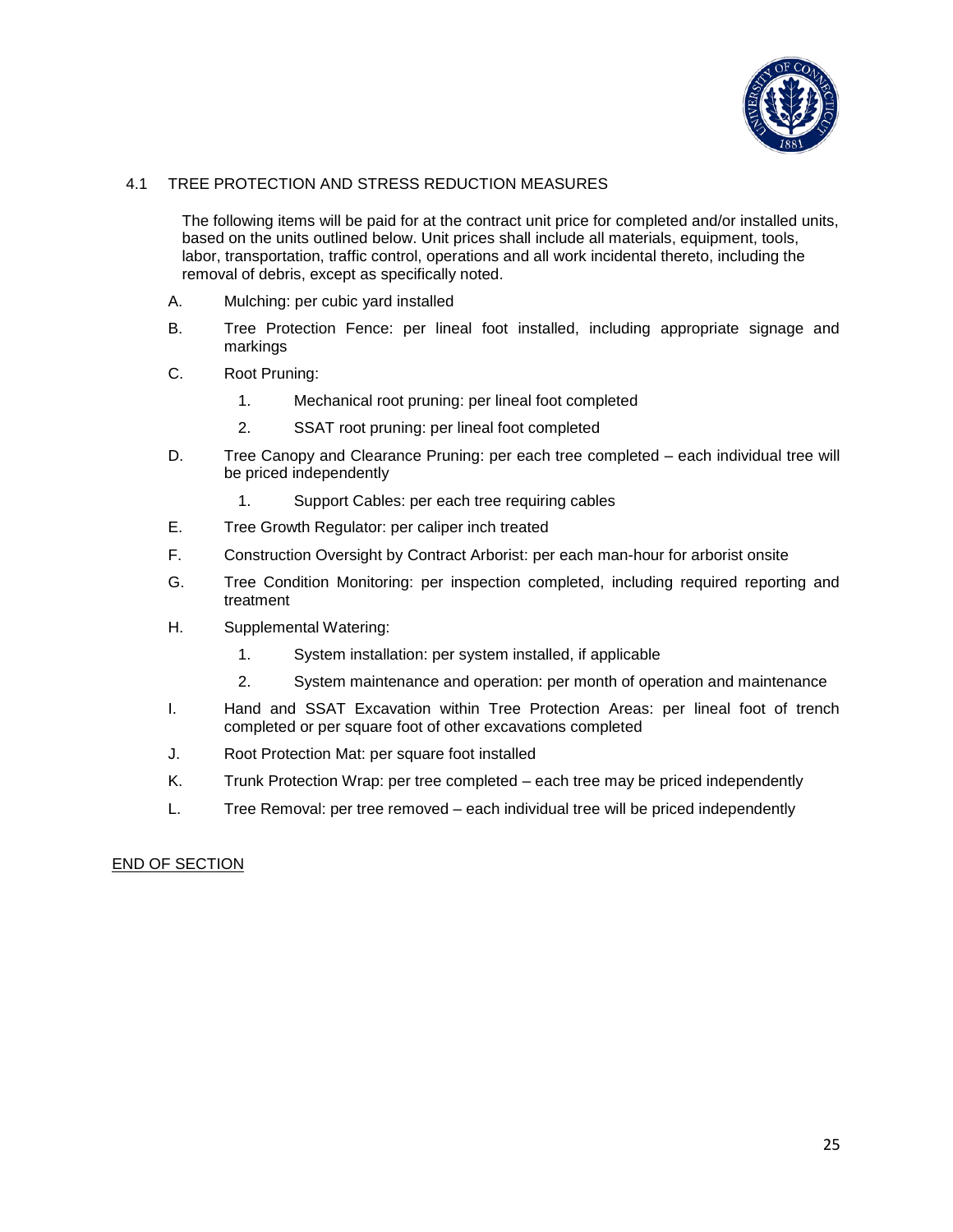

# **Appendix 2: Tree Transplanting**

# SECTION 32 9001 - TRANSPLANTING

# PART 1 - GENERAL

#### 1.1 RELATED DOCUMENTS

A. Drawings and general provisions of the Contract, including General and Supplementary Conditions and Division 1 Specification Sections, apply to this Section.

#### 1.2 SUMMARY

- A. Section includes transplanting non-nursery-grown trees by tree spade or digging and boxing.
- B. Related Requirements:
	- 1. Division 1 Section "Tree Protection and Trimming" for protecting, trimming, pruning, repairing, and replacing existing trees to remain that interfere with, or are affected by, execution of the Work.
	- 2. Division 2 Section "Planting" for new trees from nursery-grown sources.

# 1.3 DEFINITIONS

- A. General: See definitions in ANSI A300 (Part 6) and in ANSI Z60.1 pertaining to field-grown trees, except as otherwise defined in this Section.
- B. Caliper: Diameter of a trunk as measured by a diameter tape at a height 6 inches (150 mm) above the root flair for trees up to, and including, 4-inch (100-mm) size at this height; and as measured at a height of 12 inches (300 mm) above the root flair for trees larger than 4-inch (100-mm) size.
- C. Caliper (DBH): Diameter breast height; diameter of a trunk as measured by a diameter tape at a height 54 inches (1372 mm) above the ground line for trees with caliper of 8 inches (200 mm) or greater as measured at a height of 12 inches (300 mm) above the root flair.
- D. Root-Ball Depth: Measured from bottom of trunk flare to the bottom of root ball.
- E. Root-Ball Width: Measured horizontally across the root ball with an approximately circular form or the least dimension for non-round root balls, not necessarily centered on the tree trunk**,** but within tolerance according to ANSI Z60.1.
- F. Root Flare: Also called "trunk flare." The area at the base of the tree's stem or trunk where the stem or trunk broadens to form roots; the area of transition between the root system and the stem or trunk.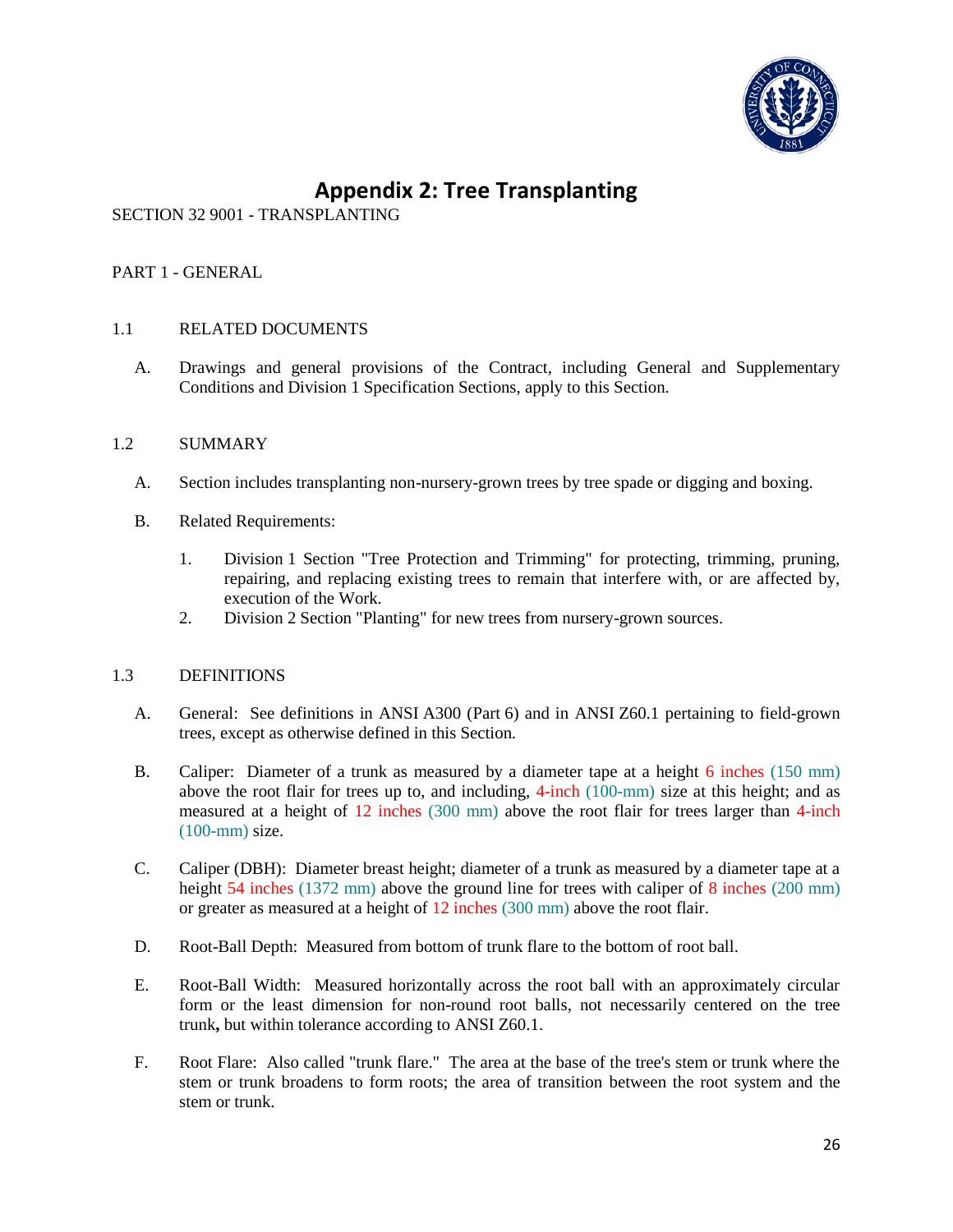

# 1.4 PREINSTALLATION MEETINGS

- A. Preinstallation Conference: Conduct conference at Project site.
	- 1. Review methods and procedures related to transplanting work include, but are not limited to, the following:
		- a. Construction schedule. Verify availability of materials, personnel, equipment, and unimpeded access needed to make progress and avoid delays.
		- b. Tree and plant protection.
		- c. Tree maintenance.
		- d. Arborist's responsibilities.

# 1.5 ACTION SUBMITTALS

- A. Product Data: For each type of product.
- B. Samples for Verification: For each of the following:
	- 1. Proprietary Root-Ball-Stabilization Device: One unit.
	- 2. Slow-Release Watering Device: One unit of each size required.
- C. Pruning Schedule: Written schedule prepared by arborist detailing scope and extent of pruning each tree in preparation for and subsequent to transplanting.
	- 1. Species and size of plant.
	- 2. Location on site plan.
	- 3. Reason for pruning.
	- 4. Seasonal limitations on pruning.
	- 5. Preparatory Pruning: Time schedule and description of preparatory pruning to be performed.
	- 6. Description of root and crown pruning during and subsequent to transplanting.
	- 7. Description of maintenance following pruning.

# 1.6 INFORMATIONAL SUBMITTALS

- A. Qualification Data: For qualified tree-service firm and arborist.
- B. Certification: From arborist, certifying that transplanted trees have been protected during construction and that trees were promptly and properly treated and repaired when damaged.
- C. Maintenance Recommendations: From arborist, recommended procedures to be established by Owner for care and protection of trees after completing the Work.
	- 1. Submit before completing the Work.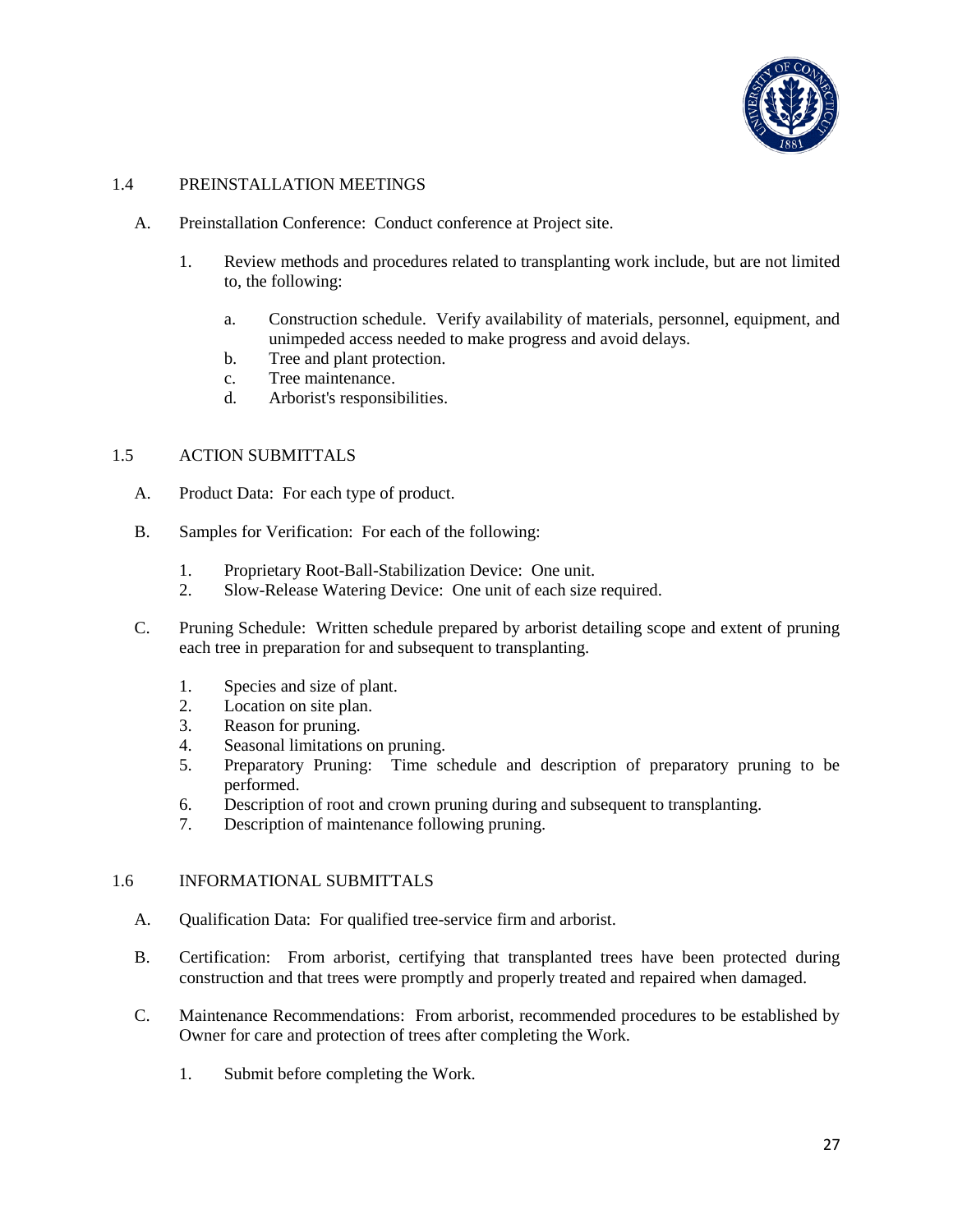

- D. Existing Conditions: Documentation of existing trees indicated to be transplanted, which establishes preconstruction conditions that might be misconstrued as damage caused by construction activities.
	- 1. Use sufficiently detailed color photographs or video recordings. Color shall accurately depict hue condition of foliage and bark.
	- 2. Include drawings and notations to indicate specific wounds and damage conditions of each tree designated to be transplanted.
- E. Tree-Transplanting Program: Submit before work begins.
- F. Sample Warranties: For special warranties.
- G. Tree-maintenance reports.

#### 1.7 QUALITY ASSURANCE

- A. Tree-Service Firm Qualifications: An experienced landscaping contractor or tree-moving firm that has successfully completed transplanting work similar to that required for this Project and that will assign an experienced, qualified arborist to Project site during execution of the Work.
	- 1. Arborist Qualifications: Certified Arborist as certified by ISA, Licensed arborist in jurisdiction where Project is located.
- B. Tree-Transplanting Program: Prepare a written plan by arborist for transplanting trees for the whole Project, including each phase or process, tree maintenance, and protection of surrounding materials during operations. Describe in detail the materials, methods, and equipment to be used for each phase of the transplanting work.
	- 1. Include transplanting times appropriate for each species at the Project location unless otherwise indicated on Drawings or directed by arborist.
	- 2. Include a transplanting schedule for each species to be transplanted, coordinated with the Project schedule.
	- 3. Show details of temporary protective barriers where needed.
	- 4. Include care and maintenance provisions and eventual removal of tree stabilization.

#### 1.8 DELIVERY, STORAGE, AND HANDLING

- A. Packaged Materials: Deliver packaged materials in original, unopened containers showing weight, certified analysis, name and address of manufacturer, and indication of conformance with state and federal laws if applicable.
- B. Bulk Materials:
	- 1. Do not dump or store bulk materials near structures, utilities, walkways and pavements, or on existing turf areas or trees.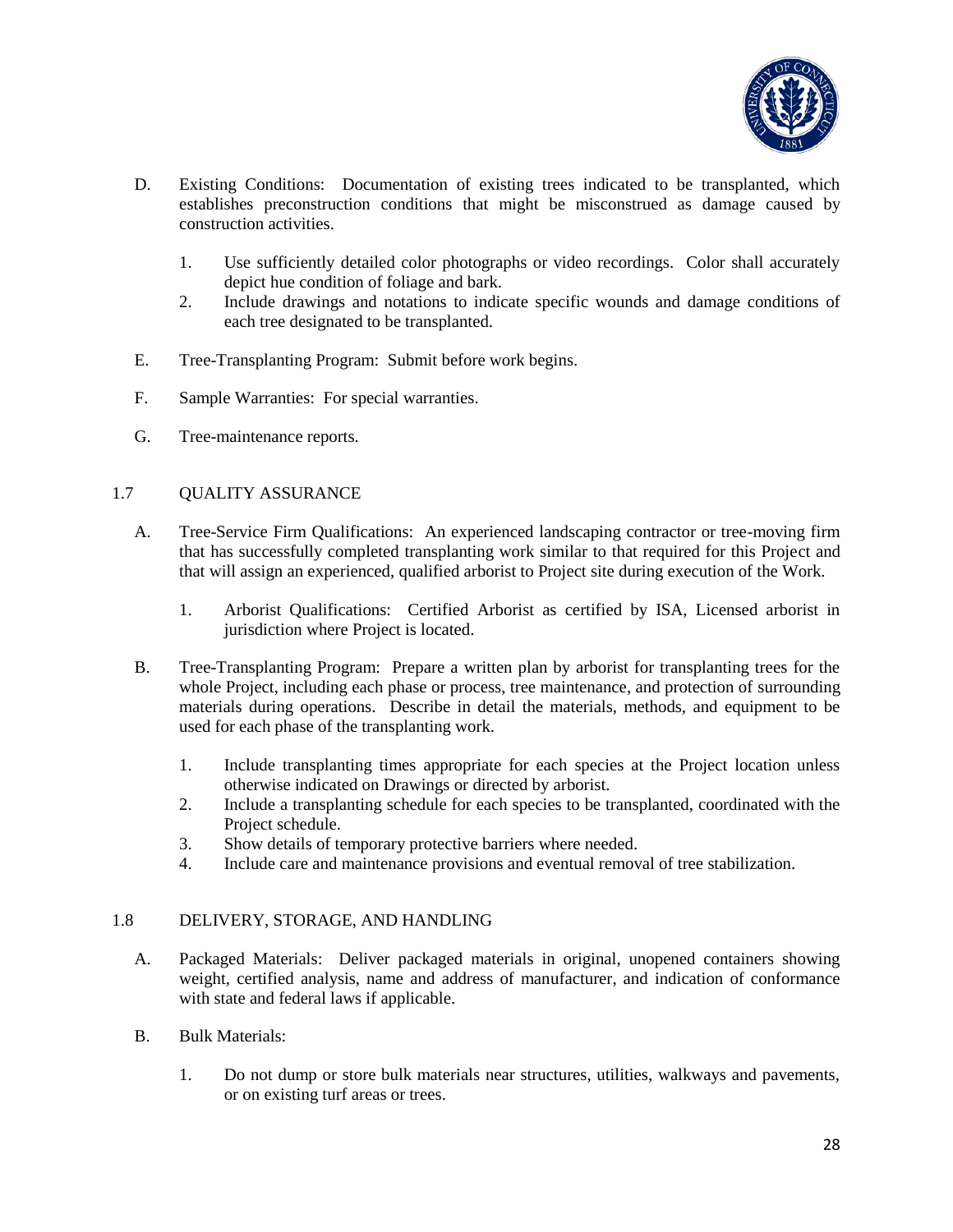

- 2. Provide erosion-control measures to prevent erosion or displacement of bulk materials, discharge of soil-bearing water runoff, and airborne dust reaching adjacent properties, water conveyance systems, or walkways.
- 3. Accompany each delivery with appropriate certificates.
- C. Protect bark, branches, and root systems from sun scald, drying, wind burn, sweating, whipping, and other handling and tying damage. Do not bend or bind-tie trees in such a manner as to destroy their natural shape.
- D. Handle trees by root ball. Do not drop trees.
- E. Move trees after preparations for planting have been completed, and install immediately. If planting is delayed more than six hours after moving, set trees in their appropriate aspect (sun, filtered sun, or shade), protect from weather and mechanical damage, and keep roots moist.

# 1.9 FIELD CONDITIONS

- A. Field Measurements: Verify final grade elevations and final locations of trees and construction contiguous with trees by field measurements before proceeding with transplanting work. Perform transplanting only after finish grades are established.
- B. Seasonal Restrictions: Transplant trees during the following in-season periods:
	- 1. Spring: Prior to leaves.
- C. Weather Limitations: Proceed with transplanting only when existing and forecasted weather conditions permit planting to be performed when beneficial and optimum results may be obtained. Do not transplant during excessively wet or frozen conditions. Apply products during favorable weather conditions according to manufacturer's written instructions and warranty requirements.
- D. Coordination with Turf Areas (Lawns): Perform transplanting before planting turf areas unless otherwise indicated.
	- 1. When transplanting in existing planting turf areas, protect turf areas, and promptly repair damage caused by transplanting operations.

# 1.10 WARRANTY

- A. Installer's Special Warranty: Tree-service firm agrees to repair or replace trees and related materials that fail within specified warranty period.
	- 1. Failures include, but are not limited to, the following:
		- a. Death and unsatisfactory growth except for defects resulting from abuse, lack of adequate maintenance, or neglect by Owner, or incidents that are beyond Contractor's control.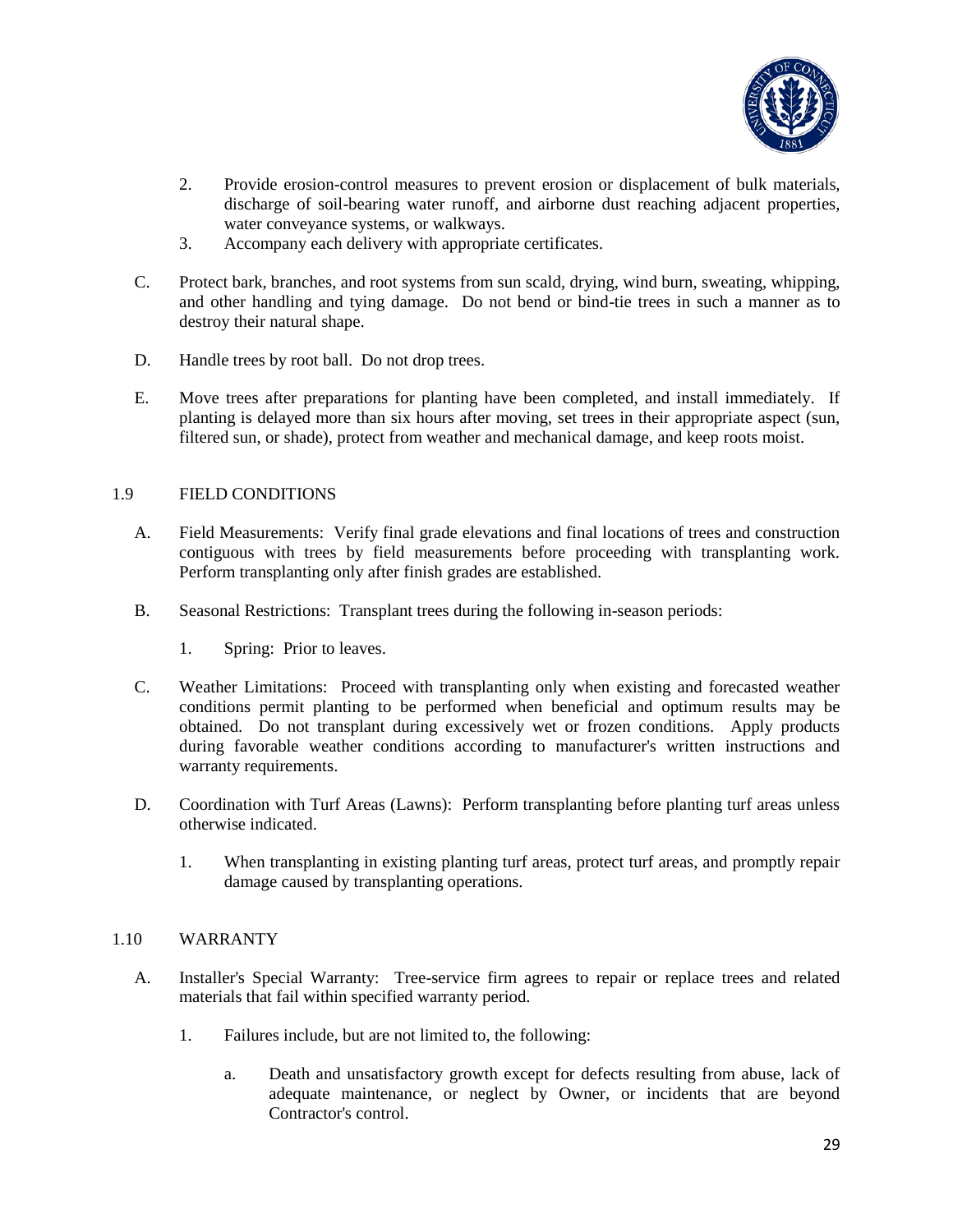

- b. Death and unsatisfactory growth is defined as more than 25 percent dead or in an unhealthy condition or failure to meet general performance requirements at end of warranty period.
- c. Structural failures including trees falling or blowing over.
- d. Faulty performance of materials and devices related to tree plantings including tree stabilization and watering devices.
- 2. Warranty Periods from Date of Transplanting Completion:
	- a. Trees: 12 months.
- 3. Include the following remedial actions as a minimum:
	- a. Remove dead trees and trees with unsatisfactory growth at end of warranty period; replace when directed.
	- b. A limit of one replacement of each tree will be required except for losses or replacements due to failure to comply with requirements.
	- c. Replace materials and devices related to tree plantings.
	- d. Provide extended warranty for period equal to original warranty period, for replaced trees.

# 1.11 MAINTENANCE SERVICE

- A. Initial Maintenance Service: Provide tree maintenance by skilled employees of tree-service firm and as required in Part 3. Begin maintenance immediately after trees are installed and continue until plantings are healthy and well established but for not less than maintenance period below.
	- 1. Maintenance Period: 12 months from date of transplanting completion.

# PART 2 - PRODUCTS

# 2.1 PERFORMANCE REQUIREMENTS

A. General Performance: Transplanted trees shall be healthy and resume vigorous growth within one year of transplanting without dieback due to defective extracting, handling, planting, maintenance, or other defects in the Work.

# 2.2 PLANTING MATERIALS

A. Backfill Soil: Excavated soil of suitable moisture content and granular texture for placing and compacting in planting pit around tree, and free of stones, roots, plants, sod, clods, clay lumps, pockets of coarse sand, concrete slurry, concrete layers or chunks, cement, plaster, building debris, and other extraneous materials harmful to plant growth.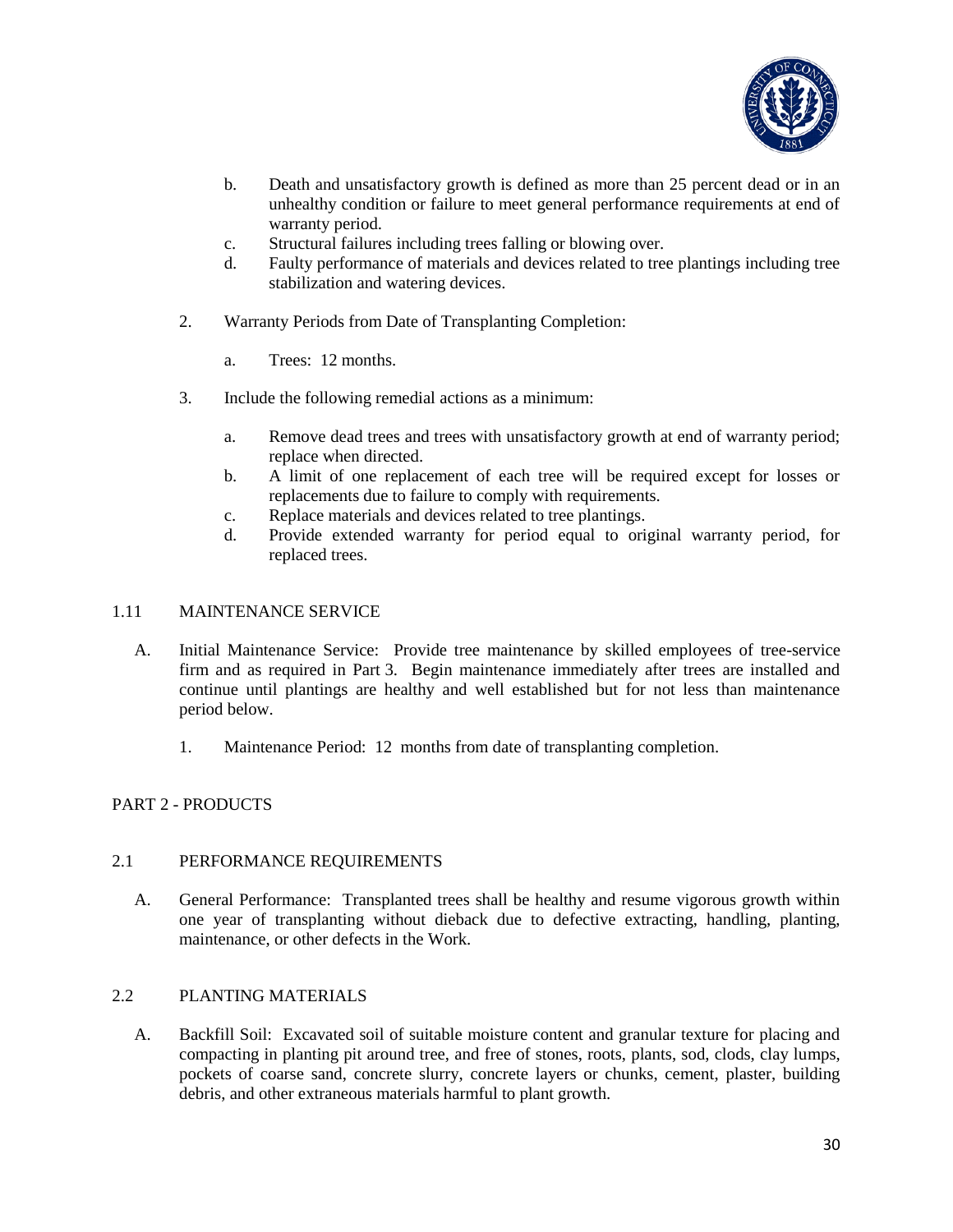

# 2.3 TREE-STABILIZATION MATERIALS

- A. Root-Ball-Stabilization Materials:
	- 1. Proprietary Root-Ball-Stabilization Devices: Proprietary below-grade stabilization systems to secure each new planting by root ball; sized according to manufacturer's written instructions unless otherwise indicated.
		- a. Products: Subject to compliance with requirements, provide the following:
			- 1) Border Concepts, Inc.; Tomahawk Tree Stabilizers.
			- 2) Foresight Products, LLC; Duckbill Rootball Fixing System.
			- 3) Tree Staple, Inc.; Tree Staples.
			- 4) Platypus Tree Stabilizer.

#### 2.4 WATERING DEVICES

- A. Slow-Release Watering Device: Standard product manufactured for drip-irrigation of plants and emptying its water contents over a period of 9 hours; manufactured from UV-light stabilized nylon-reinforced polyethylene sheet, PVC, or HDPE plastic.
	- 1. Products: Subject to compliance with requirements, available products that may be incorporated into the Work include, but are not limited to, the following:
		- a. Spectrum Products, Inc.; Treegator (Original) or Treegator Jr. Pro.
		- b. Turf Chemicals Plus, Inc.; Tree Ring (Regular) or] Tree Ring Jr..

#### 2.5 MISCELLANEOUS PRODUCTS

- A. Organic Mulch: as specified in Division 2 Section "Landscape Work."
- B. Antidesiccant: Water-insoluble emulsion, permeable moisture retarder, film forming, for trees. Deliver in original, sealed, and fully labeled containers and mix according to manufacturer's written instructions.
- C. Burlap: Non-synthetic, biodegradable.
- D. Pesticides: Pesticide registered and approved by EPA, acceptable to authorities having jurisdiction, and of type recommended in writing by manufacturer for each specific problem and as required for Project conditions and application. Do not use restricted pesticides unless authorized in writing by authorities having jurisdiction.
	- 1. Pre-Emergent Herbicide (Selective and Non-Selective): Effective for controlling the germination or growth of weeds within planted areas at the soil level directly below the mulch layer.
	- 2. Post-Emergent Herbicide (Selective and Non-Selective): Effective for controlling weed growth that has already germinated.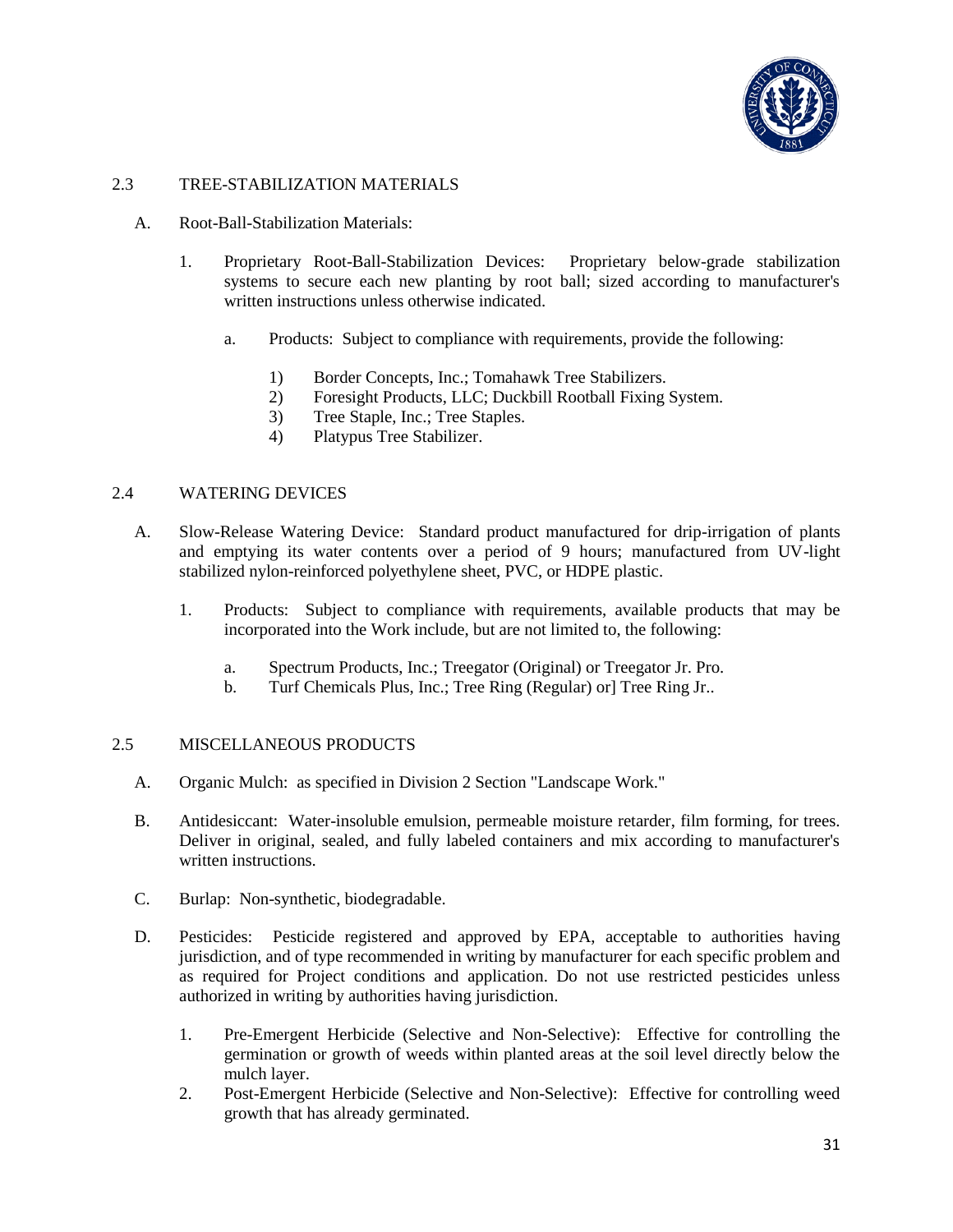

- E. Planting Tablets: Tightly compressed chip type, long-lasting, slow-release, commercial-grade planting fertilizer in tablet form. Tablets shall break down with soil bacteria, converting nutrients into a form that can be absorbed by plant roots.
	- 1. Size: 5-gram tablets.
	- 2. Nutrient Composition: 20 percent nitrogen, 10 percent phosphorous, and 5 percent potassium, by weight plus micronutrients.

# PART 3 - EXECUTION

# 3.1 EXAMINATION

- A. Erosion and Sedimentation Control: Examine the site to verify that temporary erosion- and sedimentation-control measures are in place. Verify that flows of water redirected from construction areas or generated by construction activity do not enter or cross transplanting areas.
- B. For the record, prepare written report, endorsed by arborist, listing conditions detrimental to transplanting work and tree protection and health.
- C. Proceed with transplanting only after unsatisfactory conditions have been corrected.

# 3.2 PREPARATION

- A. Protect structures, utilities, sidewalks, pavements, other facilities, turf areas, and other plants and planting areas from damage caused by transplanting operations.
- B. Utility Locator Service: Notify utility locator service or Dig Safe for area where Project is located before beginning excavation.
- C. Locate and clearly identify trees for transplanting. Flag or Tie a 1-inch (25-mm) vinyl tape around each tree at 54 inches (1372 mm) above the ground.
- D. Lay out individual transplant locations and areas for multiple plantings. Stake locations, outline areas, adjust locations when requested, and obtain Architect's acceptance of layout before transplanting. Make minor adjustments as required.
- E. Apply antidesiccant to trees uniformly, using power spray to provide an adequate film over trunks (before wrapping), branches, stems, twigs, and foliage to protect during extracting, handling, and transportation.
	- 1. If deciduous trees are moved in full leaf, spray with antidesiccant before extracting and again two weeks after transplanting.
- F. Wrap trees with burlap fabric over trunks, branches, stems and twigs to protect from wind and other damage during extracting, handling, and transporting.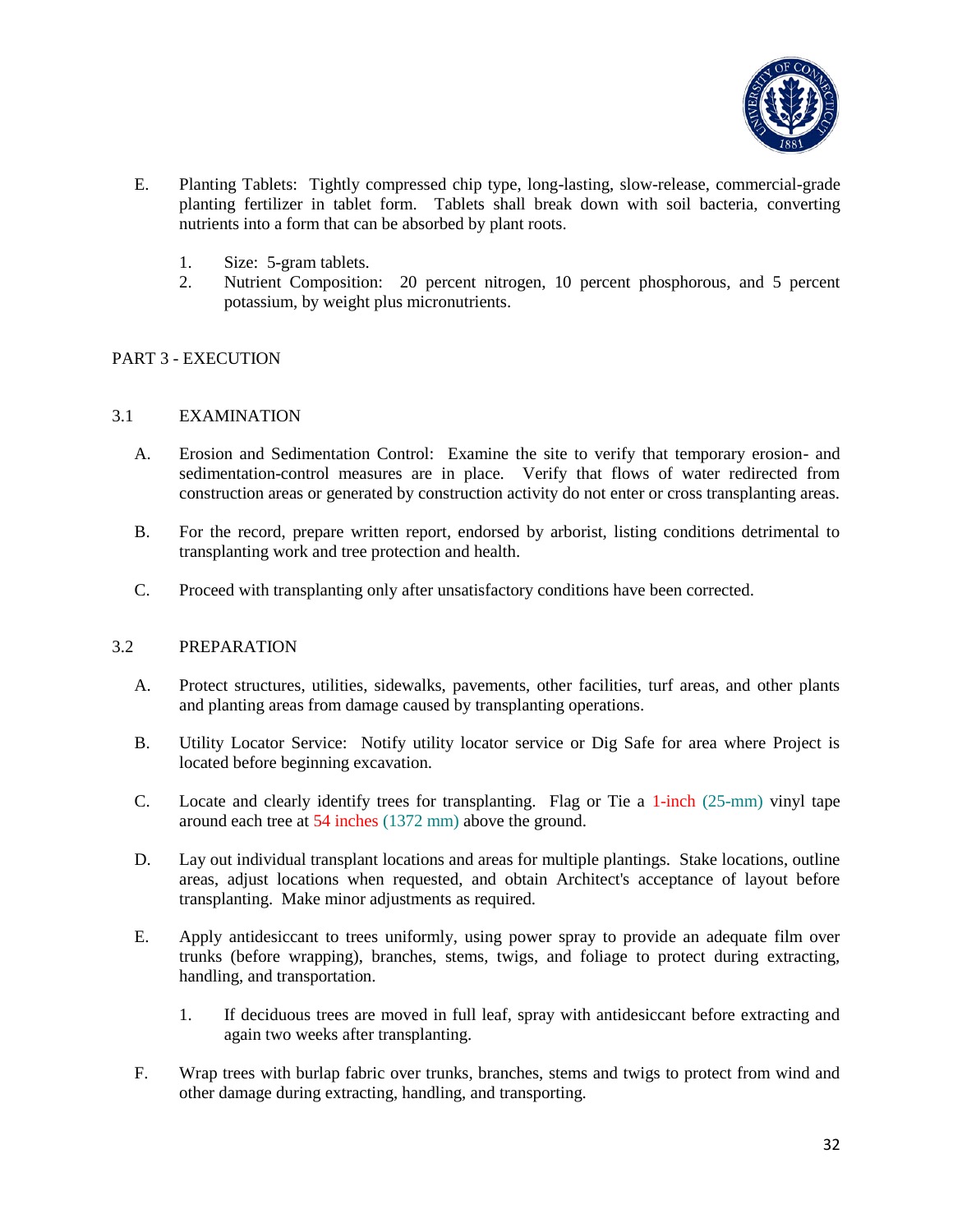

# 3.3 PREPARATORY PRUNING

- A. Crown Pruning (Tip Pruning):
	- 1. Perform preparatory crown pruning as directed by arborist.

# 3.4 EXCAVATION AND PLANTING EQUIPMENT

A. Tree Spade: Track-mounted mechanized tree mover; sized according to manufacturer's size recommendation for each tree being transplanted.

# 3.5 EXCAVATING PLANTING PITS

- A. General: Excavate under supervision of the arborist.
	- 1. Excavate planting pits with sides sloping. Trim perimeter of bottom leaving center area of bottom raised slightly to support root ball and assist in drainage away from center. Do not further disturb base. Ensure that root ball will sit on undisturbed base soil. Scarify sides of planting pit smeared or smoothed during excavation.
	- 2. Excavate approximately two times as wide as root ball.
	- 3. Keep excavations covered or otherwise protected until replanting trees.
- B. Subsoil and topsoil removed from excavations may be used as planting soil.
- C. Obstructions: Notify Architect if unexpected rock or obstructions detrimental to trees are encountered in excavations.
	- 1. Hardpan Layer: Drill 6-inch- (150-mm-) diameter holes, 24 inches (600 mm) apart, into free-draining strata or to a depth of 10 feet (3 m), whichever is less, and backfill with free-draining material.
- D. Seepage: Notify Architect if subsoil conditions evidence unexpected water seepage into treeplanting pits.
- E. Drainage: Fill planting pit or trench with **6 inches (152 mm)** of water and time the infiltration rate of the soil. If the drainage rate is less than **0.25 inch (6 mm)** per hour, notify Architect to determine need for subsurface drainage.
- F. Saline or Sodic Soils: Completely fill excavations with water and allow to percolate away before positioning trees.

# 3.6 EXTRACTING TREES

A. General: Extract trees under supervision of the arborist.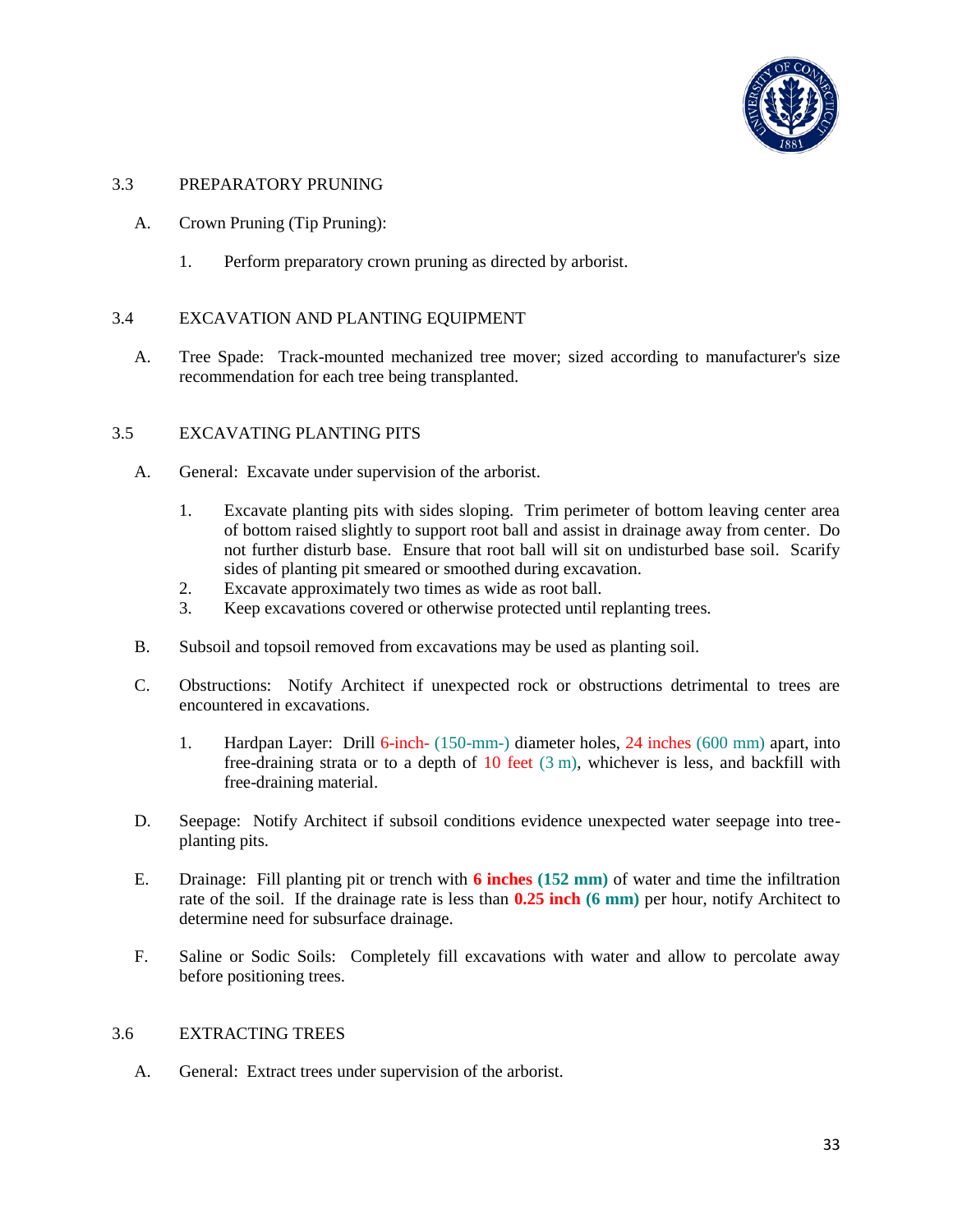

- B. Orientation Marking: Mark the north side of each tree with non-permanent paint before extracting.
- C. Root-Ball Width: Minimum 10 inches (250 mm) of root-ball diameter, or least dimension for non-round root balls, for each inch (25 mm) of tree caliper being transplanted.
- D. Root-Ball Depth: As determined by the arborist for each species and size of tree and for site conditions at original and planting locations.

# E. Digging:

- 1. Dig and clear a pit by hand or with tree spade to the depth of the root system. Do not use a backhoe or other equipment that rips, tears, or pulls roots.
- 2. Use narrow-tine spading forks to comb soil to expose roots with minimal damage to root system.
- 3. If encountering large, main lateral roots, expose roots beyond excavation limits as required to bend and redirect them without breaking.
- 4. Cut exposed roots manually with sharp pruning instruments; do not break, tear, chop, or slant the cuts. Do not paint or apply sealants on cut root ends.
- 5. Construct box tight against root system sides and bottom as pit is dug. Brace and support box to prevent breaking of root ball.
- 6. Temporarily support and protect exposed roots from damage until they are permanently redirected and covered with soil. Cover roots with burlap and keep them moist until planted.
- F. Extracting with Tree Spade: Use the same tree spade to extract the tree as will be used to transport and plant the tree.
	- 1. Do not use tree spade to move trees larger than the manufacturer's maximum size recommendation for the tree spade being used.
	- 2. When extracting the tree, center the trunk within the tree spade and move tree with a solid ball of earth.

# 3.7 PLANTING

- A. Planting Standard: Perform planting according to ANSI A300 (Part 6) unless otherwise indicated.
- B. Before planting, verify that root flare is visible at top of root ball. If root flare is not visible, remove soil in a level manner from the root ball to where the top-most root emerges from the trunk. After soil removal to expose the root flare, verify that root ball still meets size requirements.
- C. Ensure that root flare is visible after planting.
- D. Remove injured roots by cutting cleanly; do not break. Do not paint or apply sealants on cut root ends.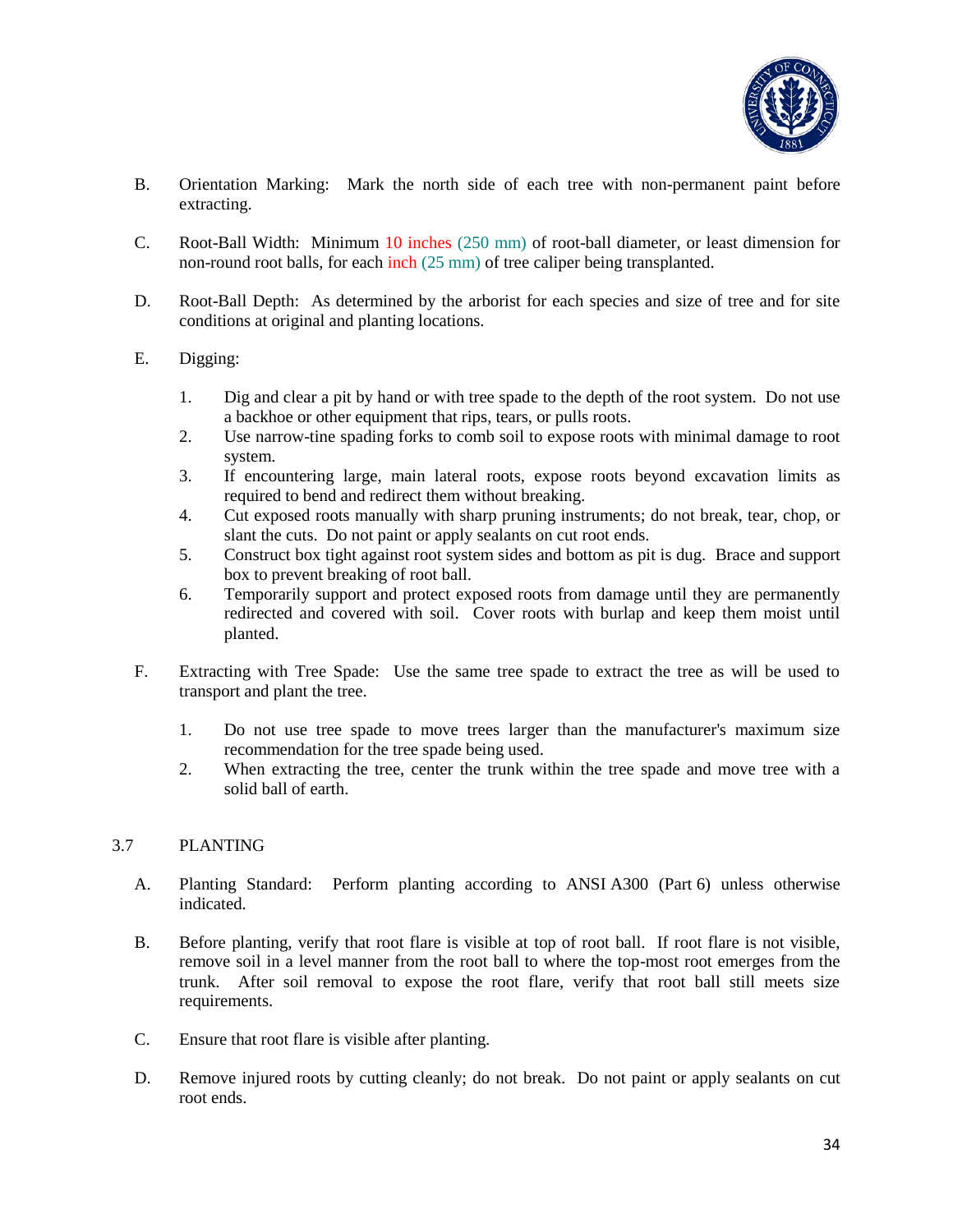

- E. Orientation: Position the tree so that its north side, marked before extracting, is facing north in its new location.
- F. Set tree plumb and in center of planting pit with **bottom** of root flare 1 inch (25 mm) above adjacent finish grades.
	- 1. Use specified backfill soil for backfill.
	- 2. If area under the tree was initially dug too deep, add backfill to raise it to the correct level and thoroughly tamp the added soil to prevent settling.
	- 3. After placing some backfill around root ball to stabilize plant, begin backfilling.
	- 4. Backfill around root ball in layers, tamping to settle soil and eliminate voids and air pockets. When planting pit is approximately one-half filled, water thoroughly before placing remainder of backfill. Repeat watering until no more water is absorbed.
	- 5. Redirect exposed root ends downward in backfill areas where possible. Hand-expose roots as required to bend and redirect them without breaking. If encountered immediately adjacent to location of new construction and redirection is not practical, cut roots approximately 3 inches (75 mm) back from new construction and as required for root pruning.
	- 6. Place planting tablets in each planting pit when pit is approximately one-half filled; in amounts recommended by arborist. Place tablets beside the root ball about 1 inch (25 mm) from root tips; do not place tablets in bottom of the hole.
	- 7. Continue backfilling process. Water again after placing and tamping final layer of soil.
- G. Planting with Tree Spade: Use the same tree spade for planting as was used to extract and transport the tree. Do not use tree spade for trees larger than the manufacturer's maximum size recommendation for the tree spade being used.
- H. Slopes: When planting on slopes, set the tree so the root flare on the uphill side is flush with the surrounding soil on the slope; the edge of the root ball on the downhill side will be above the surrounding soil. Apply enough soil to cover the downhill side of the root ball.

# 3.8 CROWN PRUNING

- A. Prune branches as directed by arborist.
	- 1. Prune to remove only injured, broken, dying, or dead branches. Do not prune for shape.
	- 2. Do not remove or reduce living branches to compensate for root loss caused by cutting root system or to improve natural tree form.
	- 3. Pruning Standards: Perform pruning according to ANSI A300 (Part 1).
- B. Unless otherwise directed by arborist and acceptable to Architect, do not cut tree leaders.
- C. Cut branches with sharp pruning instruments; do not break or chop.
- D. Do not paint or apply sealants to wounds.
- E. Provide subsequent maintenance during Contract period as recommended by arborist.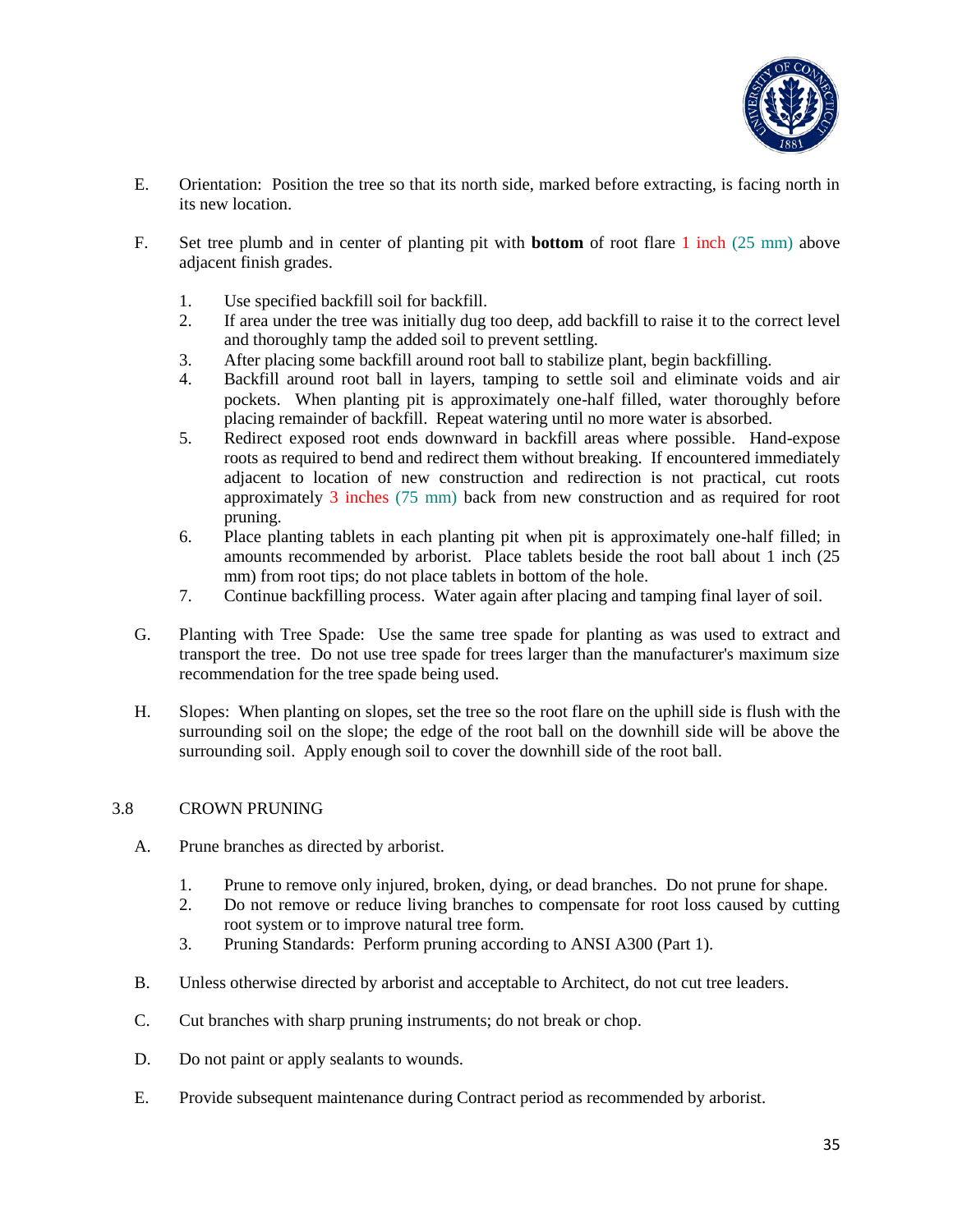

# 3.9 TREE STABILIZATION

- A. Root-Ball Stabilization: Install below-grade stabilization system to secure each new planting by the root ball unless otherwise indicated on Drawings.
	- 1. Proprietary Root-Ball-Stabilization Device: Install root-ball-stabilization system sized and positioned as recommended by manufacturer unless otherwise indicated and according to manufacturer's written instructions.

# 3.10 MULCHING

A. Organic Mulch: Apply 3-inch (75-mm) average thickness of organic mulch over whole surface of planting area, and finish level with adjacent finish grades. Do not place mulch within 3 inches (75 mm) of trunks or stems.

# 3.11 INSTALLING SLOW-RELEASE WATERING DEVICE

A. Place device on top of the mulch at base of tree and fill with water according to manufacturer's written instructions.

# 3.12 TREE MAINTENANCE

- A. Perform tree maintenance as recommended by arborist. Maintain arborist observation of transplanting work.
- B. Maintain trees by pruning, cultivating, watering, weeding, fertilizing, mulching, restoring planting saucers, adjusting and repairing tree-stabilization devices, resetting to proper grades or vertical position, and performing other operations as required to establish healthy, viable plantings. Treat as required to keep trees free of insects and disease.
- C. From time of tree extraction measure soil moisture adjacent to edge of each root ball weekly. Record findings and weather conditions.
- D. Fill areas of soil subsidence with backfill soil. Replenish mulch materials damaged or lost in areas of subsidence.
- E. Apply treatments as required to keep tree materials, planted areas, and soils free of pests and pathogens or disease. Use integrated pest management practices whenever possible to minimize the use of pesticides and reduce hazards. Treatments include physical controls such as hosing off foliage, mechanical controls such as traps, and biological control agents.
- F. Pesticide Application: Apply pesticides and other chemical products and biological control agents in accordance with authorities having jurisdiction and manufacturer's written instructions. Coordinate applications with Owner's operations and others in proximity to the Work. Notify Owner before each application is performed.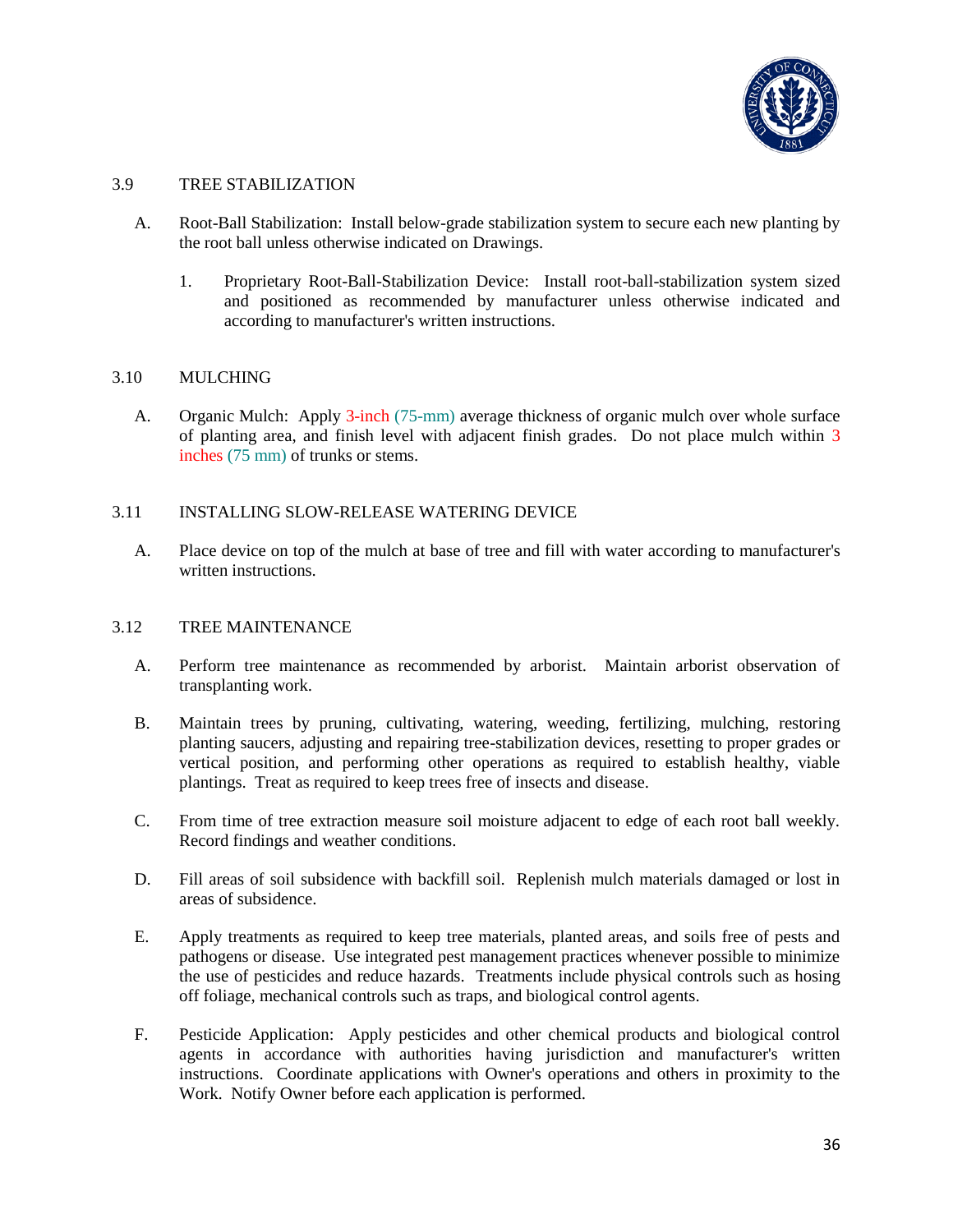

- 1. Pre-Emergent Herbicides (Selective and Non-Selective): Apply in accordance with manufacturer's written instructions. Do not apply to seeded areas.
- 2. Post-Emergent Herbicides (Selective and Non-Selective): Apply only as necessary to treat already-germinated weeds and in accordance with manufacturer's written instructions.
- G. Reports: Have arborist prepare monthly inspection reports.

# 3.13 REPAIR AND REPLACEMENT

- A. General: Repair or replace transplanted trees that are damaged by construction operations, in a manner recommended by the arborist and approved by Architect.
	- 1. Submit details of proposed pruning and repairs.
	- 2. Perform repairs of damaged trunks, branches, and roots within 24 hours according to arborist's written instructions.
	- 3. Replace trees and other plants that cannot be repaired and restored to full-growth status, as determined by Architect.
- B. Remove and replace trees that are more than 25 percent dead or in an unhealthy condition before the end of the corrections period or are damaged during construction operations that Architect determines are incapable of restoring to normal growth pattern.
	- 1. Provide new trees of same size as those being replaced.
	- 2. Species of Replacement Trees: Same species being replaced.

# 3.14 CLEANUP AND PROTECTION

- A. During transplanting, keep adjacent paving and construction clean and work area in an orderly condition.
- B. Protect trees from damage due to transplanting operations and operations of other contractors and trades. Maintain protection during transplanting and maintenance periods. Treat, repair, or replace damaged plantings.
- C. After planting and before Substantial Completion, remove tags, markings, tie tape, labels, wire, burlap, and other debris from transplanted trees, planting areas, and Project site.

## 3.15 DISPOSAL OF SURPLUS AND WASTE MATERIALS

- A. Except for materials indicated to be recycled, remove surplus soil, excess excavated material, waste materials, displaced plants, trash, and debris, and legally dispose of them off Owner's property.
- B. Transport surplus satisfactory soil to designated storage areas on Owner's property. Stockpile or spread soil as directed by Architect.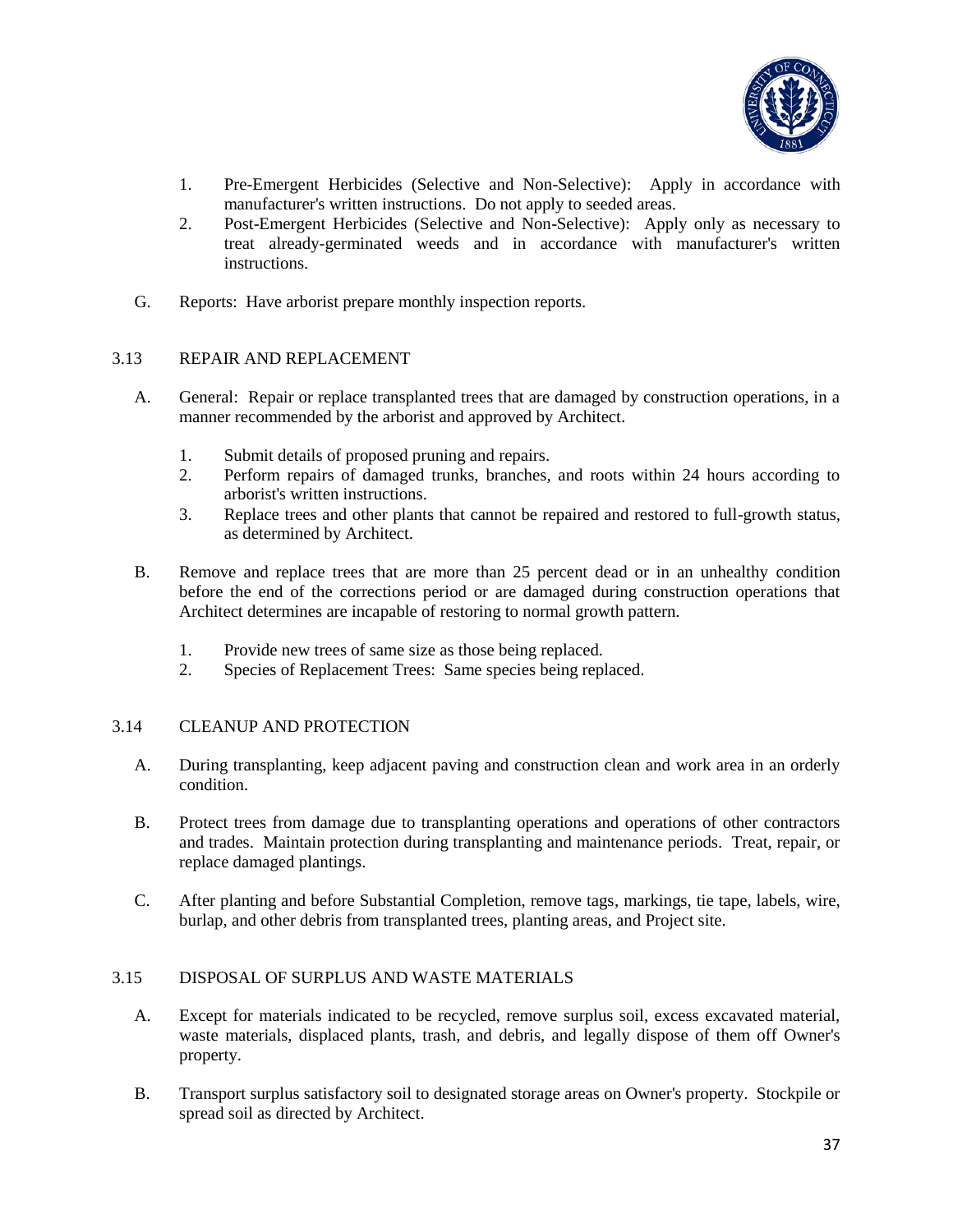

1. Except for materials indicated to be retained on Owner's property or recycled, remove excess excavated material, waste materials, displaced plants, trash, and debris, and legally dispose of them off Owner's property.

END OF SECTION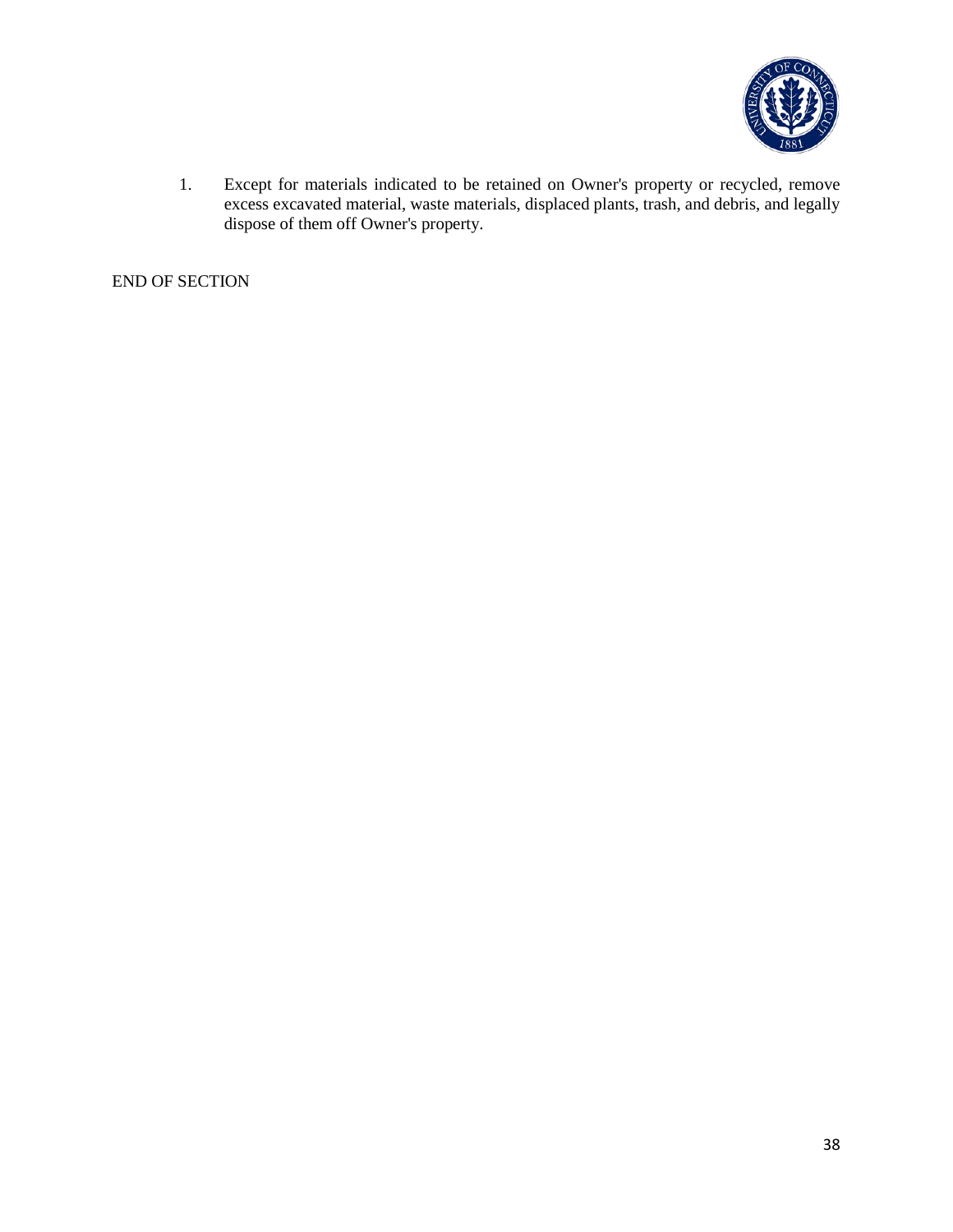

# **Appendix 3: Tree Planting**

SECTION 32 9000 - PLANTING

# PART 1 - GENERAL

- 1.1 RELATED DOCUMENTS
	- A. Drawings and general provisions of the Contract, including General and Supplementary Conditions and Division 1 Specification Sections, apply to this Section.

#### 1.2 SUMMARY

- A. This Section includes the following:
	- 1. Tree, shrub, groundcover, perennial and bulb installation.
	- 2. Fertilizing, mulching, trimming, guying, wrapping and edging.
	- 3. Maintenance of installed plant material.
	- 4. Warranty.
- B. Related Sections: The following Sections contain requirements that relate to this Section:
	- 1. Division 2 Section "Earthwork" for excavation, filling, rough grading, and subsurface aggregate drainage and drainage backfill.
	- 2. Division 2 Section "Turf and Grasses" for coordination with lawn establishment.
	- 3. Division 2 Section "Landscape Maintenance" for plant material maintenance.

#### 1.3 REFERENCES

- A. American Joint Committee on Horticultural Nomenclature Publication: Standardized Plant Names.
- B. ANSI Z60.1 American Standard for Nursery Stock.
- C. ASTM D2607 Classification of Peats, Mosses, Humus and Related Products.
- D. FS 0-F-241 Fertilizers, Mixed, Commercial.

#### 1.4 SUBMITTALS

- A. General: Submit each item in this Article according to the Conditions of the Contract and Division 1 Specification Sections.
- B. Submit complete list of plant material growers 4 weeks prior to digging of plants. List is to include names of individuals to contact, phone numbers, addresses and latest possible date for completion of tagging.
- C. Submit waterproof tags prior to tagging trip. Tags to contain following information: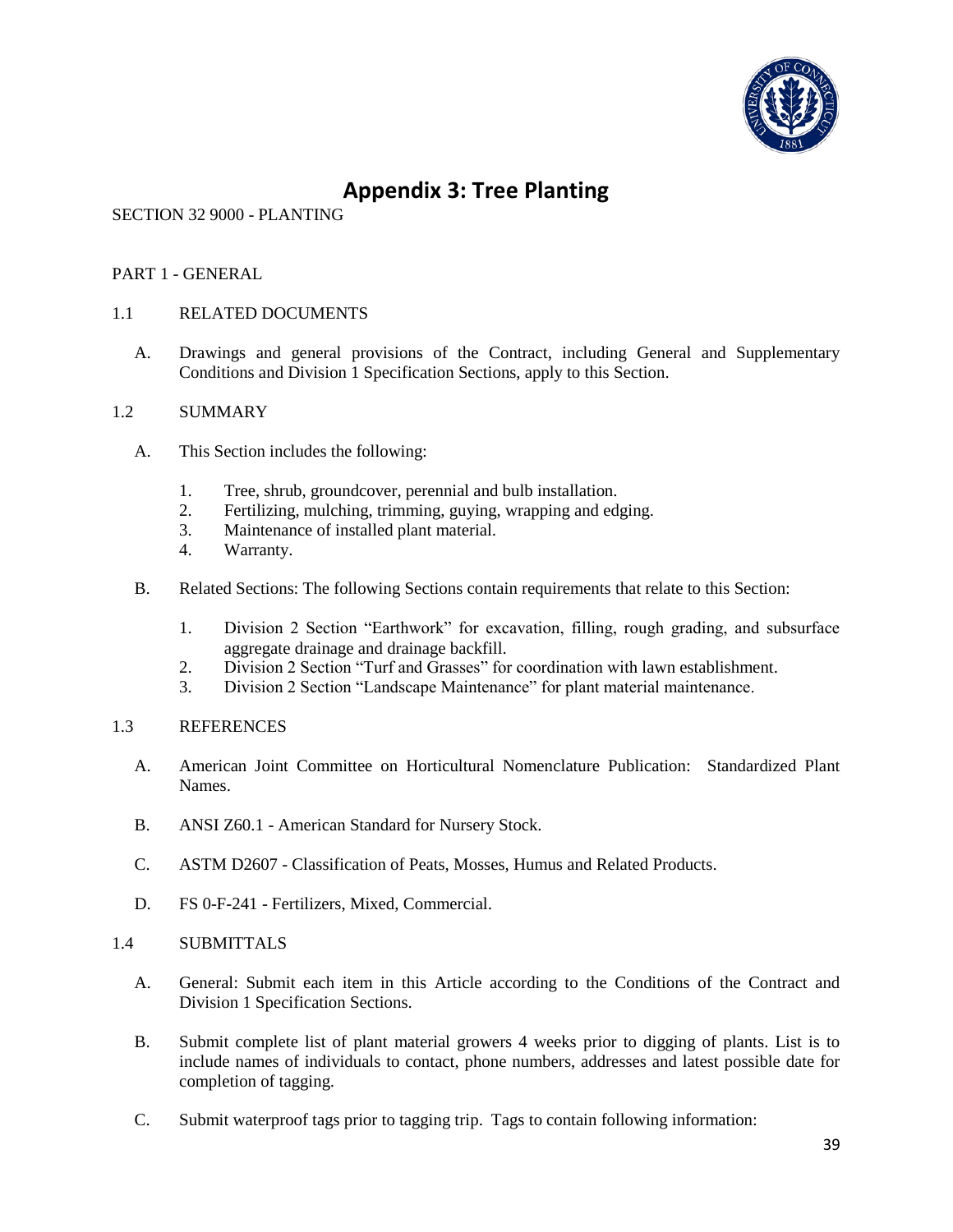

- 1. Contractor's name.
- 2. Plant genus, species and cultivar/variety.
- 3. Plant common name.
- 4. Name of nursery.
- 5. Size of plant.
- 6. Quantity of plant (i.e. 2 of 10)
- D. Submit proposed planting schedule, indicating dates for each type of landscape work during normal seasons for such work in area of site. Correlate with specified maintenance periods to provide maintenance from date of substantial completion. Once accepted, revise dates only as approved in writing, after documentation of reasons of delay.
- E. Submit schedule of arrival of "specimen plant material".
- F. Submit instructions for continuing Owner maintenance. Include pruning and trimming methods and types, application frequency and recommended coverage of fertilizer; and water requirements for year-round care of installed plants. Document is to be in bound 8 ½" x 11" format. Submit prior to expiration of required maintenance period(s).
- G. Submit for approval a proposed maintenance procedure and schedule of the storage of plant materials. Trees, shrubs, groundcover and perennials stored on and off site shall be maintained by watering, fertilizing, mulching, and spraying for infestation and disease to maintain these plants in a healthy condition. Plants stored off site shall be available for inspection by the Landscape Architect.
- H. Samples of each of the following:
	- 1. 5 lb (2 kg) of mulch for each type required for the Project, in labeled plastic bags.
	- 2. Edging materials and accessories to verify color selected.
- I. Qualification data for firms and persons specified in the "Quality Assurance" Article to demonstrate their capabilities and experience. Include lists of completed projects with project names and addresses, names and addresses of Landscape Architects and Owners, and other information specified.

## 1.5 OUALITY ASSURANCE

- A. Prior to being approved, the successful bidder will be required to submit to the Landscape Architect a statement of qualifications listing the names of contact references for at least three jobs of similar scope that have been completed in the last five years. Attention is called to the fact that the installation will not be awarded to a firm that does not possess the required technical expertise and construction organization.
- B. Allow Landscape Architect option of traveling to growers facility to select trees from available stock.
- C. Allow four weeks, after receipt of list of growers, to finish tagging trees.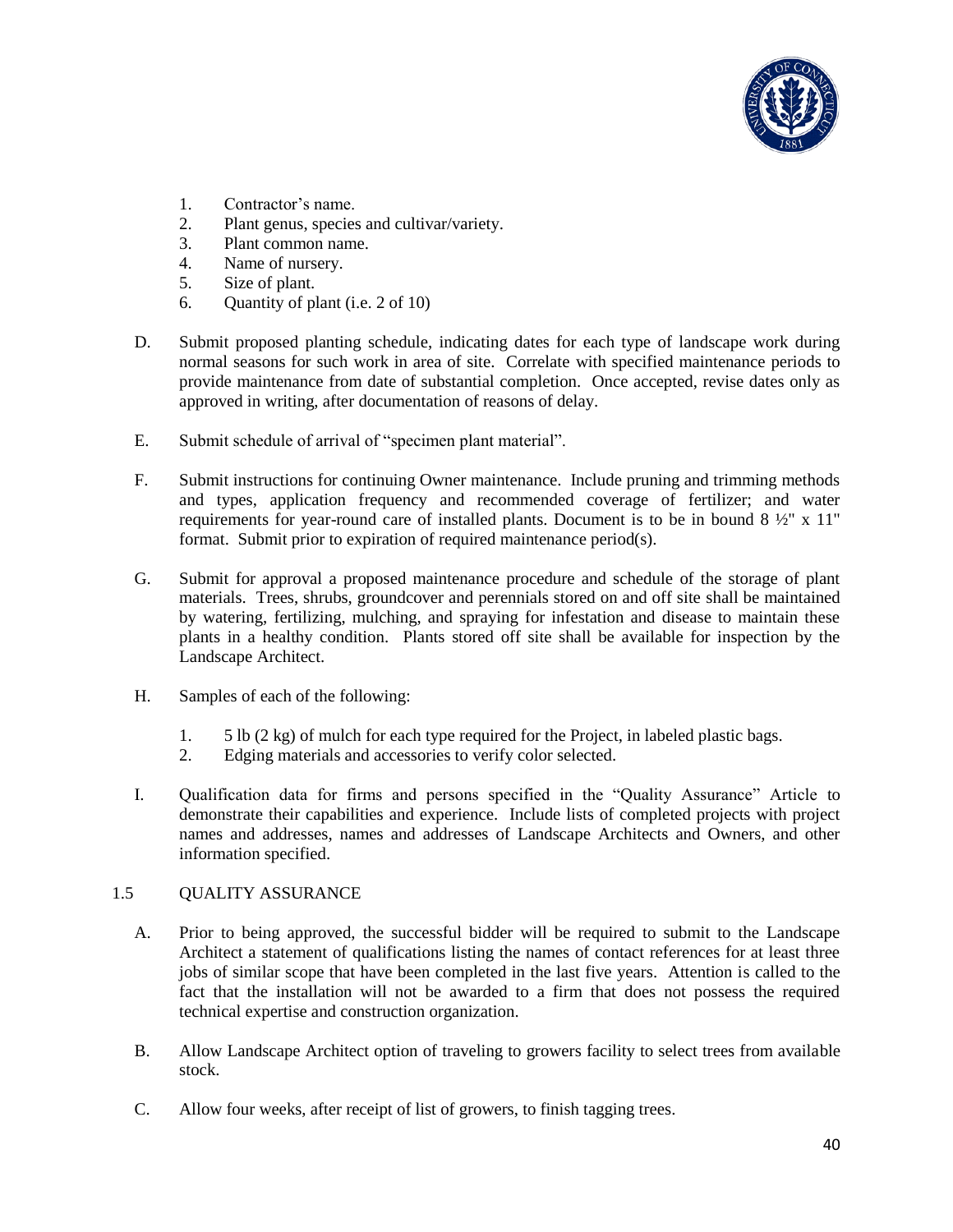

- D. Trees dug prior to tagging by Landscape Architect are subject to rejection.
- E. Landscape Architect will confirm the trees satisfy the requirements of ANSI Z60.1 and all special conditions stated in project manual and drawings.
- F. Measure trees and shrubs according to ANSI Z60.1 with branches and trunks or canes in their normal position. Do not prune to obtain required sizes. Take caliper measurements 6 inches (150mm) above ground for trees up to 4-inch (100-mm) caliper size, and 12 inches (300-mm) above ground for larger sizes. Measure main body of tree or shrub for height and spread; do not measure branches or roots tip-to-tip.
- G. Unacceptable trees will not be tagged and a different Grower will be selected by Contractor at no expense to Owner. A second tagging trip will then be scheduled.
- H. Decision by Landscape Architect to forego tagging trip does not release Contractor from responsibility of obtaining plant material which meets standards and conditions stated in project manual and drawings.
- I. Minimum three years experience installing plant material of this type required of Installer.
- J. Minimum five years experience specializing in growing and cultivating the specified material is required by of Grower.
- 1.6 REGULATORY REQUIREMENTS
	- A. Comply with regulatory requirements for fertilizer and herbicide composition.
- 1.7 DELIVERY, STORAGE, AND HANDLING
	- A. Plant material is to be covered with tarpaulin during transport.
	- B. Deliver soil conditioners and fertilizer in unopened waterproof bags showing weight, chemical analysis, and name of manufacturer. Keep materials in dry storage away from contaminants.
	- C. Provide freshly dug trees and shrubs. Do not prune prior to delivery unless otherwise approved by Landscape Architect. Do not bend or bind tie trees or shrubs in such a manner as to damage bark, break branches, or destroy natural shape. Do not drop balled and burlapped stock during delivery. Protect plants until planted to prevent damage to root balls or desiccation of leaves.
	- D. Deliver trees and shrubs after preparations for planting have been completed and plant immediately. If planting is delayed more than six hours after delivery, set trees and shrubs in shade, protect from weather and mechanical damage, and keep roots moist by covering with mulch, burlap or other acceptable means of retaining moisture.
	- E. Provide water to staged material as required to keep root balls moist.
	- F. Do not remove container-grown stock from containers until planting time.
- 1.8 ENVIRONMENTAL REQUIREMENTS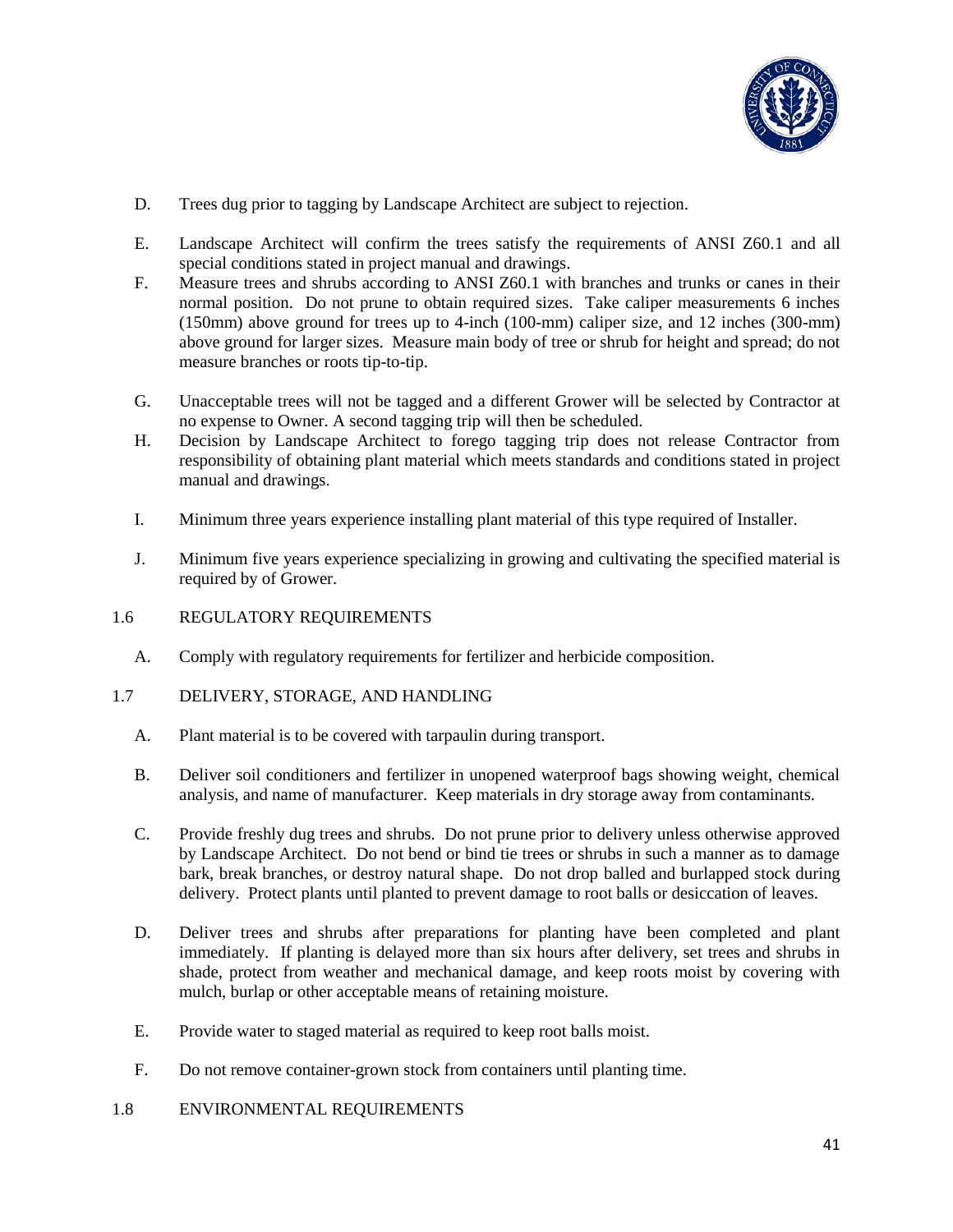

- A. Do not install plant life when ambient temperatures may drop below 30 degrees F or above 90 degrees F.
- B. Do not install plants when wind velocity exceeds 30 mph.
- C. Planting shall be done when the ground is not frozen, snow covered, or in an otherwise unsuitable condition for planting.
- D. Conduct planting operations during recommended planting seasons. Preferable planting season is March 15 to May 30 and October 15 to December 1, inclusive.
- E. At the Subcontractor's option and full responsibility, planting operations may be conducted under unseasonable conditions without additional compensation.

## 1.9 JOB CONDITIONS

- A. Locate above grade and underground utilities and perform Work in manner which will avoid damage. Hand excavate, as required.
- B. Maintain grade stakes set by others until removal is mutually agreed upon by concerned parties.
- C. Notify Landscape Architect, before proceeding, when conditions detrimental to plant growth are encountered, such as rubble fill or adverse drainage conditions.
- D. Install plants after final grades are established and prior to establishment of lawns, unless otherwise approved by Landscape Architect. If planting occurs in undisturbed lawn areas or after lawn work, protect lawn areas and promptly repair damage to lawns resulting from planting operations.

## 1.10 SEQUENCING AND SCHEDULING

- A. Coordinate the Work of this Section with installation of underground utilities, sodding and remainder of Work associated with this Project.
- B. Proceed with and complete landscape work as rapidly as portions of site become available, working within seasonal limitations.

# 1.11 MAINTENANCE

A. Contractor shall maintain plant material until completion of two year guarantee period and Final Acceptance of work, as described in Part 3 of this Section

# 1.12 GUARANTEE

- A. Plants shall be guaranteed for a period of two years after the date of Acceptance by the Owner.
	- 1. When the work is accepted in parts, the guarantee periods shall extend from each of the partial acceptances to the terminal date of the last guarantee period. Thus, all guarantee periods terminate at one time.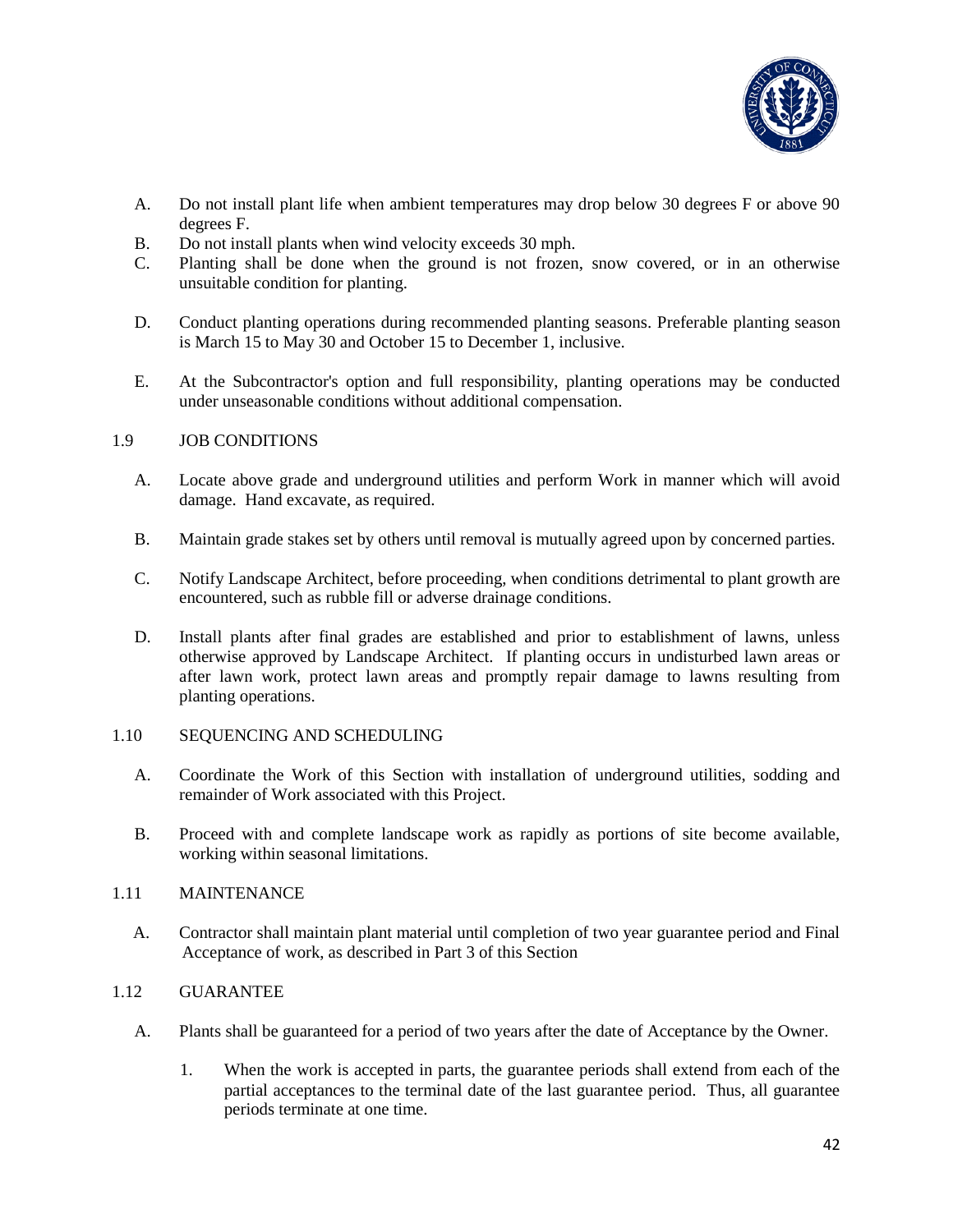

- B. Plants shall be healthy, free of pests and disease, and in flourishing condition at the end of the guarantee period. Plants shall be free of dead and dying branches and branch tips, and shall bear foliage of normal density, size and color.
- C. Replace dead plants and all plants not in vigorous, thriving condition, as determined by the Architect during and at the end of the guarantee period, without cost to the Owner as soon as weather conditions permit and within the specified planting window.
	- 1. Replacements shall closely match adjacent specimens of the same species. Replacements shall be subject to all requirements stated in this Specification.
	- 2. Make all necessary repairs due to plant replacements. Such repairs shall be done at no extra cost to the Owner.
	- 3. The guarantee of all replacement plants shall extend for an additional one year period from the date of their acceptance after replacement. In the event that a replacement plant is not acceptable during or at the end of the said extended guarantee period, the Owner may elect one more replacement or credit for each item.
- D. At the end of the guarantee period, and no less than five days prior to final inspection, staking and guying materials, and tree wrap and ties shall be removed from the site.
- E. All bulbs shall be guaranteed to bloom vigorously the first respective blooming season after planting. Bulbs that do not bloom shall be replaced. Replacement costs shall be borne by the Landscape Contractor.

#### 1.13 FINAL INSPECTION AND FINAL ACCEPTANCE

- A. At the end of the two year guarantee period, the Architect will, upon written notice offend of guarantee period inspect the work for Final Acceptance. Requests shall be received at least ten calendar days before the anticipated date for Final Inspection.
- B. Upon completion and reinspection of full repairs or replacements necessary in the judgment of the Architect at that time, the Architect will recommend to the Owner that Final Acceptance of the Work of this Section be given.

## PART 2 - PRODUCTS

#### 2.1 TREES, SHRUBS, GROUND COVER AND BEDDING PLANTS

- A. Plant material to be nursery grown stock conforming to ANSI Z60.1.
- B. Publication for Standardized Plant Names will govern nomenclature issues.
- C. Plans will supersede planting material schedule where a discrepancy in quantity occurs.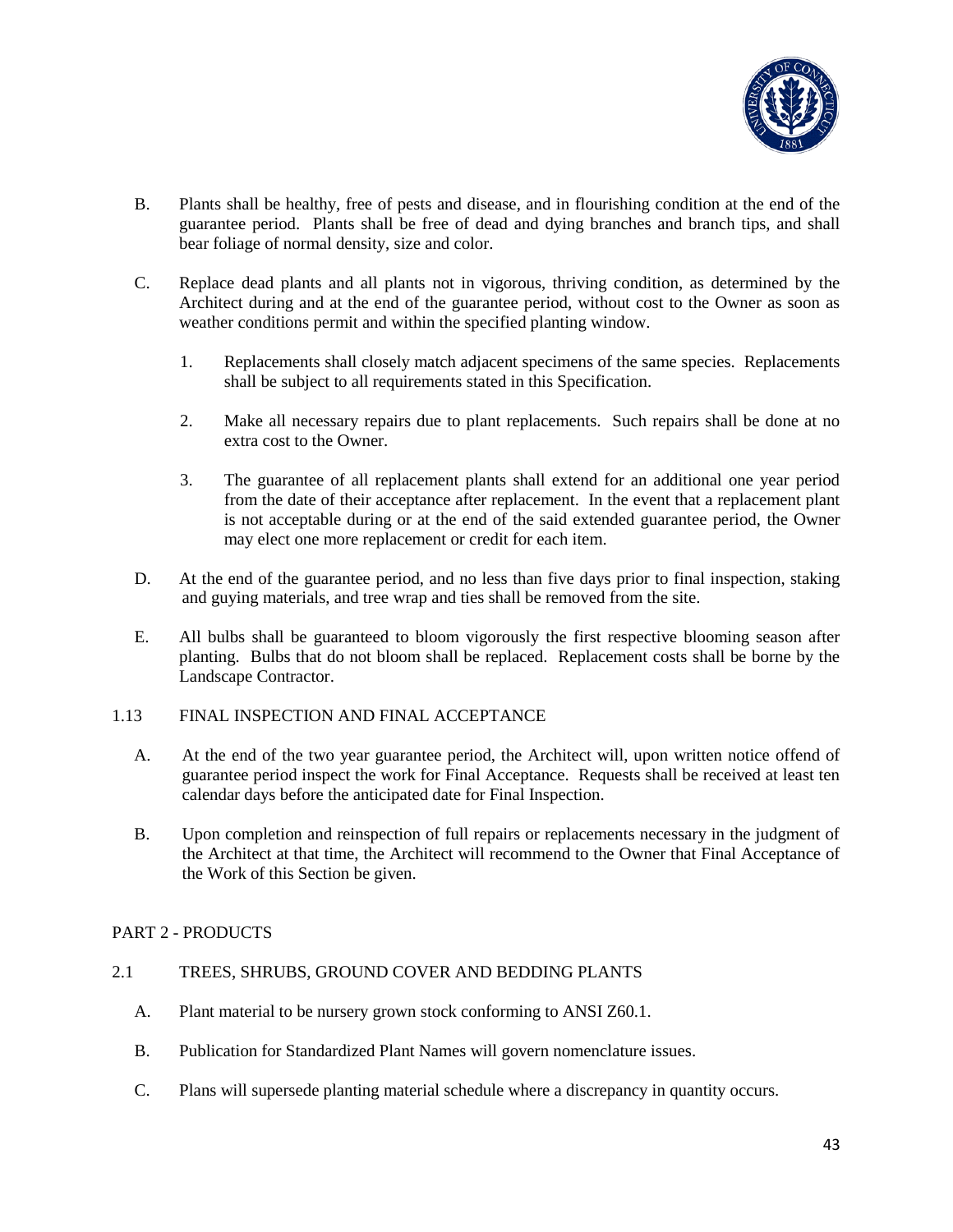

- D. Provide plant material which is well branched and formed, sound, vigorous, healthy, and free from disease, sun-scald, windburn, abrasion, and harmful insects, eggs, larvae and such defects as knots sun scald, injuries, abrasions and disfigurement, and shall have healthy, normal, and unbroken root systems.
- E. Provide symmetrically developed plant material, of uniform habit with straight boles and free from objectionable disfigurements. Tree leader shoots shall not be cut or broken.
- F. Where formal arrangements or consecutive order of trees or shrubs are shown, select stock for uniform height and spread, and label with number to assure symmetry in planting.
- G. Provide vigorous ground covers and vines with number and length of runners and clump size specified and proper age for the grade of plants specified. Use only vines and ground cover plants well established in removable containers, integral containers, or formed homogeneous soil sections.
- H. Plants shall have been grown in the same or colder climatic zone of this project.
- I. Provide plants according to measurements indicated. Measure sizes before pruning and with branches in normal position. Plants larger in size than specified may be used as approved.
- J. Spray plants, budding into leaf or having soft growth, with an anti-desiccant at the nursery or collecting field before digging.

#### 2.2 SOIL AMENDMENT MATERIALS

- A. Shrub and Tree Fertilizer: Tightly compressed, slow release planting tablets. Provide 50% of Nitrogen as water insoluble. The following or equal is acceptable:
	- 1. AGRIFORM Planting Tablets by: The Scott's Company 1-800-492-8255
- B. Ground Cover Fertilizer: FS-0-F-241, Type 1, Class 1 with fifty percent of the elements derived from organic sources. Use fertilizer with N.P.K. ratio of 1:2:1 for Ground Cover Beds and 2:1:1 for Bedding Plant Beds.
- C. Peat Moss: Shredded, loose, sphagnum moss peat conforming to ASTM D2607; free of lumps, roots, inorganic material or acidic materials; minimum of 85 percent organic material measured by oven dry weight; 4 to 5 pH range; moisture content of 30 percent.
- D. Sphagnum Peat Moss: Sphagnum peat moss shall be imported Canadian Sphagnum peat moss, brown, low in content of woody materials, and be free of mineral matter harmful to plant life. Peat shall have an acid reaction of about 4.5 pH, and have a water absorbing capacity of 1100 to 2000 percent by weight. Peat moss shall be thoroughly pulverized before use. No native or sedge peats shall be approved.
- E. Topsoil: Topsoil for backfill shall be as specified in Section 329002 Landscape Grading.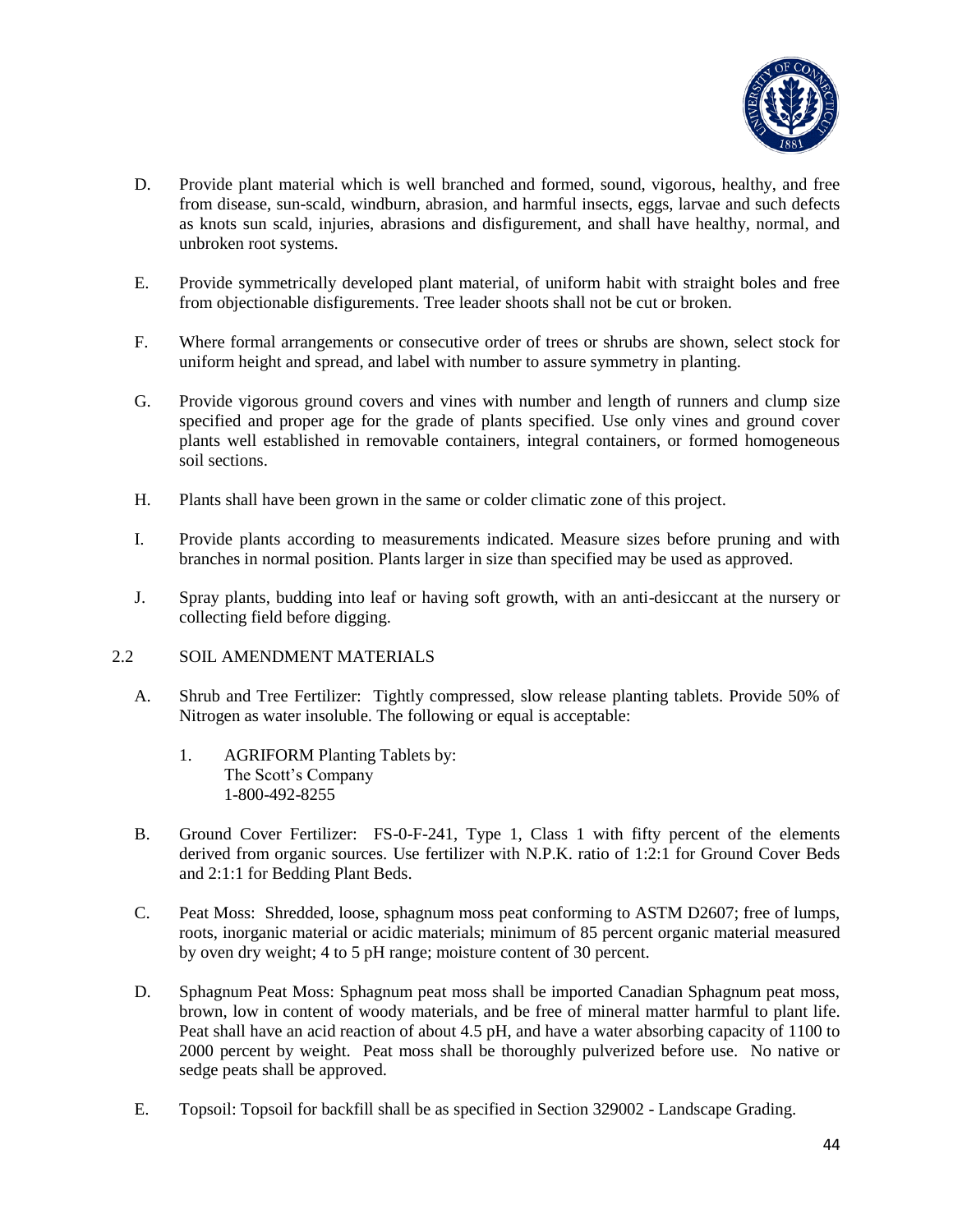

- F. Soil Filter Mix: 50% sand, 20% compost and 30% topsoil.
- G. Sand: Clean, washed, natural or manufactured, free of toxic materials.
- H. Compost: Well-composted, stable, and weed-free organic matter, pH range of 5.5 to 8; moisture content 35 to 55 percent by weight; 100 percent passing through 1-inch sieve; soluble salt content of 5 to 10 decisiemens/m; not exceeding 0.5 percent inert contaminants and free of substances toxic to plantings; and as follows:
	- 1. Organic Matter Content: 50 to 60 percent of dry weight.
- I. Water: Clean, fresh and free of substances or matter which could inhibit vigorous growth of plants.
- J. Herbicide: Comply with all applicable State and Federal Laws.
- K. Pesticide: Comply with all applicable State and Federal Laws.

# 2.3 MULCH MATERIALS

- A. Mulching Material: Shredded, dark brown/black, native hemlock mulch free of growth or germination inhibiting ingredients.
- B. Mineral Mulch: Hard durable stone, washed free of loam, sand, clay and other foreign substances, of following type, size range and color:
	- 1. Type: Rounded, natural tan/beige color. a. Size Range: 1"-2"

# 2.4 MISCELLANEOUS MATERIALS

- A. Filter Fabric: Filter fabric shall be Trevira 1115, or equal approved by Landscape Architect. Trevira is manufactured by Hoechst Fibers Industries, P.O. Box 5887, Spartanburg, SC 29304 (1-800-845-7597 or 1-800-579-5479).
- B. Anti-Desiccant: Emulsion type, film-forming agent, designed to permit transpiration but retard excessive loss of moisture from plants. Deliver in manufacturer's fully identified containers and mix in accordance with manufacturer's instructions.
- C. Erosion Control Blanket: The following products or approved equal are acceptable:
	- 1. S75 as manufactured by North American Green for 3:1 slopes.
	- 2. C125 as manufactured by North American Green for 2:1 slopes or steeper.
- D. Aluminum Edging: Edging shall be 3/16" x 4" aluminum painted black . Edging shall be installed according to manufacturer's instructions.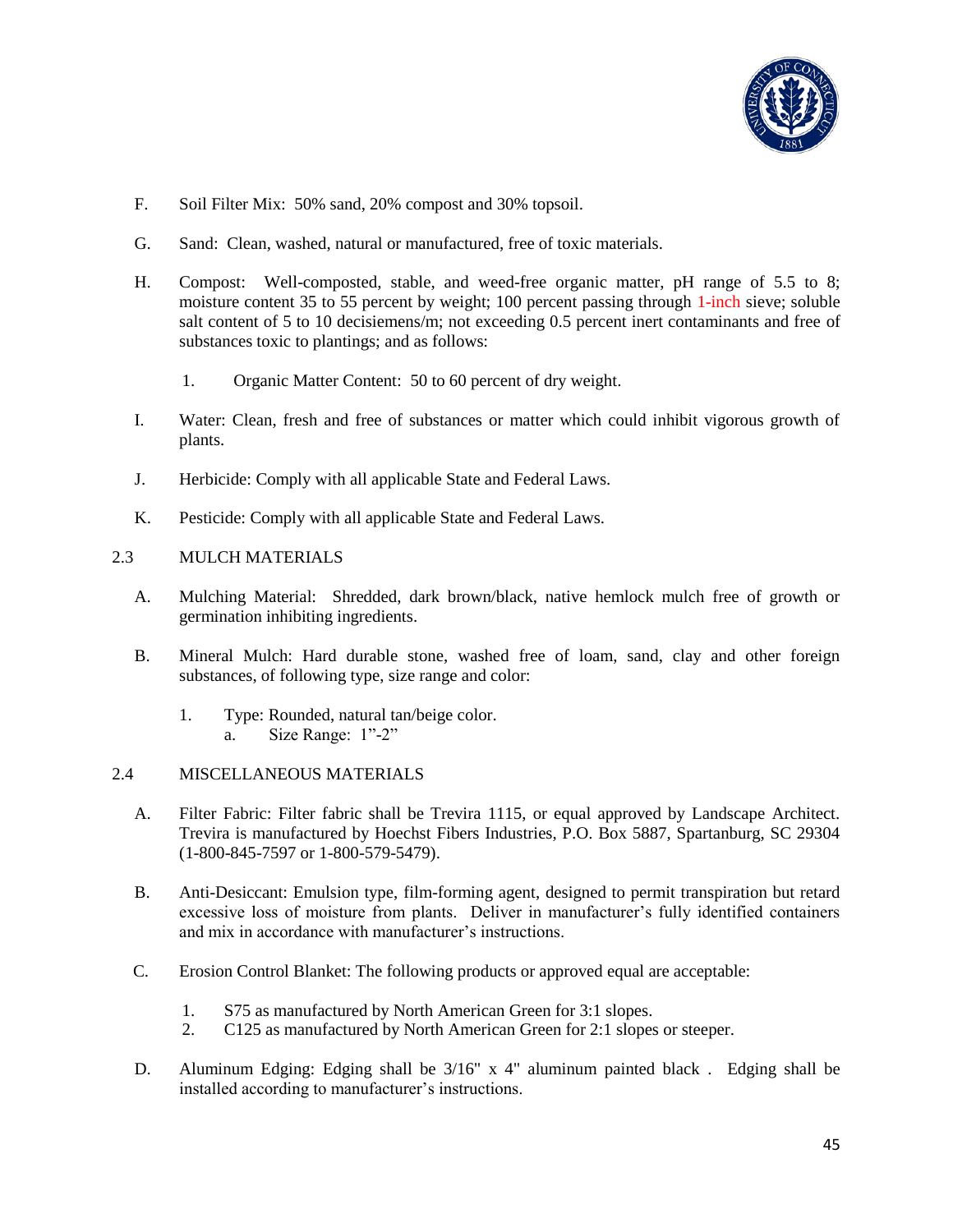

# PART 3 - EXECUTION

# 3.1 EXAMINATION

- A. Verify site is ready to accept Work of this section.
- B. Test drainage of plant beds and pits by filling with water twice in succession. Notify Landscape Architect of conditions permitting the retention of water in planting beds for more than twentyfour (24) hours.
- C. Prior to the excavation of planting pits, or placing tree stakes, the Contractor shall ascertain the location of utility lines, electric cables and conduits, so that proper precautions may be taken not to disturb or damage subsurface improvements. Should obstructions be found, the Contractor shall promptly notify the Landscape Architect.
- D. Beginning of installation means acceptance of existing conditions.

## 3.2 PREPARATION OF PLANT PITS AND BEDS

A. Plant Pits: Dig to produce vertical sides and flat, undisturbed bottoms. Scarify glazed side surfaces of pits. Size plant pits as shown on drawings.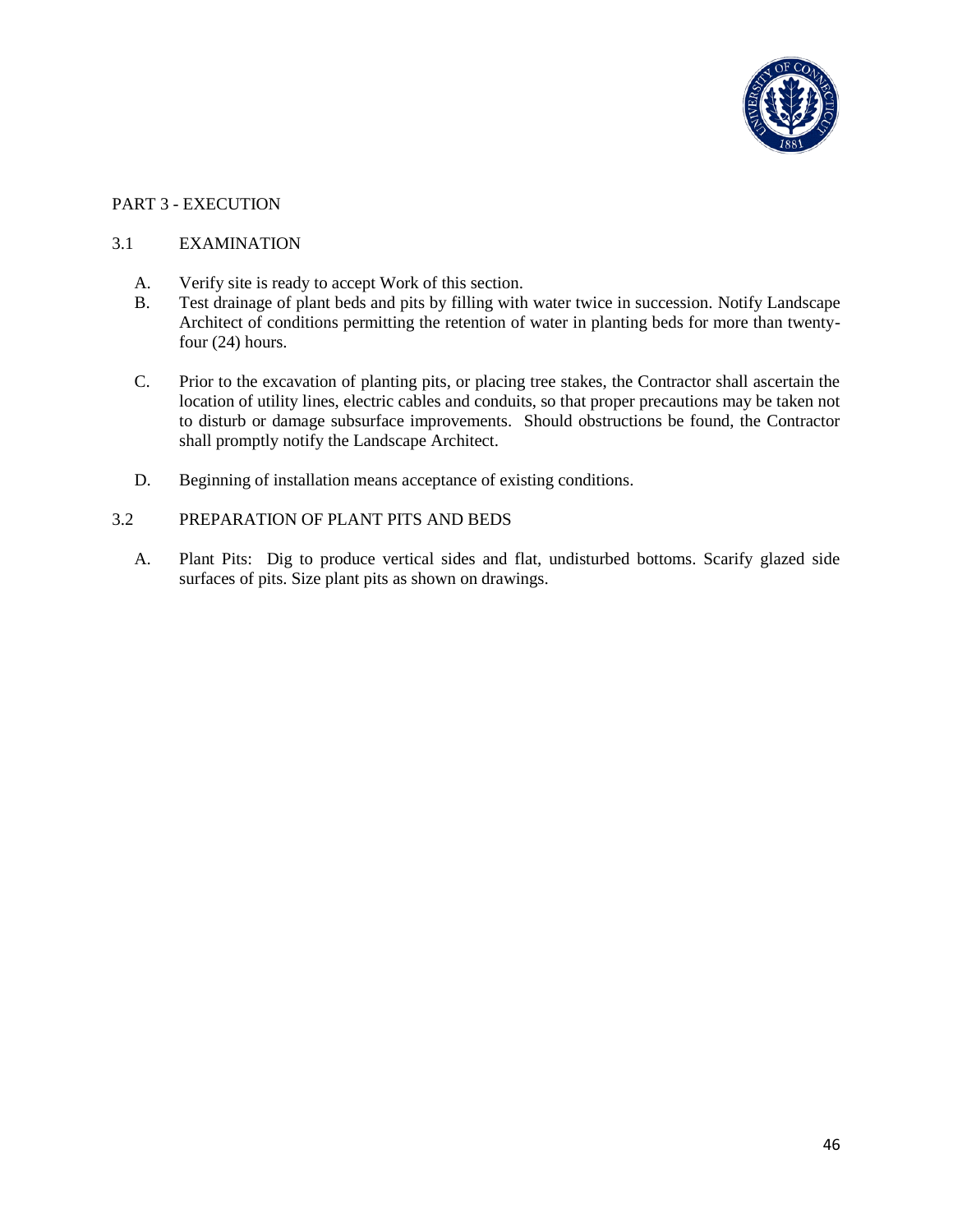- B. Shrub masses, hedges, groundcover and perennial beds shall be entirely excavated edge to edge and backfilled with specified backfill mixture; they shall not be treated as individual planting pits.
- C. Remove all sticks, stones, roots and other objectionable materials during tilling operations larger than one inch in diameter.
- D. Damage to paving, sidewalks or other materials shall be removed and replaced at the Contractor's expense and to the satisfaction of the Landscape Architect.

## 3.3 LAYOUT

- A. Stake tree and shrub locations with 3/4" x 2" x 18" wood stakes driven into the soil at center points of plants. Paint tops of stakes representing tree locations a color different from the stakes locating shrubs. Contractor may stake continuous uninterrupted straight runs of shrubs at each end. Outline ground cover beds.
- B. Mark all underground utilities.
- C. Notify Owner's Representative, in writing, of portions of plant material which have been staked. Allow one week for Landscape Architect to review and adjust stake locations.
- D. Plants which are planted prior to contractor receiving Landscape Architect's approval of staking and bed outlines are subject to being relocated at no cost to Owner.

## 3.4 PLANTING

- A. Setting Plants: Handle balled and burlapped and container-grown plants by ball or container. Set plants and hold in plumb position until sufficient soil has been firmly placed around roots or ball. Set plants in relation to surrounding grade so that they are even with depth at which they were grown in nursery, collecting field, or container.
- B. Place fertilizer prior to backfilling and in accordance with the manufacturer's recommendations. Ground cover plants may be planted after mulch is in place. Take care to avoid contaminating mulch with planting soil.
- C. Backfill excavations for balled and burlapped stock with planting soil mixture to approximately half the depth of the ball and then tamp and water. Carefully remove, open or fold back burlap and tying materials. Completely remove plastic wrap before the placement of backfill. Finish backfilling and tamp. Form earth saucers around isolated plants of size ample enough to hold at least 2-1/2 gallons for shrubs or 5 gallons for trees. Do not use planting stock if ball is cracked or broken before or during planting operation.
- D. Bulbs shall be planted in the locations and at the spacing indicated on the Drawings. Plant bulbs at the depths and orientation recommended by the Supplier. Do not remove the leaves until after they have lost their green color. Remove leaves by cutting.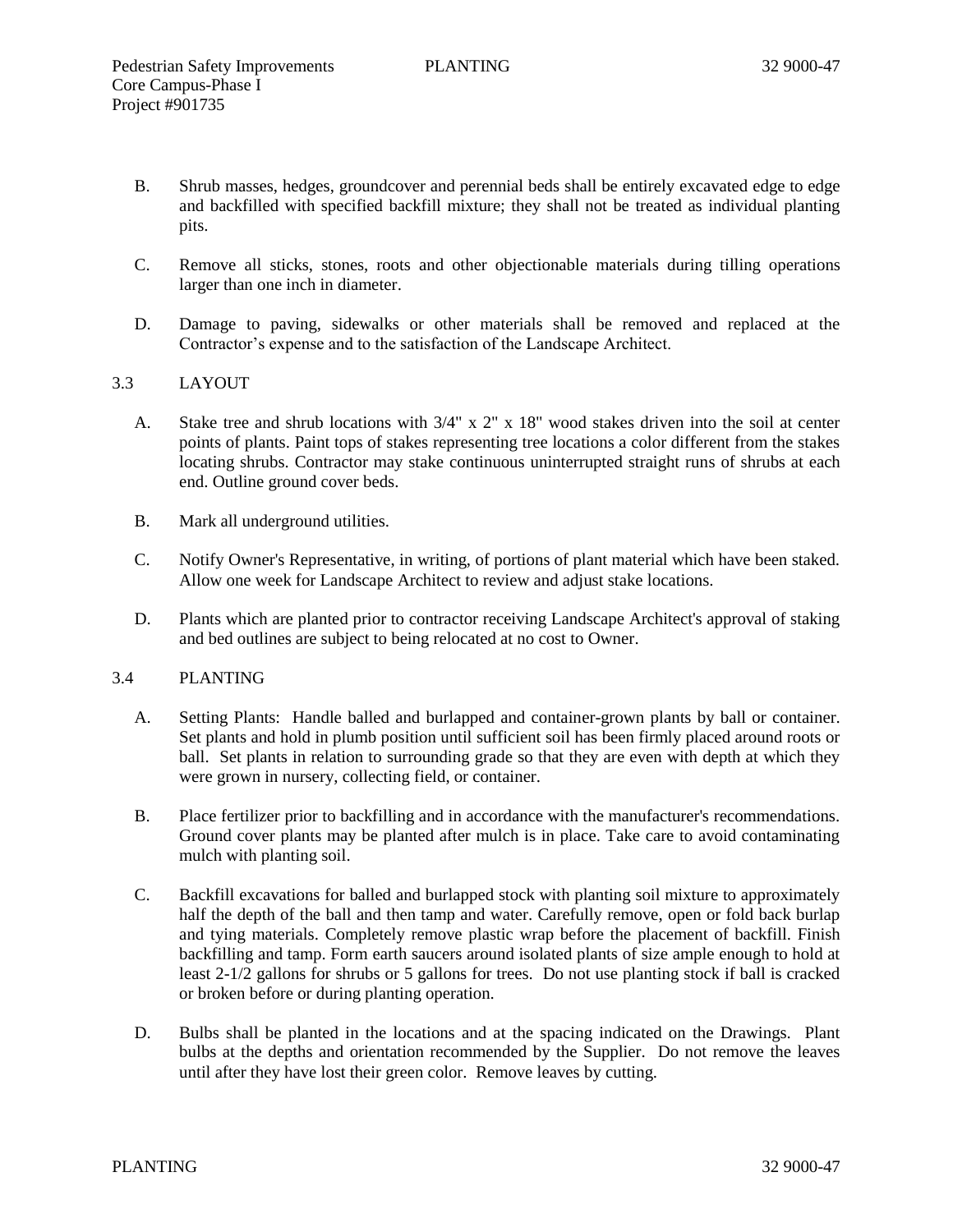#### 3.5 FERTILIZATION, WATERING, EDGING, AND MULCHING

- A. Trees, Shrubs and perennials: Fertilize according to manufacturer's recommendations.
- B. Ground Cover Beds: Topdress beds with .12 lbs of actual phosphoric acid per cubic yard of Planting Bed Mix.
- C. Watering: Provide uniform coverage which will not cause erosion or damage to the finished surface. Water sufficiently to penetrate the planting bed to a depth of 4 inches.
- D. Uniformly edge beds or individual plants using a sharp tool to provide a clear cut division line between the planted area and the adjacent lawn. Refer to drawings for bed shape. Provide plant pits circular in shape for individual pits.
- E. Mulch within 24 hours after planting. Spread to uniform thickness of 3 inches.

#### 3.6 PLANT SUPPORT

A. Tree Anchors: Playtpus Tree Anchoring System - Rootball Fixing or approved equal. Size anchors based on tree caliper size. Install per manufacturer's instructions.

#### 3.7 PRUNING AND REPAIR

- A. Plants shall be neatly pruned and or clipped to preserve the natural character of the plants (with exception to clipped shrub hedges); in a manner appropriate to the particular requirements of each plant and to the satisfaction of the Landscape Architect. Unless otherwise directed by Landscape Architect, do not cut tree leaders; remove only injured or dead branches.
- B. Remove broken or badly bruised branches with a clean cut. All pruning shall be done with sharp tools in accordance with instructions of the Owner. Accidental damage to trees occurring during the course of planting operations which is not so great as to necessitate removal of a branch or replacement of a plant shall promptly be treated as required in accordance with recognized horticultural practices.

#### 3.8 CLEANING

A. Keep worksite in clean and orderly condition as Work progresses. Leave worksite "broom clean" at end of Work.

#### 3.9 MAINTENANCE

A. See Section 32 9353 Landscape Maintenance

END OF SECTION SECTION 32 9000 - PLANTING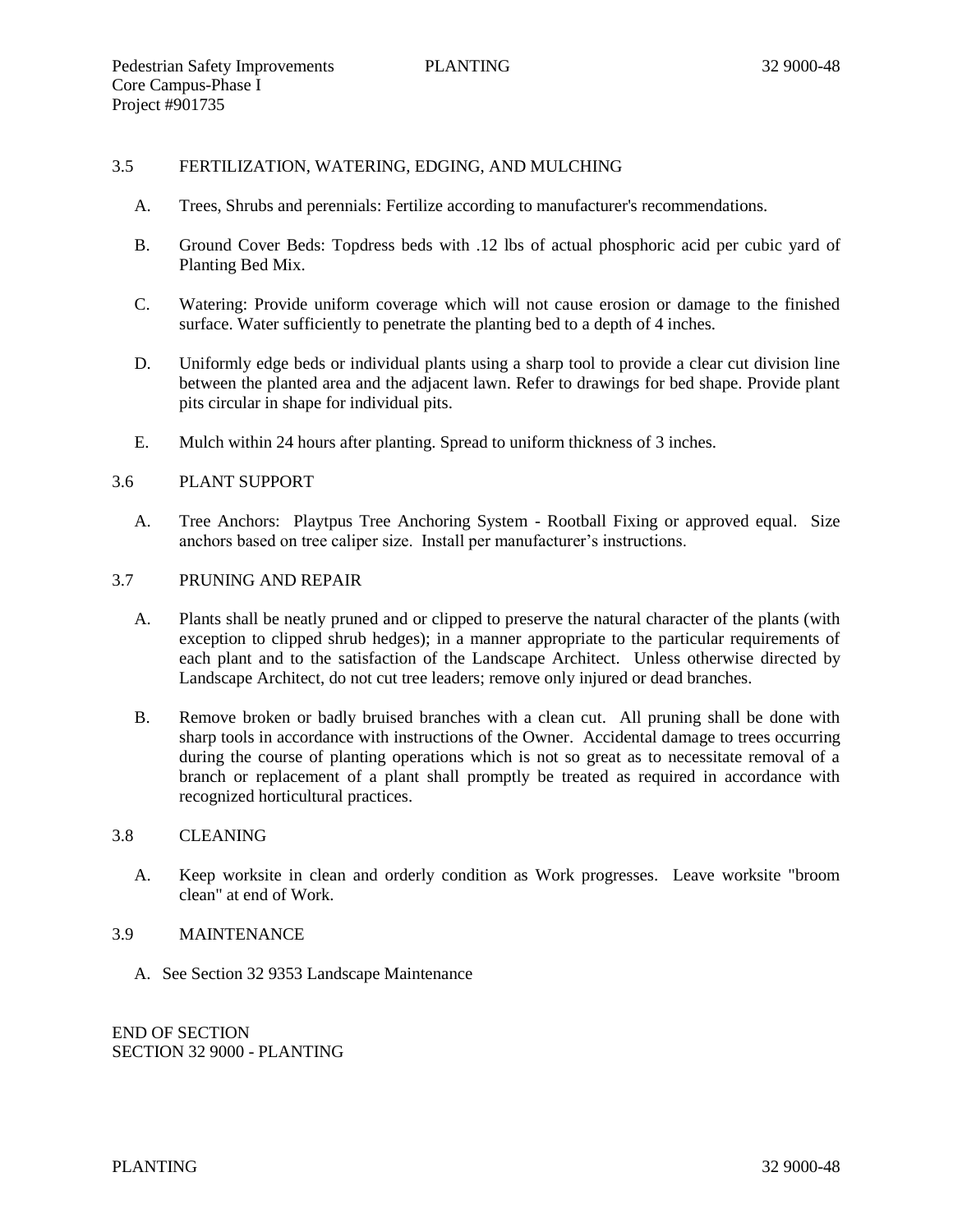## PART 1 - GENERAL

# 1.1 RELATED DOCUMENTS

A. Drawings and general provisions of the Contract, including General and Supplementary Conditions and Division 1 Specification Sections, apply to this Section.

## 1.2 SUMMARY

- A. This Section includes the following:
	- 1. Tree, shrub, groundcover, perennial and bulb installation.<br>2. Fertilizing, mulching, trimming, guving, wrapping and ed
	- Fertilizing, mulching, trimming, guying, wrapping and edging.
	- 3. Maintenance of installed plant material.
	- 4. Warranty.
- B. Related Sections: The following Sections contain requirements that relate to this Section:
	- 1. Division 2 Section "Earthwork" for excavation, filling, rough grading, and subsurface aggregate drainage and drainage backfill.
	- 2. Division 2 Section "Turf and Grasses" for coordination with lawn establishment.
	- 3. Division 2 Section "Landscape Maintenance" for plant material maintenance.

## 1.3 REFERENCES

- A. American Joint Committee on Horticultural Nomenclature Publication: Standardized Plant Names.
- B. ANSI Z60.1 American Standard for Nursery Stock.
- C. ASTM D2607 Classification of Peats, Mosses, Humus and Related Products.
- D. FS 0-F-241 Fertilizers, Mixed, Commercial.

## 1.4 SUBMITTALS

- A. General: Submit each item in this Article according to the Conditions of the Contract and Division 1 Specification Sections.
- B. Submit complete list of plant material growers 4 weeks prior to digging of plants. List is to include names of individuals to contact, phone numbers, addresses and latest possible date for completion of tagging.
- C. Submit waterproof tags prior to tagging trip. Tags to contain following information:
	- 1. Contractor's name.
	- 2. Plant genus, species and cultivar/variety.
	- 3. Plant common name.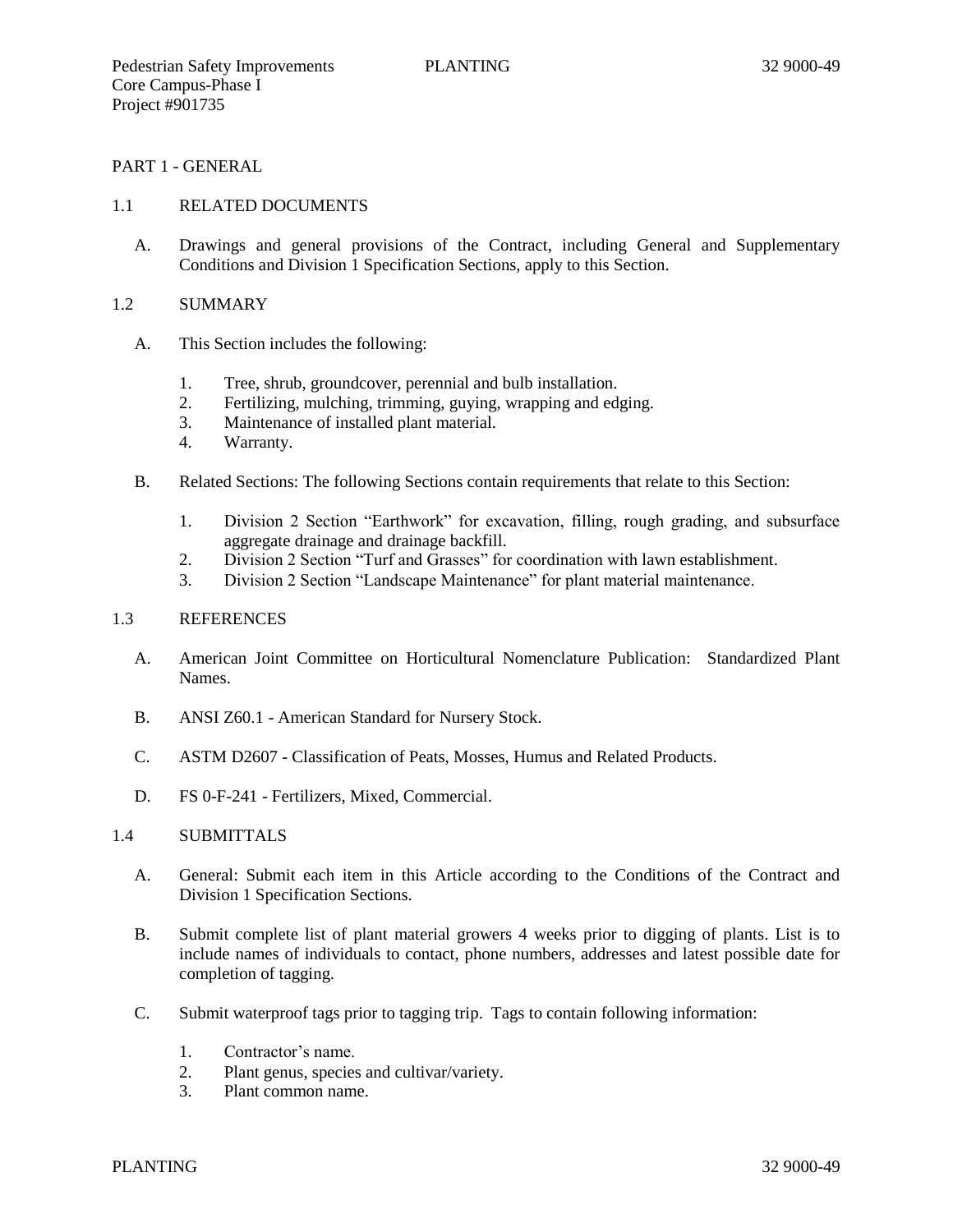- 4. Name of nursery.
- 5. Size of plant.
- 6. Quantity of plant (i.e. 2 of 10)
- D. Submit proposed planting schedule, indicating dates for each type of landscape work during normal seasons for such work in area of site. Correlate with specified maintenance periods to provide maintenance from date of substantial completion. Once accepted, revise dates only as approved in writing, after documentation of reasons of delay.
- E. Submit schedule of arrival of "specimen plant material".
- F. Submit instructions for continuing Owner maintenance. Include pruning and trimming methods and types, application frequency and recommended coverage of fertilizer; and water requirements for year-round care of installed plants. Document is to be in bound 8 ½" x 11" format. Submit prior to expiration of required maintenance period(s).
- G. Submit for approval a proposed maintenance procedure and schedule of the storage of plant materials. Trees, shrubs, groundcover and perennials stored on and off site shall be maintained by watering, fertilizing, mulching, and spraying for infestation and disease to maintain these plants in a healthy condition. Plants stored off site shall be available for inspection by the Landscape Architect.
- H. Samples of each of the following:
	- 1. 5 lb (2 kg) of mulch for each type required for the Project, in labeled plastic bags.
	- 2. Edging materials and accessories to verify color selected.
- I. Qualification data for firms and persons specified in the "Quality Assurance" Article to demonstrate their capabilities and experience. Include lists of completed projects with project names and addresses, names and addresses of Landscape Architects and Owners, and other information specified.

# 1.5 QUALITY ASSURANCE

- A. Prior to being approved, the successful bidder will be required to submit to the Landscape Architect a statement of qualifications listing the names of contact references for at least three jobs of similar scope that have been completed in the last five years. Attention is called to the fact that the installation will not be awarded to a firm that does not possess the required technical expertise and construction organization.
- B. Allow Landscape Architect option of traveling to growers facility to select trees from available stock.
- C. Allow four weeks, after receipt of list of growers, to finish tagging trees.
- D. Trees dug prior to tagging by Landscape Architect are subject to rejection.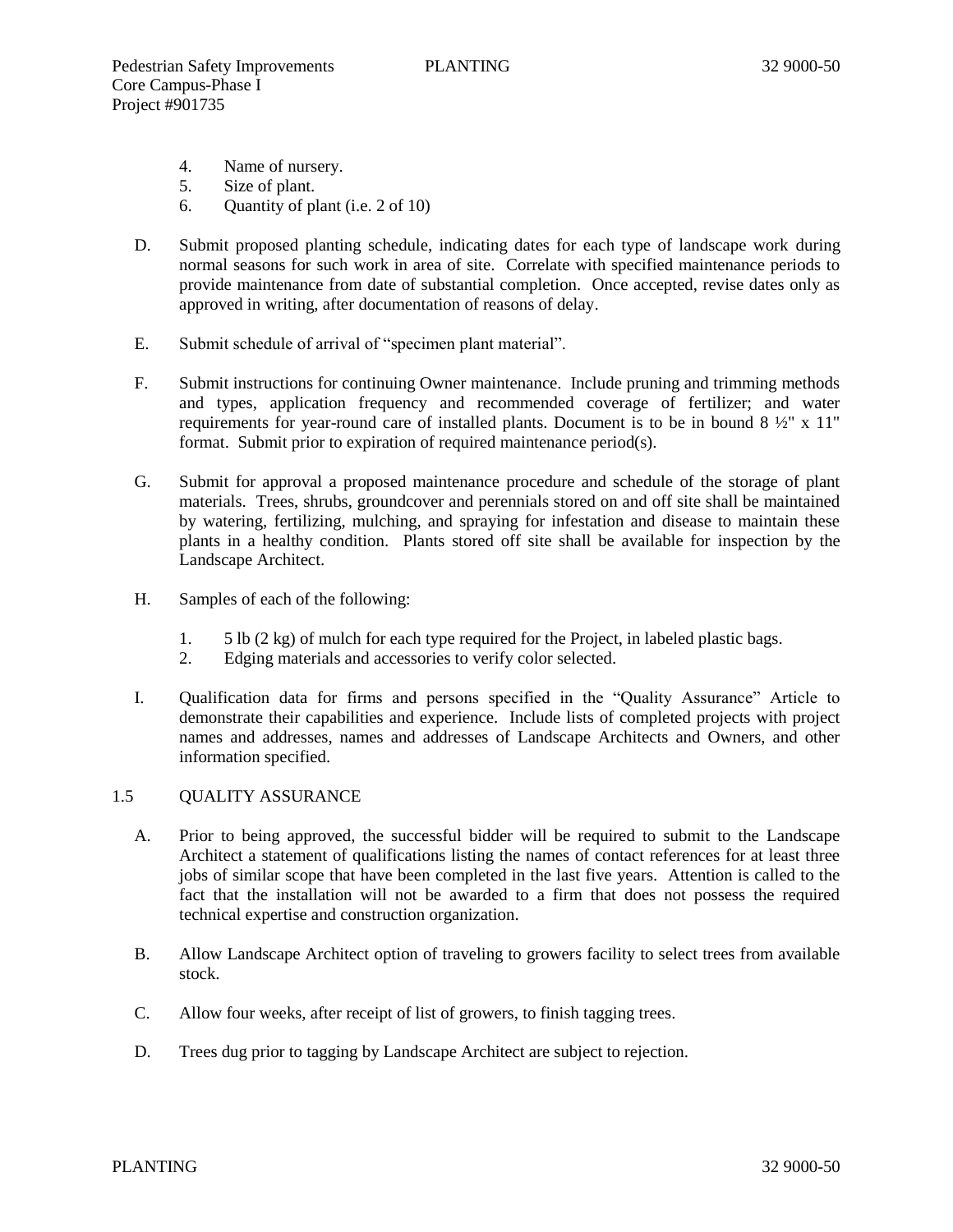- E. Landscape Architect will confirm the trees satisfy the requirements of ANSI Z60.1 and all special conditions stated in project manual and drawings.
- F. Measure trees and shrubs according to ANSI Z60.1 with branches and trunks or canes in their normal position. Do not prune to obtain required sizes. Take caliper measurements 6 inches (150mm) above ground for trees up to 4-inch (100-mm) caliper size, and 12 inches (300-mm) above ground for larger sizes. Measure main body of tree or shrub for height and spread; do not measure branches or roots tip-to-tip.
- G. Unacceptable trees will not be tagged and a different Grower will be selected by Contractor at no expense to Owner. A second tagging trip will then be scheduled.
- H. Decision by Landscape Architect to forego tagging trip does not release Contractor from responsibility of obtaining plant material which meets standards and conditions stated in project manual and drawings.
- I. Minimum three years experience installing plant material of this type required of Installer.
- J. Minimum five years experience specializing in growing and cultivating the specified material is required by of Grower.
- 1.6 REGULATORY REQUIREMENTS
	- A. Comply with regulatory requirements for fertilizer and herbicide composition.
- 1.7 DELIVERY, STORAGE, AND HANDLING
	- A. Plant material is to be covered with tarpaulin during transport.
	- B. Deliver soil conditioners and fertilizer in unopened waterproof bags showing weight, chemical analysis, and name of manufacturer. Keep materials in dry storage away from contaminants.
	- C. Provide freshly dug trees and shrubs. Do not prune prior to delivery unless otherwise approved by Landscape Architect. Do not bend or bind tie trees or shrubs in such a manner as to damage bark, break branches, or destroy natural shape. Do not drop balled and burlapped stock during delivery. Protect plants until planted to prevent damage to root balls or desiccation of leaves.
	- D. Deliver trees and shrubs after preparations for planting have been completed and plant immediately. If planting is delayed more than six hours after delivery, set trees and shrubs in shade, protect from weather and mechanical damage, and keep roots moist by covering with mulch, burlap or other acceptable means of retaining moisture.
	- E. Provide water to staged material as required to keep root balls moist.
	- F. Do not remove container-grown stock from containers until planting time.
- 1.8 ENVIRONMENTAL REQUIREMENTS
	- A. Do not install plant life when ambient temperatures may drop below 30 degrees F or above 90 degrees F.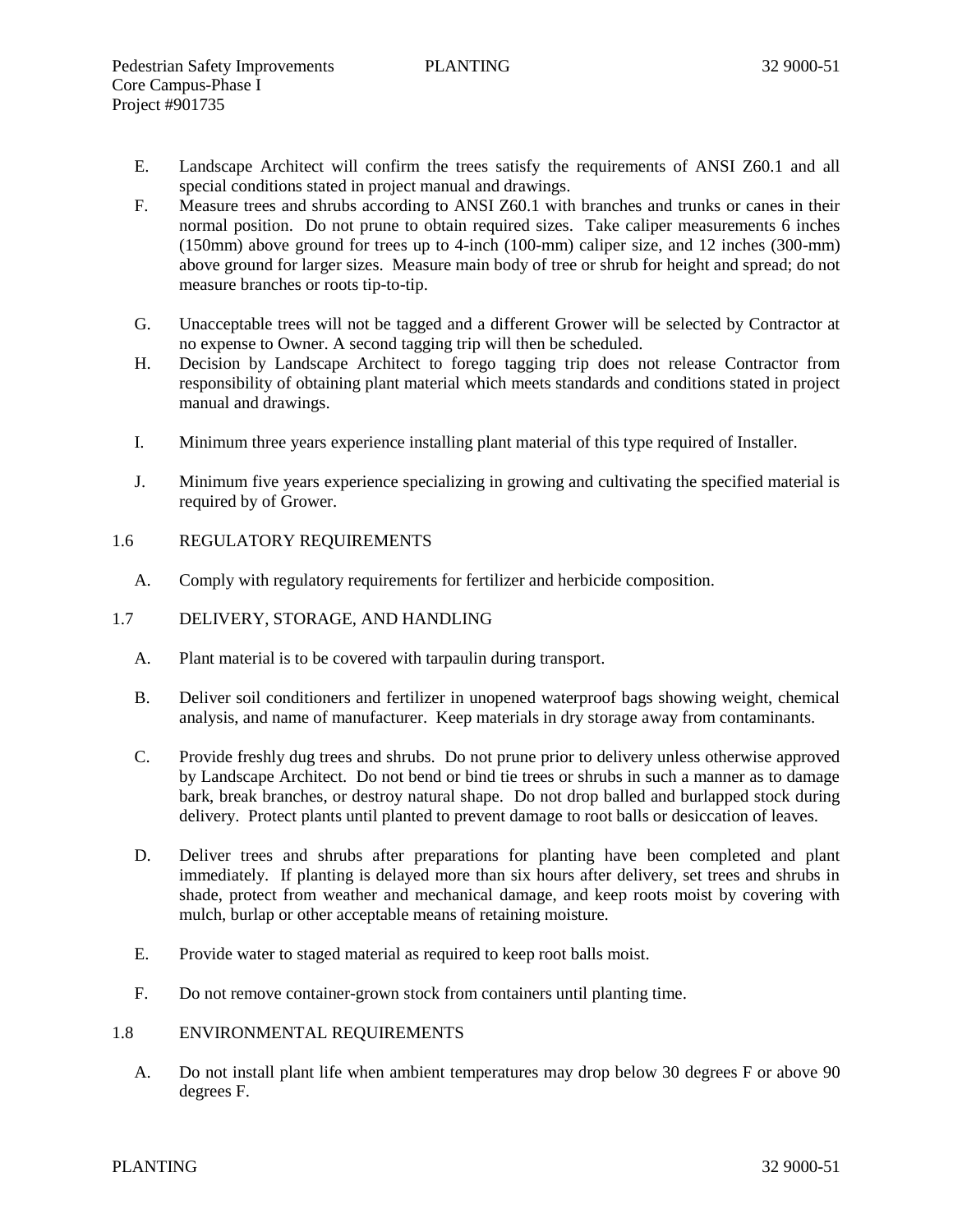- B. Do not install plants when wind velocity exceeds 30 mph.
- C. Planting shall be done when the ground is not frozen, snow covered, or in an otherwise unsuitable condition for planting.
- D. Conduct planting operations during recommended planting seasons. Preferable planting season is March 15 to May 30 and October 15 to December 1, inclusive.
- E. At the Subcontractor's option and full responsibility, planting operations may be conducted under unseasonable conditions without additional compensation.

## 1.9 JOB CONDITIONS

- A. Locate above grade and underground utilities and perform Work in manner which will avoid damage. Hand excavate, as required.
- B. Maintain grade stakes set by others until removal is mutually agreed upon by concerned parties.
- C. Notify Landscape Architect, before proceeding, when conditions detrimental to plant growth are encountered, such as rubble fill or adverse drainage conditions.
- D. Install plants after final grades are established and prior to establishment of lawns, unless otherwise approved by Landscape Architect. If planting occurs in undisturbed lawn areas or after lawn work, protect lawn areas and promptly repair damage to lawns resulting from planting operations.

## 1.10 SEQUENCING AND SCHEDULING

- A. Coordinate the Work of this Section with installation of underground utilities, sodding and remainder of Work associated with this Project.
- B. Proceed with and complete landscape work as rapidly as portions of site become available, working within seasonal limitations.

## 1.11 MAINTENANCE

B. Contractor shall maintain plant material until completion of two year guarantee period and Final Acceptance of work, as described in Part 3 of this Section

## 1.12 GUARANTEE

- B. Plants shall be guaranteed for a period of two years after the date of Acceptance by the Owner.
	- 2. When the work is accepted in parts, the guarantee periods shall extend from each of the partial acceptances to the terminal date of the last guarantee period. Thus, all guarantee periods terminate at one time.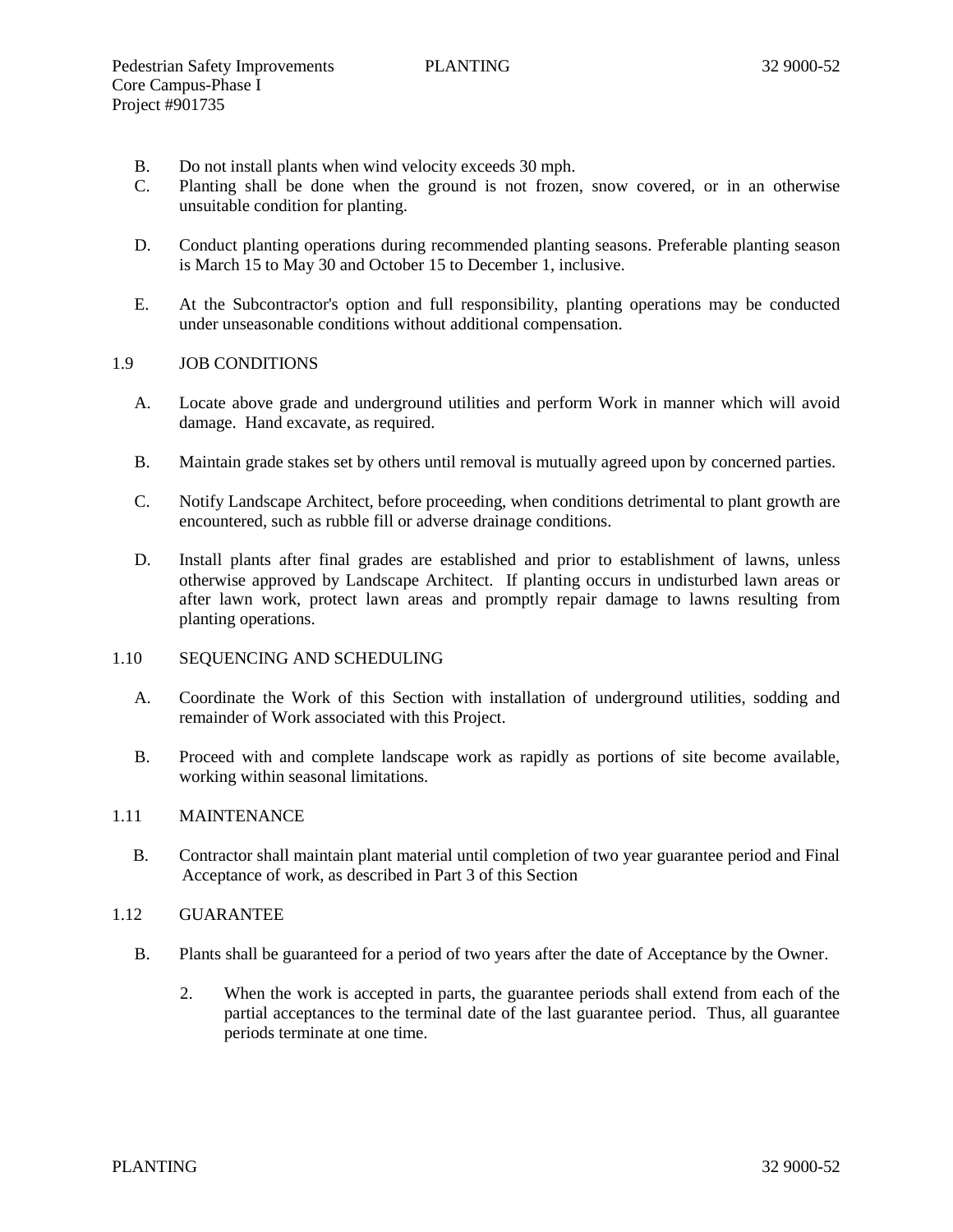- B. Plants shall be healthy, free of pests and disease, and in flourishing condition at the end of the guarantee period. Plants shall be free of dead and dying branches and branch tips, and shall bear foliage of normal density, size and color.
- C. Replace dead plants and all plants not in vigorous, thriving condition, as determined by the Architect during and at the end of the guarantee period, without cost to the Owner as soon as weather conditions permit and within the specified planting window.
	- 4. Replacements shall closely match adjacent specimens of the same species. Replacements shall be subject to all requirements stated in this Specification.
	- 5. Make all necessary repairs due to plant replacements. Such repairs shall be done at no extra cost to the Owner.
	- 6. The guarantee of all replacement plants shall extend for an additional one year period from the date of their acceptance after replacement. In the event that a replacement plant is not acceptable during or at the end of the said extended guarantee period, the Owner may elect one more replacement or credit for each item.
- D. At the end of the guarantee period, and no less than five days prior to final inspection, staking and guying materials, and tree wrap and ties shall be removed from the site.
- E. All bulbs shall be guaranteed to bloom vigorously the first respective blooming season after planting. Bulbs that do not bloom shall be replaced. Replacement costs shall be borne by the Landscape Contractor.
- 1.13 FINAL INSPECTION AND FINAL ACCEPTANCE
	- C. At the end of the two year guarantee period, the Architect will, upon written notice offend of guarantee period inspect the work for Final Acceptance. Requests shall be received at least ten calendar days before the anticipated date for Final Inspection.
	- D. Upon completion and reinspection of full repairs or replacements necessary in the judgment of the Architect at that time, the Architect will recommend to the Owner that Final Acceptance of the Work of this Section be given.

# PART 2 - PRODUCTS

# 2.1 TREES, SHRUBS, GROUND COVER AND BEDDING PLANTS

- A. Plant material to be nursery grown stock conforming to ANSI Z60.1.
- B. Publication for Standardized Plant Names will govern nomenclature issues.
- C. Plans will supersede planting material schedule where a discrepancy in quantity occurs.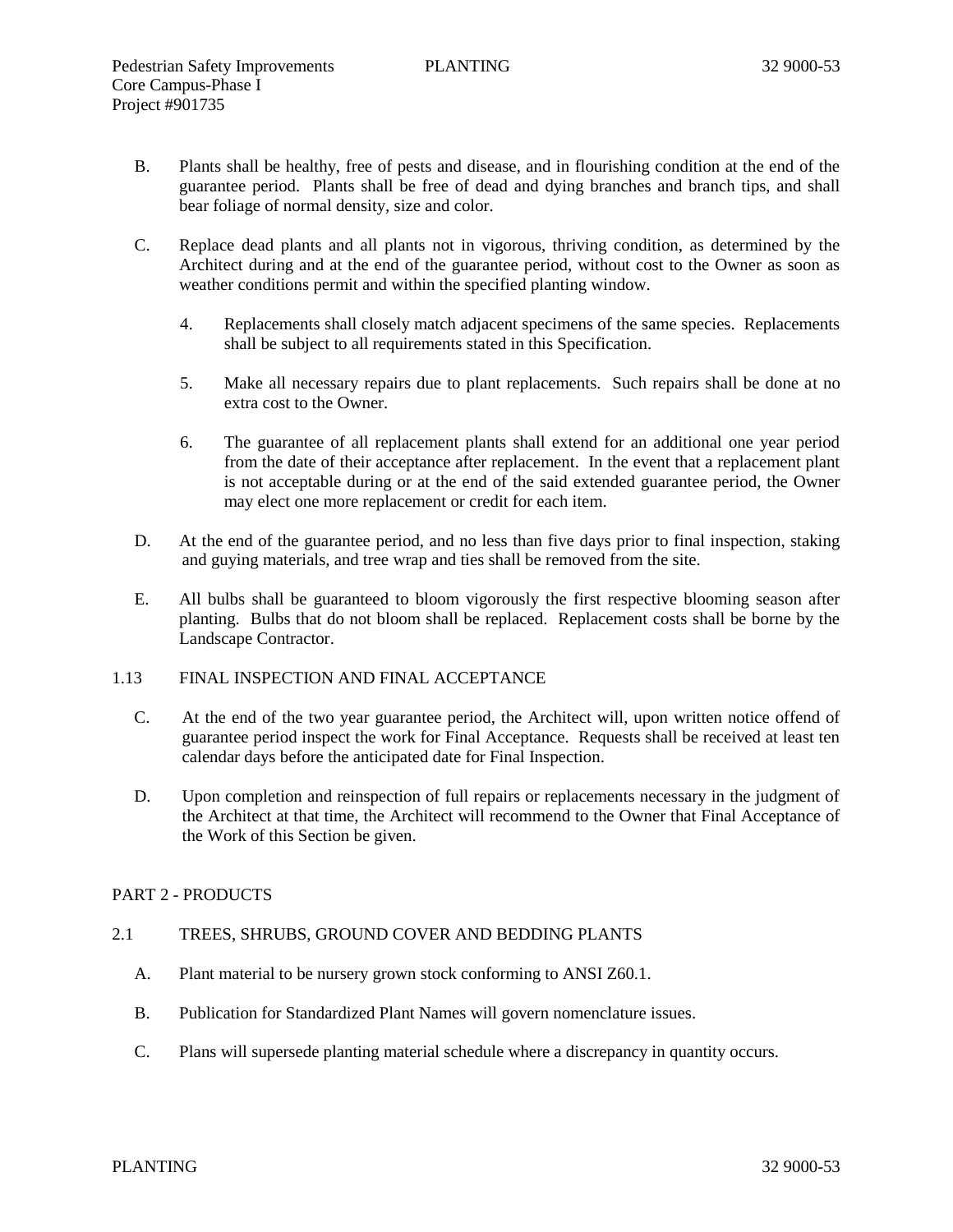- D. Provide plant material which is well branched and formed, sound, vigorous, healthy, and free from disease, sun-scald, windburn, abrasion, and harmful insects, eggs, larvae and such defects as knots sun scald, injuries, abrasions and disfigurement, and shall have healthy, normal, and unbroken root systems.
- E. Provide symmetrically developed plant material, of uniform habit with straight boles and free from objectionable disfigurements. Tree leader shoots shall not be cut or broken.
- F. Where formal arrangements or consecutive order of trees or shrubs are shown, select stock for uniform height and spread, and label with number to assure symmetry in planting.
- G. Provide vigorous ground covers and vines with number and length of runners and clump size specified and proper age for the grade of plants specified. Use only vines and ground cover plants well established in removable containers, integral containers, or formed homogeneous soil sections.
- H. Plants shall have been grown in the same or colder climatic zone of this project.
- I. Provide plants according to measurements indicated. Measure sizes before pruning and with branches in normal position. Plants larger in size than specified may be used as approved.
- J. Spray plants, budding into leaf or having soft growth, with an anti-desiccant at the nursery or collecting field before digging.

# 2.2 SOIL AMENDMENT MATERIALS

- A. Shrub and Tree Fertilizer: Tightly compressed, slow release planting tablets. Provide 50% of Nitrogen as water insoluble. The following or equal is acceptable:
	- 1. AGRIFORM Planting Tablets by: The Scott's Company 1-800-492-8255
- B. Ground Cover Fertilizer: FS-0-F-241, Type 1, Class 1 with fifty percent of the elements derived from organic sources. Use fertilizer with N.P.K. ratio of 1:2:1 for Ground Cover Beds and 2:1:1 for Bedding Plant Beds.
- C. Peat Moss: Shredded, loose, sphagnum moss peat conforming to ASTM D2607; free of lumps, roots, inorganic material or acidic materials; minimum of 85 percent organic material measured by oven dry weight; 4 to 5 pH range; moisture content of 30 percent.
- D. Sphagnum Peat Moss: Sphagnum peat moss shall be imported Canadian Sphagnum peat moss, brown, low in content of woody materials, and be free of mineral matter harmful to plant life. Peat shall have an acid reaction of about 4.5 pH, and have a water absorbing capacity of 1100 to 2000 percent by weight. Peat moss shall be thoroughly pulverized before use. No native or sedge peats shall be approved.
- E. Topsoil: Topsoil for backfill shall be as specified in Section 329002 Landscape Grading.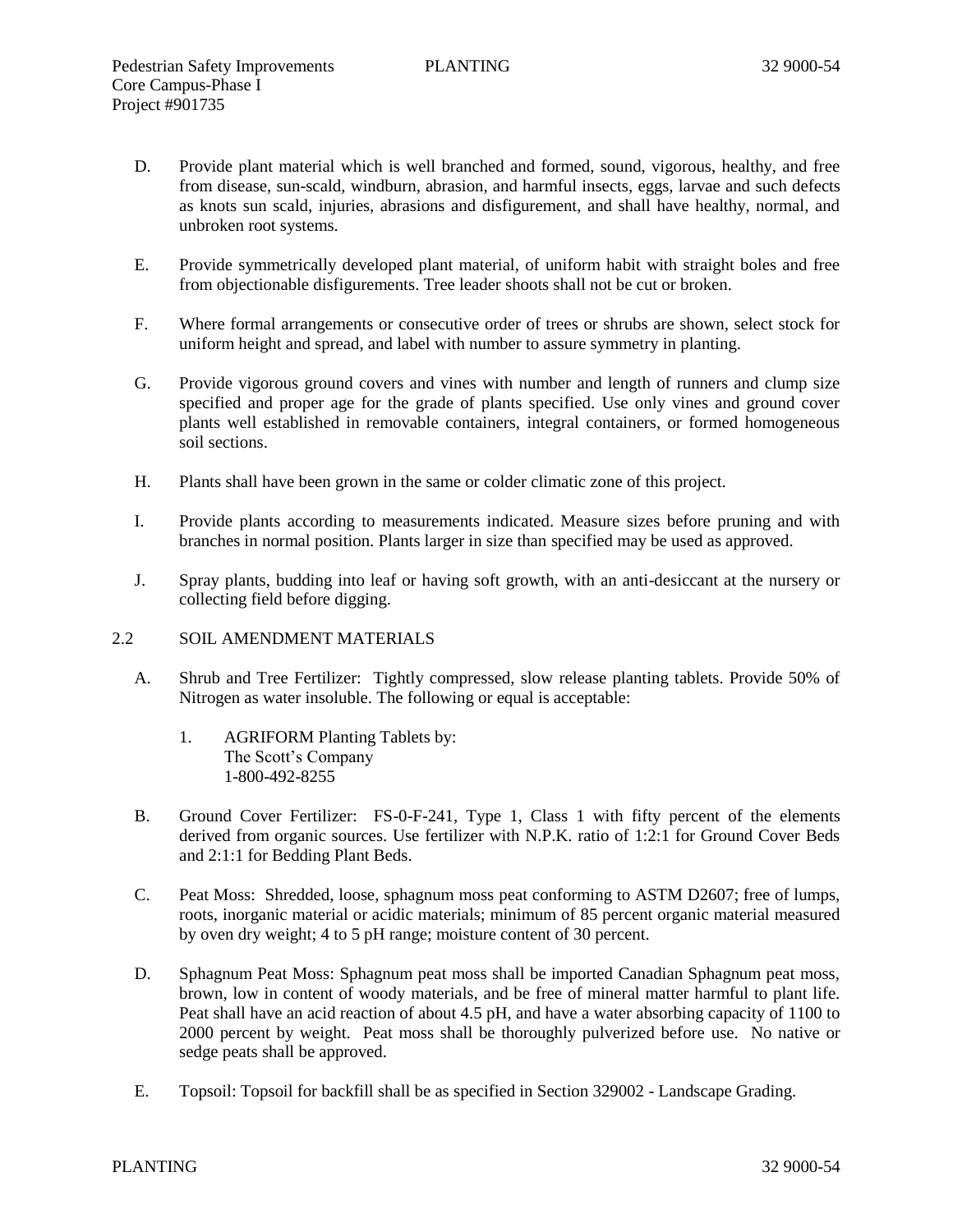- F. Soil Filter Mix: 50% sand, 20% compost and 30% topsoil.
- G. Sand: Clean, washed, natural or manufactured, free of toxic materials.
- H. Compost: Well-composted, stable, and weed-free organic matter, pH range of 5.5 to 8; moisture content 35 to 55 percent by weight; 100 percent passing through 1-inch sieve; soluble salt content of 5 to 10 decisiemens/m; not exceeding 0.5 percent inert contaminants and free of substances toxic to plantings; and as follows:
	- 1. Organic Matter Content: 50 to 60 percent of dry weight.
- I. Water: Clean, fresh and free of substances or matter which could inhibit vigorous growth of plants.
- J. Herbicide: Comply with all applicable State and Federal Laws.
- K. Pesticide: Comply with all applicable State and Federal Laws.
- 2.3 MULCH MATERIALS
	- A. Mulching Material: Shredded, dark brown/black, native hemlock mulch free of growth or germination inhibiting ingredients.
	- B. Mineral Mulch: Hard durable stone, washed free of loam, sand, clay and other foreign substances, of following type, size range and color:
		- 1. Type: Rounded, natural tan/beige color. a. Size Range: 1"-2"
- 2.4 MISCELLANEOUS MATERIALS
	- A. Filter Fabric: Filter fabric shall be Trevira 1115, or equal approved by Landscape Architect. Trevira is manufactured by Hoechst Fibers Industries, P.O. Box 5887, Spartanburg, SC 29304 (1-800-845-7597 or 1-800-579-5479).
	- B. Anti-Desiccant: Emulsion type, film-forming agent, designed to permit transpiration but retard excessive loss of moisture from plants. Deliver in manufacturer's fully identified containers and mix in accordance with manufacturer's instructions.
	- C. Erosion Control Blanket: The following products or approved equal are acceptable:
		- 1. S75 as manufactured by North American Green for 3:1 slopes.
		- 2. C125 as manufactured by North American Green for 2:1 slopes or steeper.
	- D. Aluminum Edging: Edging shall be 3/16" x 4" aluminum painted black . Edging shall be installed according to manufacturer's instructions.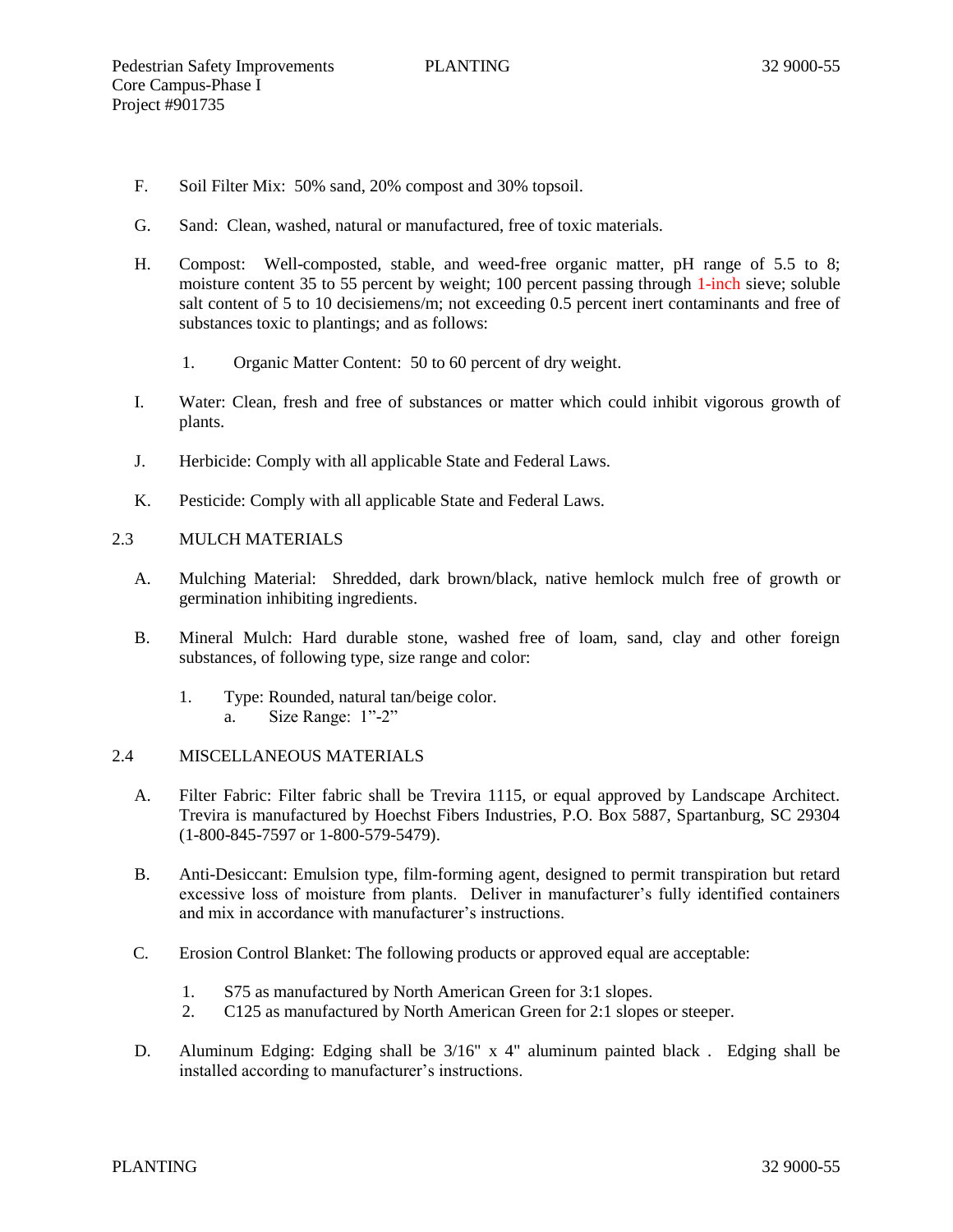# PART 3 - EXECUTION

# 3.1 EXAMINATION

- A. Verify site is ready to accept Work of this section.
- B. Test drainage of plant beds and pits by filling with water twice in succession. Notify Landscape Architect of conditions permitting the retention of water in planting beds for more than twentyfour (24) hours.
- C. Prior to the excavation of planting pits, or placing tree stakes, the Contractor shall ascertain the location of utility lines, electric cables and conduits, so that proper precautions may be taken not to disturb or damage subsurface improvements. Should obstructions be found, the Contractor shall promptly notify the Landscape Architect.
- D. Beginning of installation means acceptance of existing conditions.

# 3.2 PREPARATION OF PLANT PITS AND BEDS

A. Plant Pits: Dig to produce vertical sides and flat, undisturbed bottoms. Scarify glazed side surfaces of pits. Size plant pits as shown on drawings.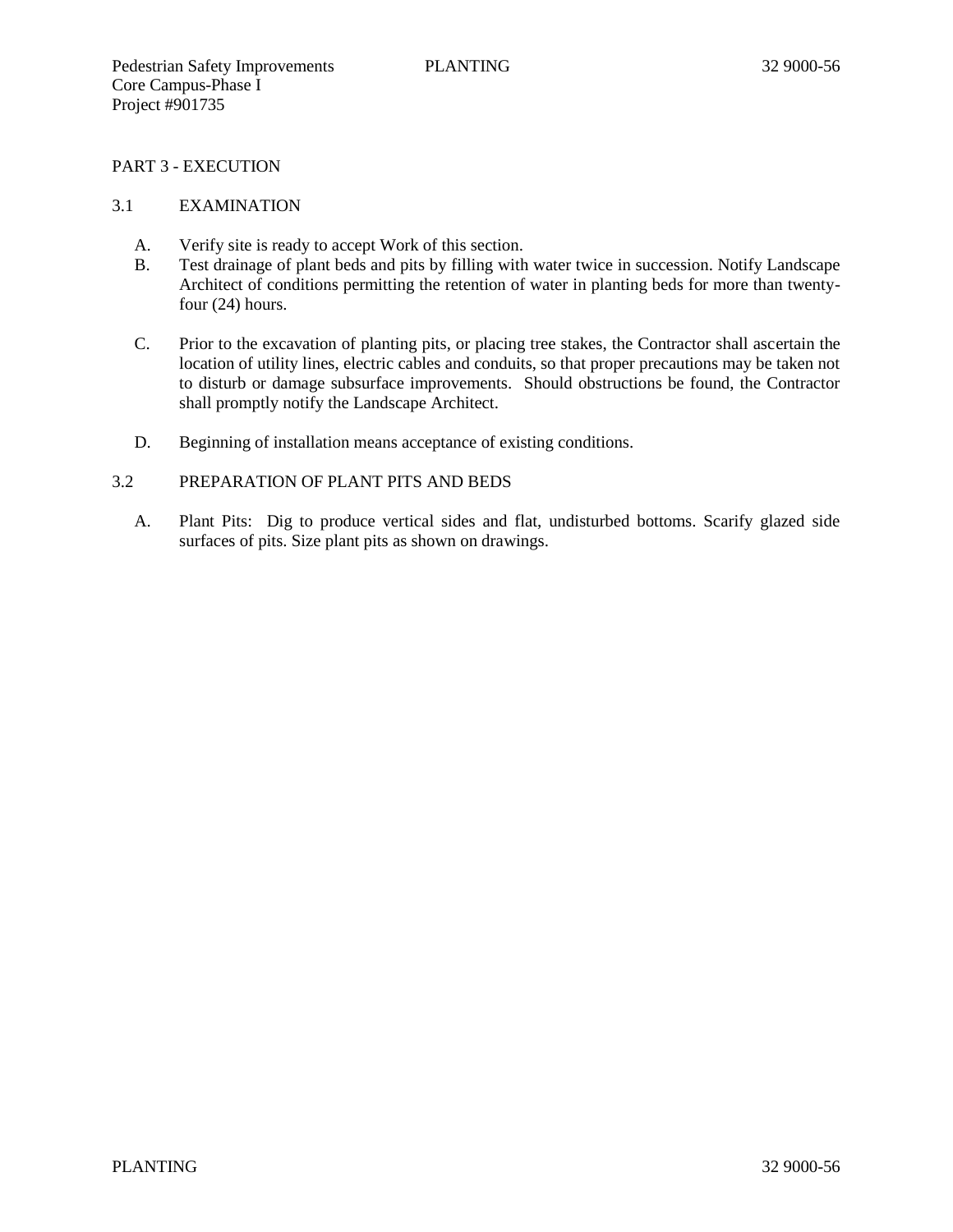- B. Shrub masses, hedges, groundcover and perennial beds shall be entirely excavated edge to edge and backfilled with specified backfill mixture; they shall not be treated as individual planting pits.
- C. Remove all sticks, stones, roots and other objectionable materials during tilling operations larger than one inch in diameter.
- D. Damage to paving, sidewalks or other materials shall be removed and replaced at the Contractor's expense and to the satisfaction of the Landscape Architect.

# 3.3 LAYOUT

- A. Stake tree and shrub locations with 3/4" x 2" x 18" wood stakes driven into the soil at center points of plants. Paint tops of stakes representing tree locations a color different from the stakes locating shrubs. Contractor may stake continuous uninterrupted straight runs of shrubs at each end. Outline ground cover beds.
- B. Mark all underground utilities.
- C. Notify Owner's Representative, in writing, of portions of plant material which have been staked. Allow one week for Landscape Architect to review and adjust stake locations.
- D. Plants which are planted prior to contractor receiving Landscape Architect's approval of staking and bed outlines are subject to being relocated at no cost to Owner.

## 3.4 PLANTING

- A. Setting Plants: Handle balled and burlapped and container-grown plants by ball or container. Set plants and hold in plumb position until sufficient soil has been firmly placed around roots or ball. Set plants in relation to surrounding grade so that they are even with depth at which they were grown in nursery, collecting field, or container.
- B. Place fertilizer prior to backfilling and in accordance with the manufacturer's recommendations. Ground cover plants may be planted after mulch is in place. Take care to avoid contaminating mulch with planting soil.
- C. Backfill excavations for balled and burlapped stock with planting soil mixture to approximately half the depth of the ball and then tamp and water. Carefully remove, open or fold back burlap and tying materials. Completely remove plastic wrap before the placement of backfill. Finish backfilling and tamp. Form earth saucers around isolated plants of size ample enough to hold at least 2-1/2 gallons for shrubs or 5 gallons for trees. Do not use planting stock if ball is cracked or broken before or during planting operation.
- D. Bulbs shall be planted in the locations and at the spacing indicated on the Drawings. Plant bulbs at the depths and orientation recommended by the Supplier. Do not remove the leaves until after they have lost their green color. Remove leaves by cutting.

## 3.5 FERTILIZATION, WATERING, EDGING, AND MULCHING

A. Trees, Shrubs and perennials: Fertilize according to manufacturer's recommendations.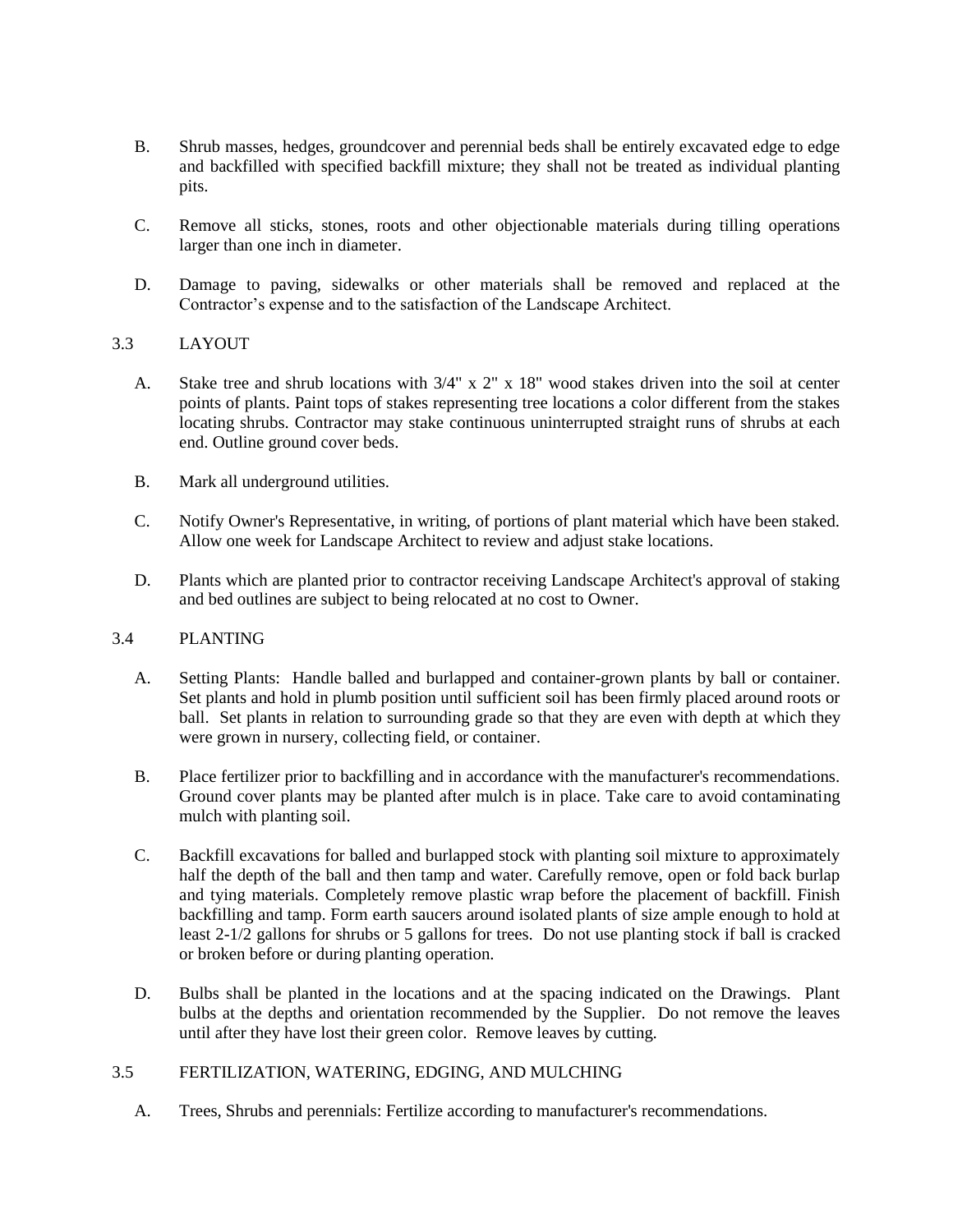- B. Ground Cover Beds: Topdress beds with .12 lbs of actual phosphoric acid per cubic yard of Planting Bed Mix.
- C. Watering: Provide uniform coverage which will not cause erosion or damage to the finished surface. Water sufficiently to penetrate the planting bed to a depth of 4 inches.
- D. Uniformly edge beds or individual plants using a sharp tool to provide a clear cut division line between the planted area and the adjacent lawn. Refer to drawings for bed shape. Provide plant pits circular in shape for individual pits.
- E. Mulch within 24 hours after planting. Spread to uniform thickness of 3 inches.

#### 3.6 PLANT SUPPORT

A. Tree Anchors: Playtpus Tree Anchoring System - Rootball Fixing or approved equal. Size anchors based on tree caliper size. Install per manufacturer's instructions.

#### 3.7 PRUNING AND REPAIR

- A. Plants shall be neatly pruned and or clipped to preserve the natural character of the plants (with exception to clipped shrub hedges); in a manner appropriate to the particular requirements of each plant and to the satisfaction of the Landscape Architect. Unless otherwise directed by Landscape Architect, do not cut tree leaders; remove only injured or dead branches.
- B. Remove broken or badly bruised branches with a clean cut. All pruning shall be done with sharp tools in accordance with instructions of the Owner. Accidental damage to trees occurring during the course of planting operations which is not so great as to necessitate removal of a branch or replacement of a plant shall promptly be treated as required in accordance with recognized horticultural practices.

#### 3.8 CLEANING

A. Keep worksite in clean and orderly condition as Work progresses. Leave worksite "broom clean" at end of Work.

#### 3.9 MAINTENANCE

B. See Section 32 9353 Landscape Maintenance

END OF SECTION SECTION 32 9000 - PLANTING

## PART 1 - GENERAL

#### 1.1 RELATED DOCUMENTS

- A. Drawings and general provisions of the Contract, including General and Supplementary Conditions and Division 1 Specification Sections, apply to this Section.
- 1.2 SUMMARY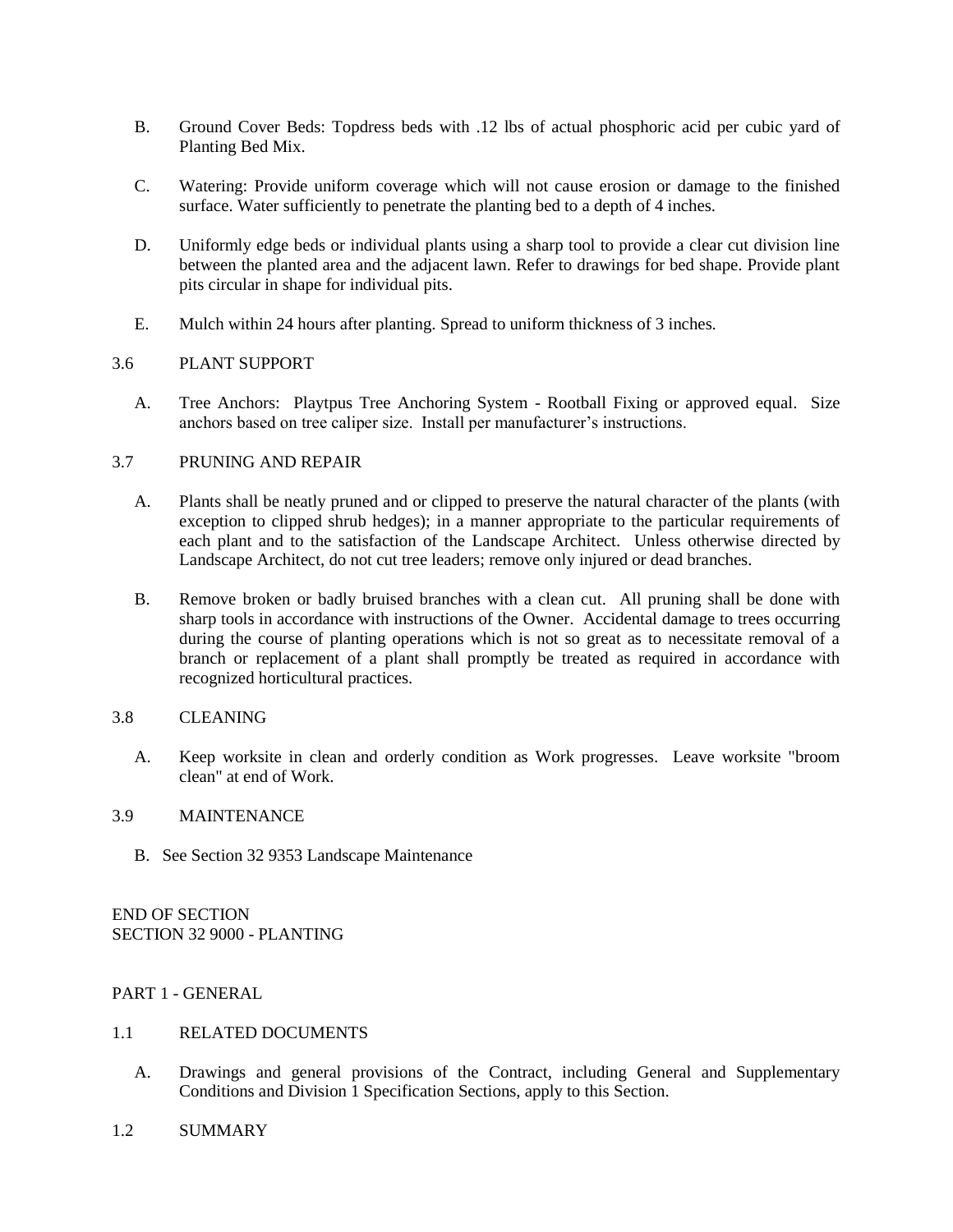- A. This Section includes the following:
	- 1. Tree, shrub, groundcover, perennial and bulb installation.
	- 2. Fertilizing, mulching, trimming, guying, wrapping and edging.
	- 3. Maintenance of installed plant material.
	- 4. Warranty.
- B. Related Sections: The following Sections contain requirements that relate to this Section:
	- 1. Division 2 Section "Earthwork" for excavation, filling, rough grading, and subsurface aggregate drainage and drainage backfill.
	- 2. Division 2 Section "Turf and Grasses" for coordination with lawn establishment.
	- 3. Division 2 Section "Landscape Maintenance" for plant material maintenance.

## 1.3 REFERENCES

- A. American Joint Committee on Horticultural Nomenclature Publication: Standardized Plant Names.
- B. ANSI Z60.1 American Standard for Nursery Stock.
- C. ASTM D2607 Classification of Peats, Mosses, Humus and Related Products.
- D. FS 0-F-241 Fertilizers, Mixed, Commercial.

# 1.4 SUBMITTALS

- A. General: Submit each item in this Article according to the Conditions of the Contract and Division 1 Specification Sections.
- B. Submit complete list of plant material growers 4 weeks prior to digging of plants. List is to include names of individuals to contact, phone numbers, addresses and latest possible date for completion of tagging.
- C. Submit waterproof tags prior to tagging trip. Tags to contain following information:
	- 1. Contractor's name.
	- 2. Plant genus, species and cultivar/variety.
	- 3. Plant common name.
	- 4. Name of nursery.
	- 5. Size of plant.
	- 6. Quantity of plant (i.e. 2 of 10)
- D. Submit proposed planting schedule, indicating dates for each type of landscape work during normal seasons for such work in area of site. Correlate with specified maintenance periods to provide maintenance from date of substantial completion. Once accepted, revise dates only as approved in writing, after documentation of reasons of delay.
- E. Submit schedule of arrival of "specimen plant material".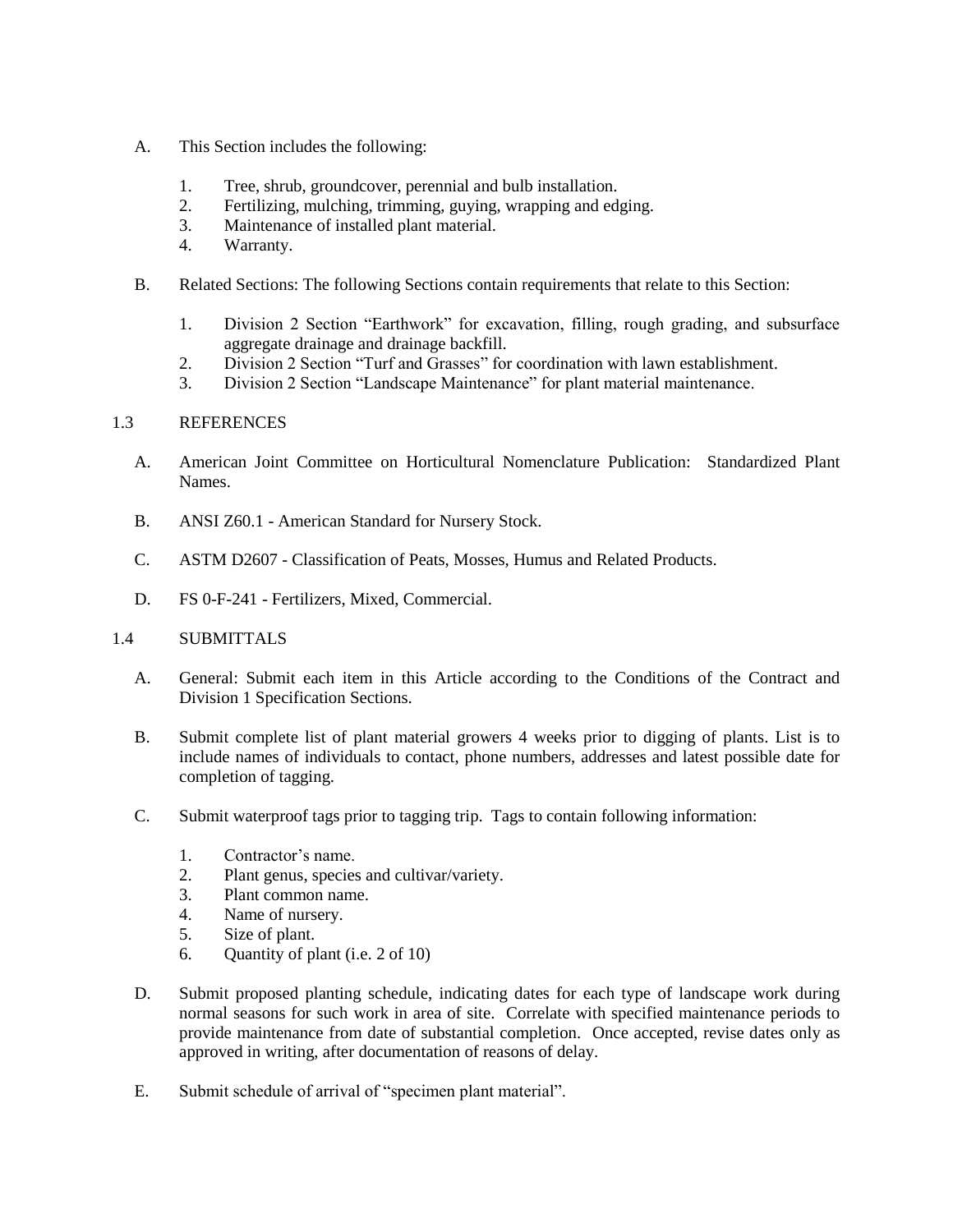- F. Submit instructions for continuing Owner maintenance. Include pruning and trimming methods and types, application frequency and recommended coverage of fertilizer; and water requirements for year-round care of installed plants. Document is to be in bound 8 ½" x 11" format. Submit prior to expiration of required maintenance period(s).
- G. Submit for approval a proposed maintenance procedure and schedule of the storage of plant materials. Trees, shrubs, groundcover and perennials stored on and off site shall be maintained by watering, fertilizing, mulching, and spraying for infestation and disease to maintain these plants in a healthy condition. Plants stored off site shall be available for inspection by the Landscape Architect.
- H. Samples of each of the following:
	- 1. 5 lb (2 kg) of mulch for each type required for the Project, in labeled plastic bags.<br>2. Edging materials and accessories to verify color selected.
	- Edging materials and accessories to verify color selected.
- I. Qualification data for firms and persons specified in the "Quality Assurance" Article to demonstrate their capabilities and experience. Include lists of completed projects with project names and addresses, names and addresses of Landscape Architects and Owners, and other information specified.

## 1.5 QUALITY ASSURANCE

- A. Prior to being approved, the successful bidder will be required to submit to the Landscape Architect a statement of qualifications listing the names of contact references for at least three jobs of similar scope that have been completed in the last five years. Attention is called to the fact that the installation will not be awarded to a firm that does not possess the required technical expertise and construction organization.
- B. Allow Landscape Architect option of traveling to growers facility to select trees from available stock.
- C. Allow four weeks, after receipt of list of growers, to finish tagging trees.
- D. Trees dug prior to tagging by Landscape Architect are subject to rejection.
- E. Landscape Architect will confirm the trees satisfy the requirements of ANSI Z60.1 and all special conditions stated in project manual and drawings.
- F. Measure trees and shrubs according to ANSI Z60.1 with branches and trunks or canes in their normal position. Do not prune to obtain required sizes. Take caliper measurements 6 inches (150mm) above ground for trees up to 4-inch (100-mm) caliper size, and 12 inches (300-mm) above ground for larger sizes. Measure main body of tree or shrub for height and spread; do not measure branches or roots tip-to-tip.
- G. Unacceptable trees will not be tagged and a different Grower will be selected by Contractor at no expense to Owner. A second tagging trip will then be scheduled.
- H. Decision by Landscape Architect to forego tagging trip does not release Contractor from responsibility of obtaining plant material which meets standards and conditions stated in project manual and drawings.
- I. Minimum three years experience installing plant material of this type required of Installer.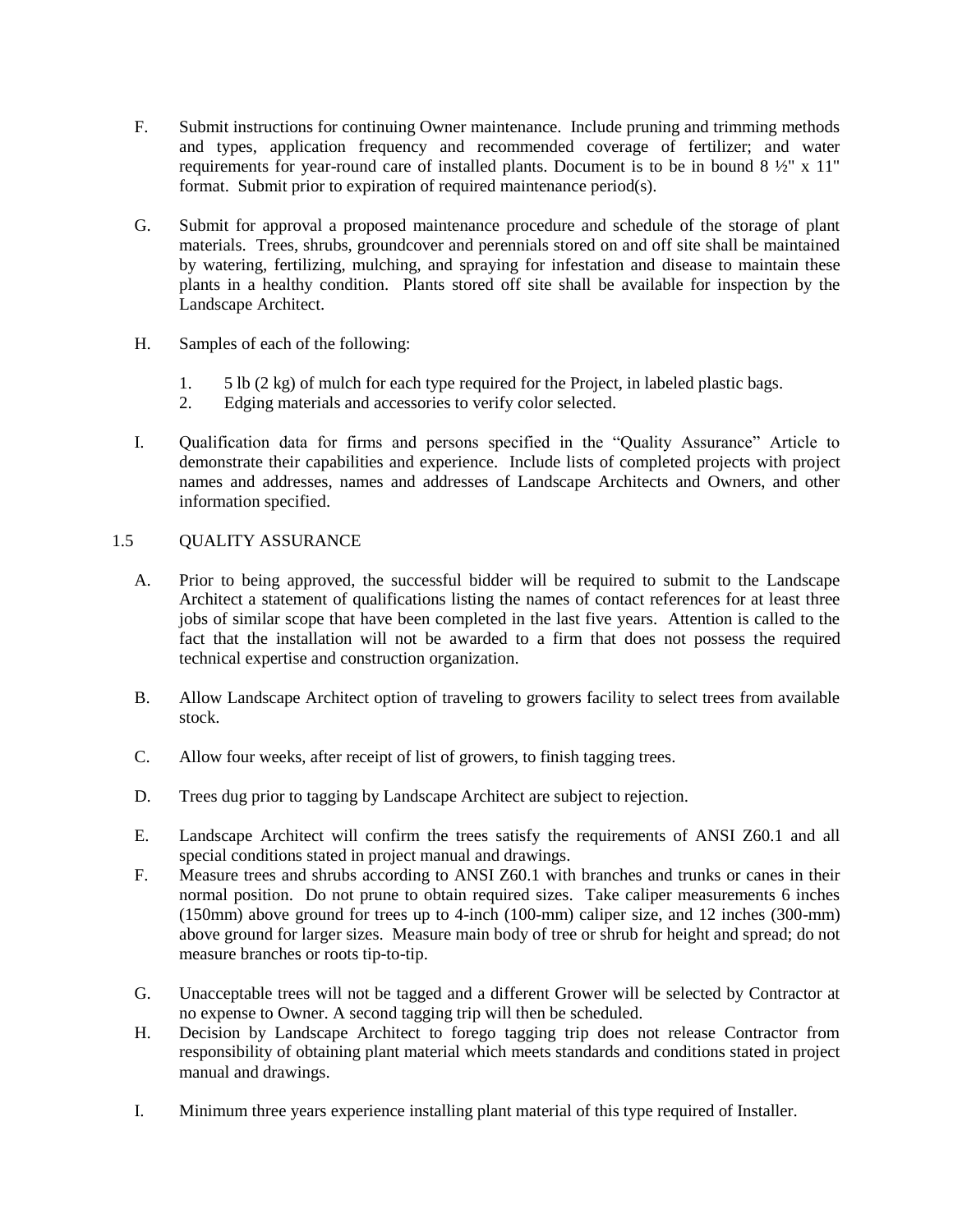- J. Minimum five years experience specializing in growing and cultivating the specified material is required by of Grower.
- 1.6 REGULATORY REQUIREMENTS
	- A. Comply with regulatory requirements for fertilizer and herbicide composition.
- 1.7 DELIVERY, STORAGE, AND HANDLING
	- A. Plant material is to be covered with tarpaulin during transport.
	- B. Deliver soil conditioners and fertilizer in unopened waterproof bags showing weight, chemical analysis, and name of manufacturer. Keep materials in dry storage away from contaminants.
	- C. Provide freshly dug trees and shrubs. Do not prune prior to delivery unless otherwise approved by Landscape Architect. Do not bend or bind tie trees or shrubs in such a manner as to damage bark, break branches, or destroy natural shape. Do not drop balled and burlapped stock during delivery. Protect plants until planted to prevent damage to root balls or desiccation of leaves.
	- D. Deliver trees and shrubs after preparations for planting have been completed and plant immediately. If planting is delayed more than six hours after delivery, set trees and shrubs in shade, protect from weather and mechanical damage, and keep roots moist by covering with mulch, burlap or other acceptable means of retaining moisture.
	- E. Provide water to staged material as required to keep root balls moist.
	- F. Do not remove container-grown stock from containers until planting time.

#### 1.8 ENVIRONMENTAL REQUIREMENTS

- A. Do not install plant life when ambient temperatures may drop below 30 degrees F or above 90 degrees F.
- B. Do not install plants when wind velocity exceeds 30 mph.
- C. Planting shall be done when the ground is not frozen, snow covered, or in an otherwise unsuitable condition for planting.
- D. Conduct planting operations during recommended planting seasons. Preferable planting season is March 15 to May 30 and October 15 to December 1, inclusive.
- E. At the Subcontractor's option and full responsibility, planting operations may be conducted under unseasonable conditions without additional compensation.

## 1.9 JOB CONDITIONS

- A. Locate above grade and underground utilities and perform Work in manner which will avoid damage. Hand excavate, as required.
- B. Maintain grade stakes set by others until removal is mutually agreed upon by concerned parties.
- C. Notify Landscape Architect, before proceeding, when conditions detrimental to plant growth are encountered, such as rubble fill or adverse drainage conditions.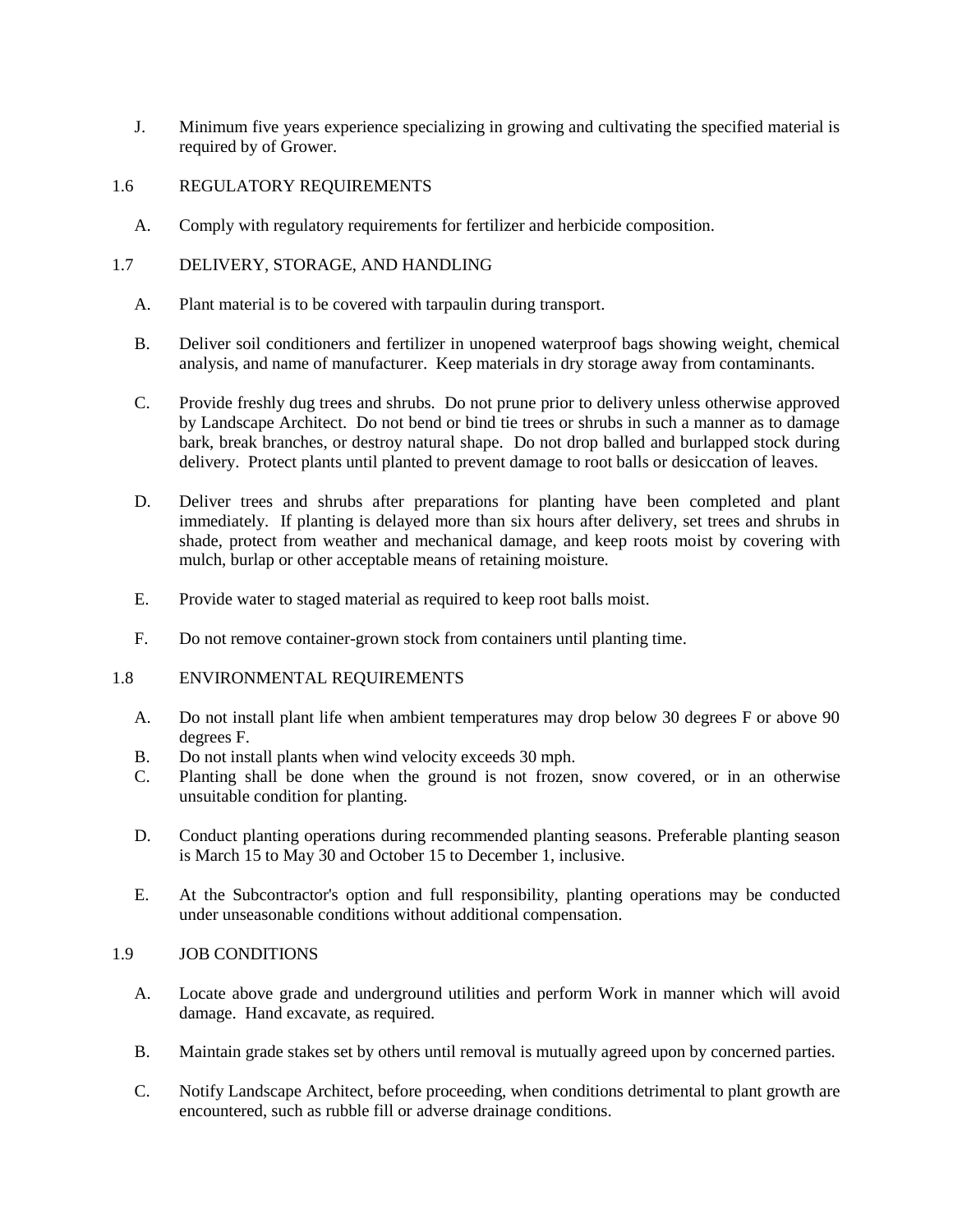D. Install plants after final grades are established and prior to establishment of lawns, unless otherwise approved by Landscape Architect. If planting occurs in undisturbed lawn areas or after lawn work, protect lawn areas and promptly repair damage to lawns resulting from planting operations.

#### 1.10 SEQUENCING AND SCHEDULING

- A. Coordinate the Work of this Section with installation of underground utilities, sodding and remainder of Work associated with this Project.
- B. Proceed with and complete landscape work as rapidly as portions of site become available, working within seasonal limitations.

#### 1.11 MAINTENANCE

C. Contractor shall maintain plant material until completion of two year guarantee period and Final Acceptance of work, as described in Part 3 of this Section

#### 1.12 GUARANTEE

- C. Plants shall be guaranteed for a period of two years after the date of Acceptance by the Owner.
	- 3. When the work is accepted in parts, the guarantee periods shall extend from each of the partial acceptances to the terminal date of the last guarantee period. Thus, all guarantee periods terminate at one time.
- B. Plants shall be healthy, free of pests and disease, and in flourishing condition at the end of the guarantee period. Plants shall be free of dead and dying branches and branch tips, and shall bear foliage of normal density, size and color.
- C. Replace dead plants and all plants not in vigorous, thriving condition, as determined by the Architect during and at the end of the guarantee period, without cost to the Owner as soon as weather conditions permit and within the specified planting window.
	- 7. Replacements shall closely match adjacent specimens of the same species. Replacements shall be subject to all requirements stated in this Specification.
	- 8. Make all necessary repairs due to plant replacements. Such repairs shall be done at no extra cost to the Owner.
	- 9. The guarantee of all replacement plants shall extend for an additional one year period from the date of their acceptance after replacement. In the event that a replacement plant is not acceptable during or at the end of the said extended guarantee period, the Owner may elect one more replacement or credit for each item.
- D. At the end of the guarantee period, and no less than five days prior to final inspection, staking and guying materials, and tree wrap and ties shall be removed from the site.
- E. All bulbs shall be guaranteed to bloom vigorously the first respective blooming season after planting. Bulbs that do not bloom shall be replaced. Replacement costs shall be borne by the Landscape Contractor.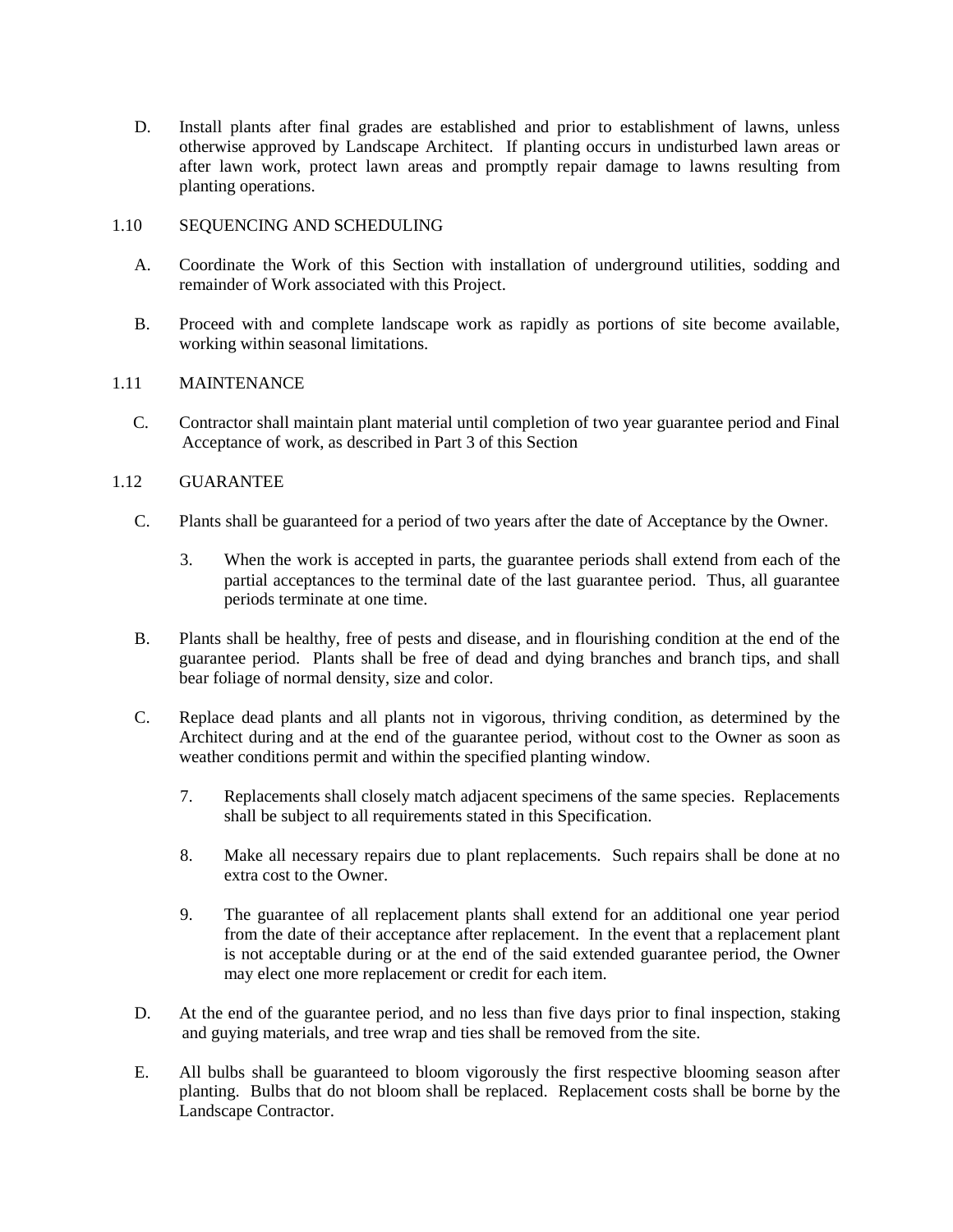# 1.13 FINAL INSPECTION AND FINAL ACCEPTANCE

- E. At the end of the two year guarantee period, the Architect will, upon written notice offend of guarantee period inspect the work for Final Acceptance. Requests shall be received at least ten calendar days before the anticipated date for Final Inspection.
- F. Upon completion and reinspection of full repairs or replacements necessary in the judgment of the Architect at that time, the Architect will recommend to the Owner that Final Acceptance of the Work of this Section be given.

# PART 2 - PRODUCTS

# 2.1 TREES, SHRUBS, GROUND COVER AND BEDDING PLANTS

- A. Plant material to be nursery grown stock conforming to ANSI Z60.1.
- B. Publication for Standardized Plant Names will govern nomenclature issues.
- C. Plans will supersede planting material schedule where a discrepancy in quantity occurs.
- D. Provide plant material which is well branched and formed, sound, vigorous, healthy, and free from disease, sun-scald, windburn, abrasion, and harmful insects, eggs, larvae and such defects as knots sun scald, injuries, abrasions and disfigurement, and shall have healthy, normal, and unbroken root systems.
- E. Provide symmetrically developed plant material, of uniform habit with straight boles and free from objectionable disfigurements. Tree leader shoots shall not be cut or broken.
- F. Where formal arrangements or consecutive order of trees or shrubs are shown, select stock for uniform height and spread, and label with number to assure symmetry in planting.
- G. Provide vigorous ground covers and vines with number and length of runners and clump size specified and proper age for the grade of plants specified. Use only vines and ground cover plants well established in removable containers, integral containers, or formed homogeneous soil sections.
- H. Plants shall have been grown in the same or colder climatic zone of this project.
- I. Provide plants according to measurements indicated. Measure sizes before pruning and with branches in normal position. Plants larger in size than specified may be used as approved.
- J. Spray plants, budding into leaf or having soft growth, with an anti-desiccant at the nursery or collecting field before digging.

## 2.2 SOIL AMENDMENT MATERIALS

- A. Shrub and Tree Fertilizer: Tightly compressed, slow release planting tablets. Provide 50% of Nitrogen as water insoluble. The following or equal is acceptable:
	- 1. AGRIFORM Planting Tablets by: The Scott's Company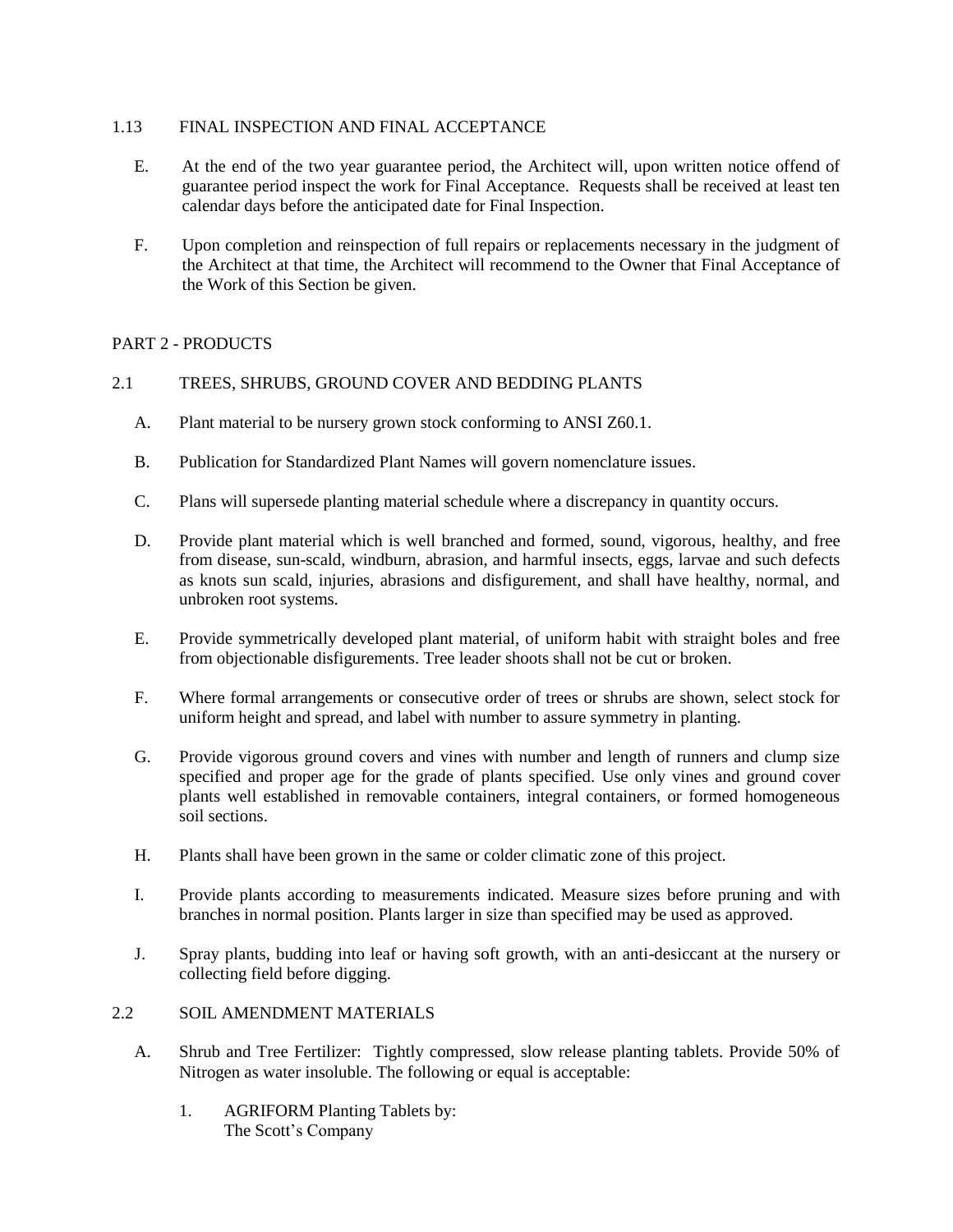#### 1-800-492-8255

- B. Ground Cover Fertilizer: FS-0-F-241, Type 1, Class 1 with fifty percent of the elements derived from organic sources. Use fertilizer with N.P.K. ratio of 1:2:1 for Ground Cover Beds and 2:1:1 for Bedding Plant Beds.
- C. Peat Moss: Shredded, loose, sphagnum moss peat conforming to ASTM D2607; free of lumps, roots, inorganic material or acidic materials; minimum of 85 percent organic material measured by oven dry weight; 4 to 5 pH range; moisture content of 30 percent.
- D. Sphagnum Peat Moss: Sphagnum peat moss shall be imported Canadian Sphagnum peat moss, brown, low in content of woody materials, and be free of mineral matter harmful to plant life. Peat shall have an acid reaction of about 4.5 pH, and have a water absorbing capacity of 1100 to 2000 percent by weight. Peat moss shall be thoroughly pulverized before use. No native or sedge peats shall be approved.
- E. Topsoil: Topsoil for backfill shall be as specified in Section 329002 Landscape Grading.
- F. Soil Filter Mix: 50% sand, 20% compost and 30% topsoil.
- G. Sand: Clean, washed, natural or manufactured, free of toxic materials.
- H. Compost: Well-composted, stable, and weed-free organic matter, pH range of 5.5 to 8; moisture content 35 to 55 percent by weight; 100 percent passing through 1-inch sieve; soluble salt content of 5 to 10 decisiemens/m; not exceeding 0.5 percent inert contaminants and free of substances toxic to plantings; and as follows:
	- 1. Organic Matter Content: 50 to 60 percent of dry weight.
- I. Water: Clean, fresh and free of substances or matter which could inhibit vigorous growth of plants.
- J. Herbicide: Comply with all applicable State and Federal Laws.
- K. Pesticide: Comply with all applicable State and Federal Laws.

## 2.3 MULCH MATERIALS

- A. Mulching Material: Shredded, dark brown/black, native hemlock mulch free of growth or germination inhibiting ingredients.
- B. Mineral Mulch: Hard durable stone, washed free of loam, sand, clay and other foreign substances, of following type, size range and color:
	- 1. Type: Rounded, natural tan/beige color. a. Size Range: 1"-2"

#### 2.4 MISCELLANEOUS MATERIALS

A. Filter Fabric: Filter fabric shall be Trevira 1115, or equal approved by Landscape Architect. Trevira is manufactured by Hoechst Fibers Industries, P.O. Box 5887, Spartanburg, SC 29304 (1-800-845-7597 or 1-800-579-5479).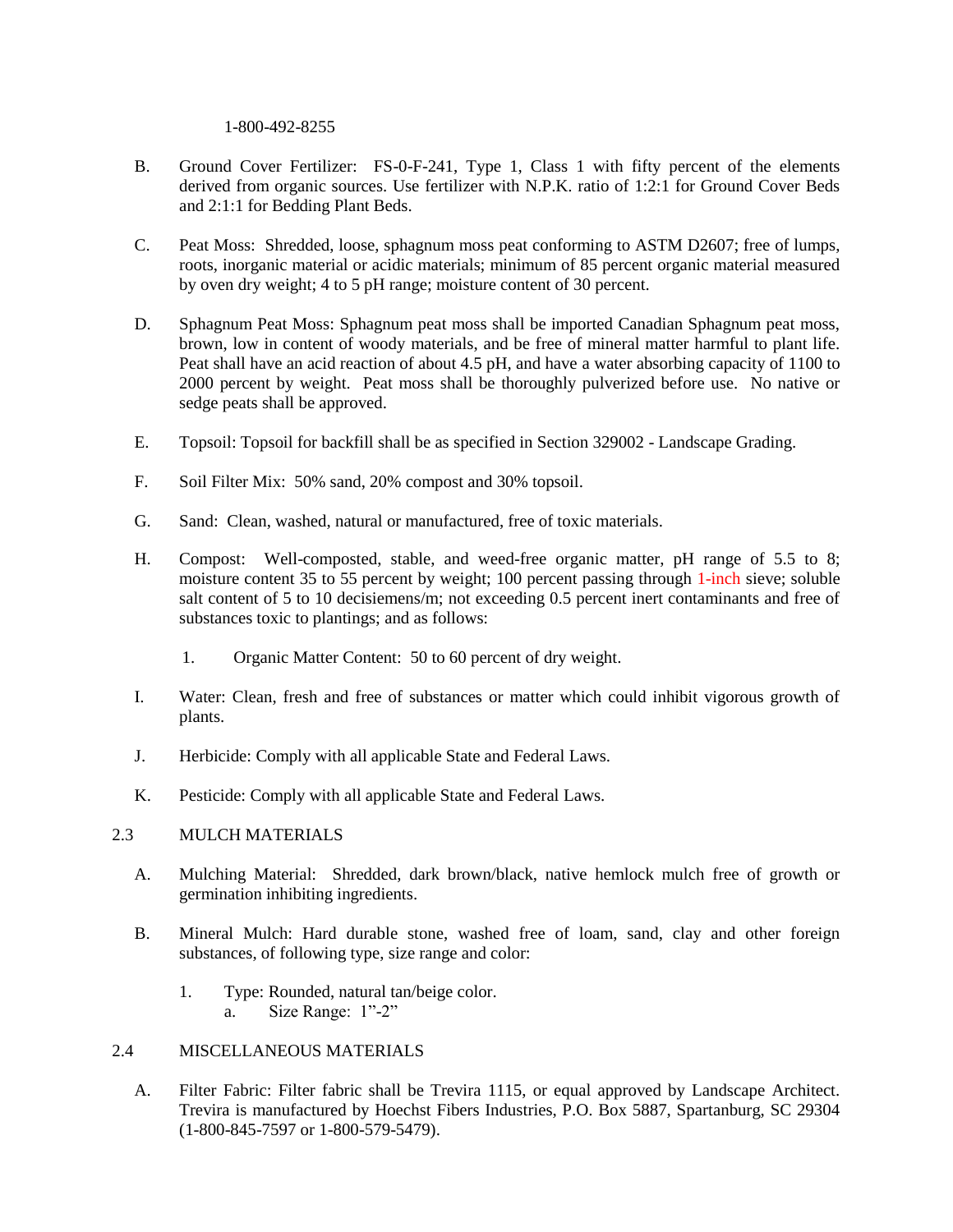- B. Anti-Desiccant: Emulsion type, film-forming agent, designed to permit transpiration but retard excessive loss of moisture from plants. Deliver in manufacturer's fully identified containers and mix in accordance with manufacturer's instructions.
- C. Erosion Control Blanket: The following products or approved equal are acceptable:
	- 1. S75 as manufactured by North American Green for 3:1 slopes.
	- 2. C125 as manufactured by North American Green for 2:1 slopes or steeper.
- D. Aluminum Edging: Edging shall be 3/16" x 4" aluminum painted black . Edging shall be installed according to manufacturer's instructions.

## PART 3 - EXECUTION

## 3.1 EXAMINATION

- A. Verify site is ready to accept Work of this section.
- B. Test drainage of plant beds and pits by filling with water twice in succession. Notify Landscape Architect of conditions permitting the retention of water in planting beds for more than twentyfour (24) hours.
- C. Prior to the excavation of planting pits, or placing tree stakes, the Contractor shall ascertain the location of utility lines, electric cables and conduits, so that proper precautions may be taken not to disturb or damage subsurface improvements. Should obstructions be found, the Contractor shall promptly notify the Landscape Architect.
- D. Beginning of installation means acceptance of existing conditions.

## 3.2 PREPARATION OF PLANT PITS AND BEDS

A. Plant Pits: Dig to produce vertical sides and flat, undisturbed bottoms. Scarify glazed side surfaces of pits. Size plant pits as shown on drawings.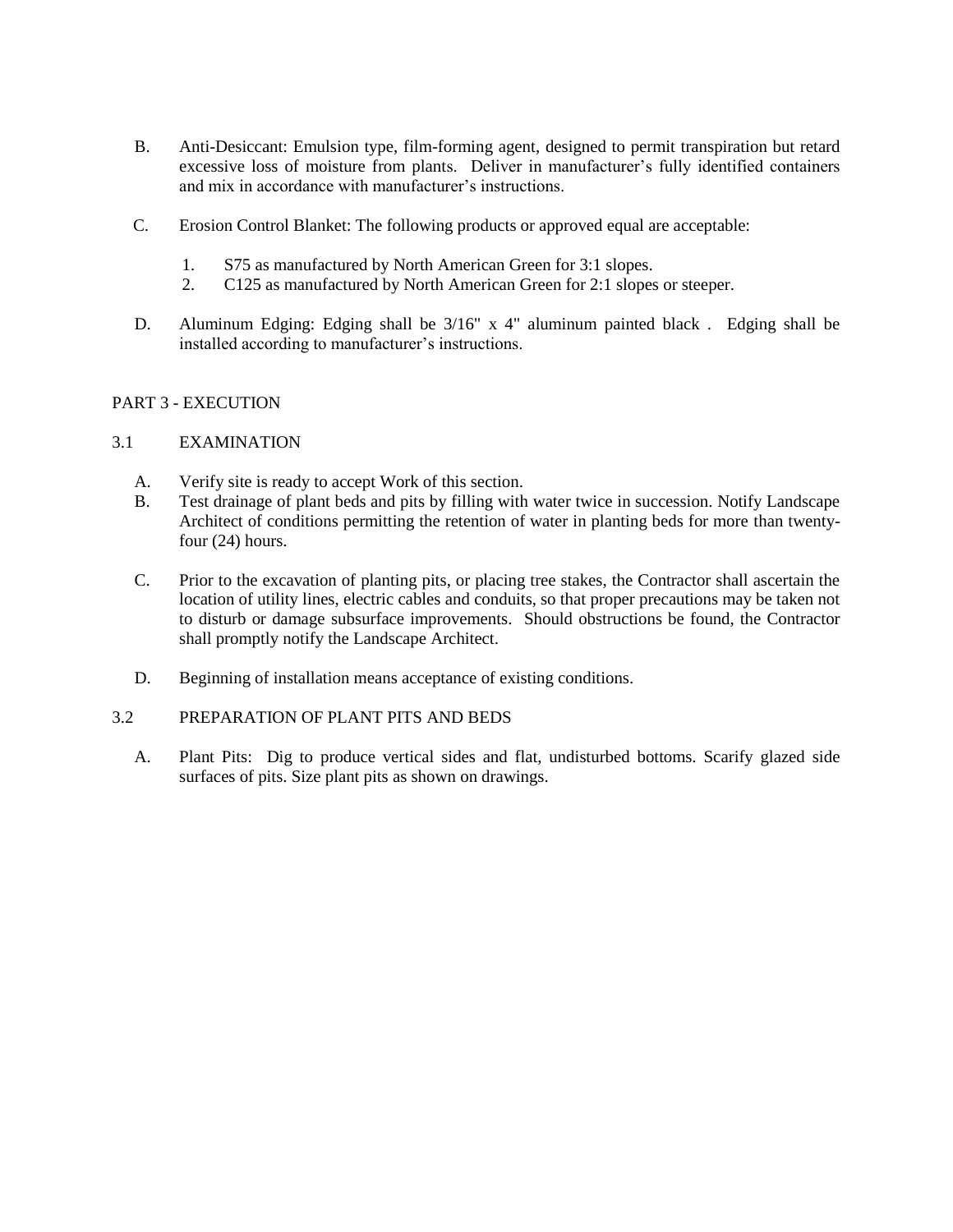

- B. Shrub masses, hedges, groundcover and perennial beds shall be entirely excavated edge to edge and backfilled with specified backfill mixture; they shall not be treated as individual planting pits.
- C. Remove all sticks, stones, roots and other objectionable materials during tilling operations larger than one inch in diameter.
- D. Damage to paving, sidewalks or other materials shall be removed and replaced at the Contractor's expense and to the satisfaction of the Landscape Architect.

## 3.3 LAYOUT

- A. Stake tree and shrub locations with 3/4" x 2" x 18" wood stakes driven into the soil at center points of plants. Paint tops of stakes representing tree locations a color different from the stakes locating shrubs. Contractor may stake continuous uninterrupted straight runs of shrubs at each end. Outline ground cover beds.
- B. Mark all underground utilities.
- C. Notify Owner's Representative, in writing, of portions of plant material which have been staked. Allow one week for Landscape Architect to review and adjust stake locations.
- D. Plants which are planted prior to contractor receiving Landscape Architect's approval of staking and bed outlines are subject to being relocated at no cost to Owner.

## 3.4 PLANTING

- A. Setting Plants: Handle balled and burlapped and container-grown plants by ball or container. Set plants and hold in plumb position until sufficient soil has been firmly placed around roots or ball. Set plants in relation to surrounding grade so that they are even with depth at which they were grown in nursery, collecting field, or container.
- B. Place fertilizer prior to backfilling and in accordance with the manufacturer's recommendations. Ground cover plants may be planted after mulch is in place. Take care to avoid contaminating mulch with planting soil.
- C. Backfill excavations for balled and burlapped stock with planting soil mixture to approximately half the depth of the ball and then tamp and water. Carefully remove, open or fold back burlap and tying materials. Completely remove plastic wrap before the placement of backfill. Finish backfilling and tamp. Form earth saucers around isolated plants of size ample enough to hold at least 2-1/2 gallons for shrubs or 5 gallons for trees. Do not use planting stock if ball is cracked or broken before or during planting operation.
- D. Bulbs shall be planted in the locations and at the spacing indicated on the Drawings. Plant bulbs at the depths and orientation recommended by the Supplier. Do not remove the leaves until after they have lost their green color. Remove leaves by cutting.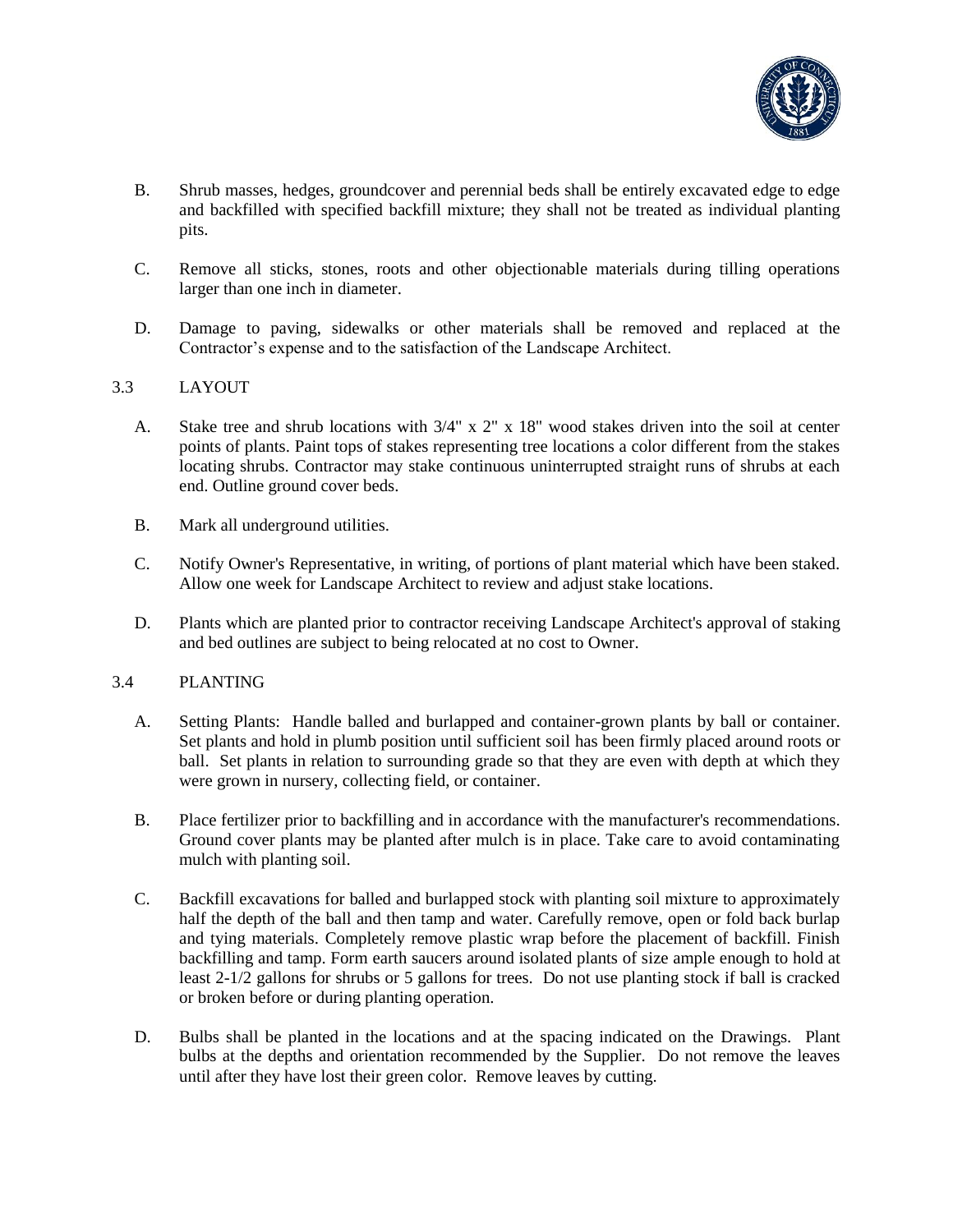

# 3.5 FERTILIZATION, WATERING, EDGING, AND MULCHING

- A. Trees, Shrubs and perennials: Fertilize according to manufacturer's recommendations.
- B. Ground Cover Beds: Topdress beds with .12 lbs of actual phosphoric acid per cubic yard of Planting Bed Mix.
- C. Watering: Provide uniform coverage which will not cause erosion or damage to the finished surface. Water sufficiently to penetrate the planting bed to a depth of 4 inches.
- D. Uniformly edge beds or individual plants using a sharp tool to provide a clear cut division line between the planted area and the adjacent lawn. Refer to drawings for bed shape. Provide plant pits circular in shape for individual pits.
- E. Mulch within 24 hours after planting. Spread to uniform thickness of 3 inches.

## 3.6 PLANT SUPPORT

A. Tree Anchors: Playtpus Tree Anchoring System - Rootball Fixing or approved equal. Size anchors based on tree caliper size. Install per manufacturer's instructions.

#### 3.7 PRUNING AND REPAIR

- A. Plants shall be neatly pruned and or clipped to preserve the natural character of the plants (with exception to clipped shrub hedges); in a manner appropriate to the particular requirements of each plant and to the satisfaction of the Landscape Architect. Unless otherwise directed by Landscape Architect, do not cut tree leaders; remove only injured or dead branches.
- B. Remove broken or badly bruised branches with a clean cut. All pruning shall be done with sharp tools in accordance with instructions of the Owner. Accidental damage to trees occurring during the course of planting operations which is not so great as to necessitate removal of a branch or replacement of a plant shall promptly be treated as required in accordance with recognized horticultural practices.

#### 3.8 CLEANING

A. Keep worksite in clean and orderly condition as Work progresses. Leave worksite "broom clean" at end of Work.

#### 3.9 MAINTENANCE

C. See Section 32 9353 Landscape Maintenance

## END OF SECTION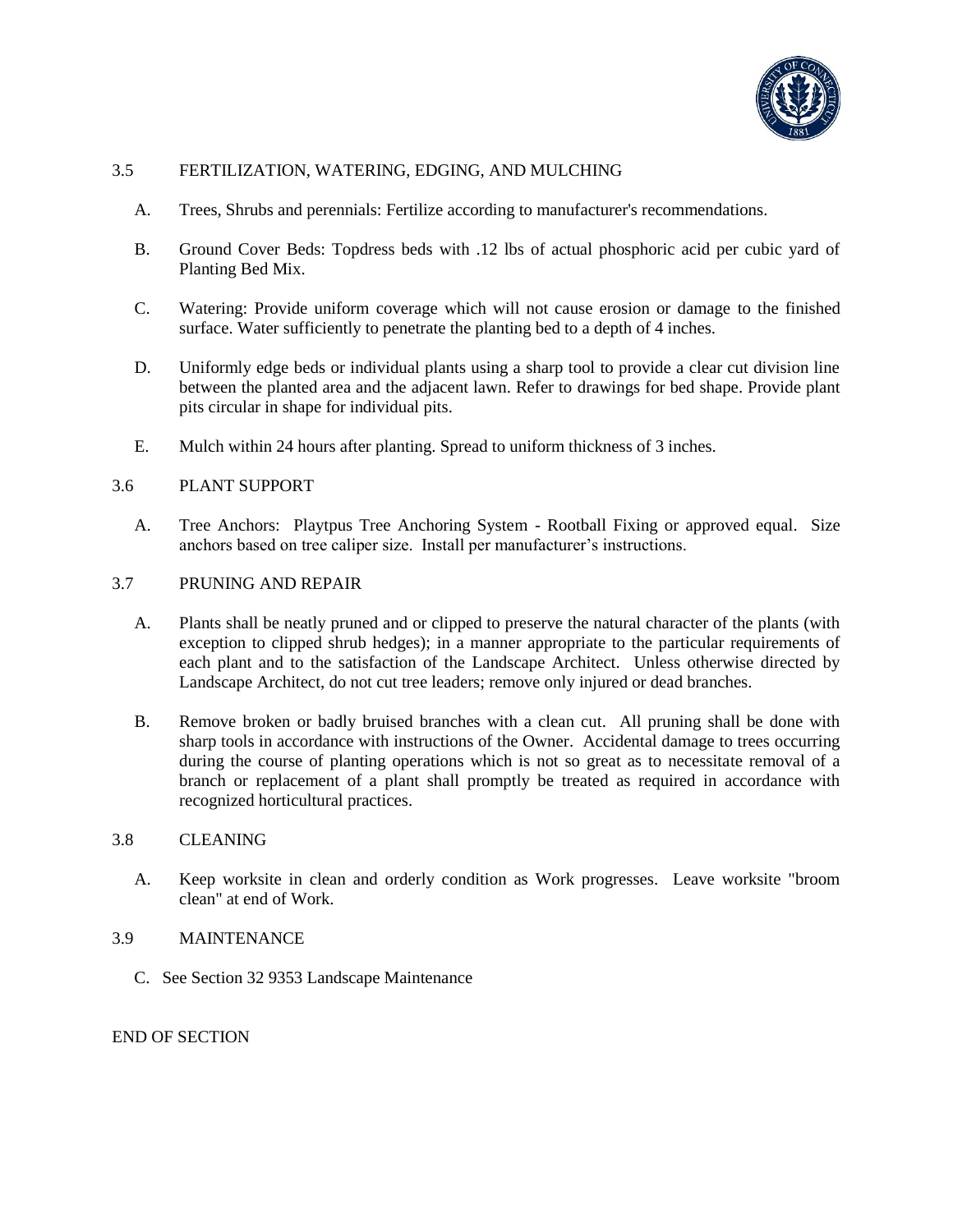

# **Appendix 4: UConn Landscape Master Plan List of Recommended Woody Plants**

#### **Deciduous Trees**

Freeman Maple (Acer x freemanii) Japanese Maple (Acer palmatum) Red Maple (Acer rubrum) Silver Maple (Acer saccharinum) Sugar Maple (Acer saccharum) Red Horse Chestnut (Aesculus x carnea) Ohio Buckeye (Aesculus glabra) Horse Chestnut (Aesculus hippocastanum) Bottlebrush Buckeye (Aesculus parviflora) Red Buckeye (Aesculus pavia) Juneberry (Amelanchier arborea) Shadblow Serviceberry (Amelanchier canadensis) Apple Serviceberry (Amelanchier x grandiflora) Allegheny Serviceberry (Amelanchier laevis) Yellow Birch (Betula alleghaniensis) Black Birch (Betula nigra) White Birch (Betula papyrifera) Ironwood (Carpinus caroliniana) Bitternut Hickory (Carya condiformis) Pignut Hickory (Carya glabra) Shagbark Hickory (Carya ovata) Sugar Hackberry (Celtis laevigata) Hackberry (Celtis occidentalis) Redbud (Cercis canadensis) Yellowwood (Cladrastus kentuckea) Alternate Leaf Dogwood (Cornus alternifolia) Flowering Dogwood (Cornus florida) Thornless Cockspur Hawthorn (Crataegus crusgalli inermis) American Beech (Fagus grandifolia) White Ash (Fraxinus americana) Green ash (Fraxinus pensylvanica) Ginkgo (Ginkgo biloba) Honeylocust (Gleditsia triacanthos) Kentucky coffee tree (Gymnocladus dioicius) Vernal Witchhazel (Hamamelis viginiana) Butternut (Juglans cinerea) Black Walnut (Juglans nigra) Tamarack (Larix laricina) European Larch (Larix decidua)

Japanese Larch (Larix kaempferi) Sweetgum (Liquidambar styraciflua) Tulip Tree (Liriodendron tulipifera) Cucumber magnolia (Magnolia acuminata) Crabapple (multiple species and malus cultivars) Dawn Redwood (Metasequoia glyptostroboides) Black Gum (Nyssa sylvatica) Hop Hornbeam (Ostrya virginiana) Sourwood (Oxydendrum arborea) London Planetree (Platanus x acerifolia) Sycamore (Platanus occidentalis) White Poplar (Populus alba) Cottonwood (Populus deltoides) Trembling Aspen (Populus tremuloides) Wild Black Cherry (Prunus serotina) Golden Larch (Pseudolarix amabilis) White Oak (Quercus alba) Swamp White Oak (Quercus bicolor) Scarlet Oak (Quercus coccinea) Shingle Oak (Quercus imbricaria) Bur Oak (Quercus macrocarpa) Pin Oak (Quercus palustris) Red Oak (Quercus rubra) Black Oak (Quercus velutina) Black Locust (Robinia pseudoacacia) Weeping White Willow (Salix alba 'Tristis') Sassafras (Sassafras albidum) Bald Cypress (Taxodium distichum) Basswood (Tilia americana) Littleleaf Linden (Tilia cordata) Pendant Silver Linden (Tilia petiolaris) Silver Linden (Tilia tomentosa) American Elm (Ulmus americana 'Valley Forge')

## **Evergreen Trees**

Balsam Fir (Abies balsamea) White Fir (Abies concolor) Fraser Fir (Abies fraseri) American Holly (Ilex opaca) Eastern Red Cedar (Juniperus virginiana) Norway Spruce (Picea abies)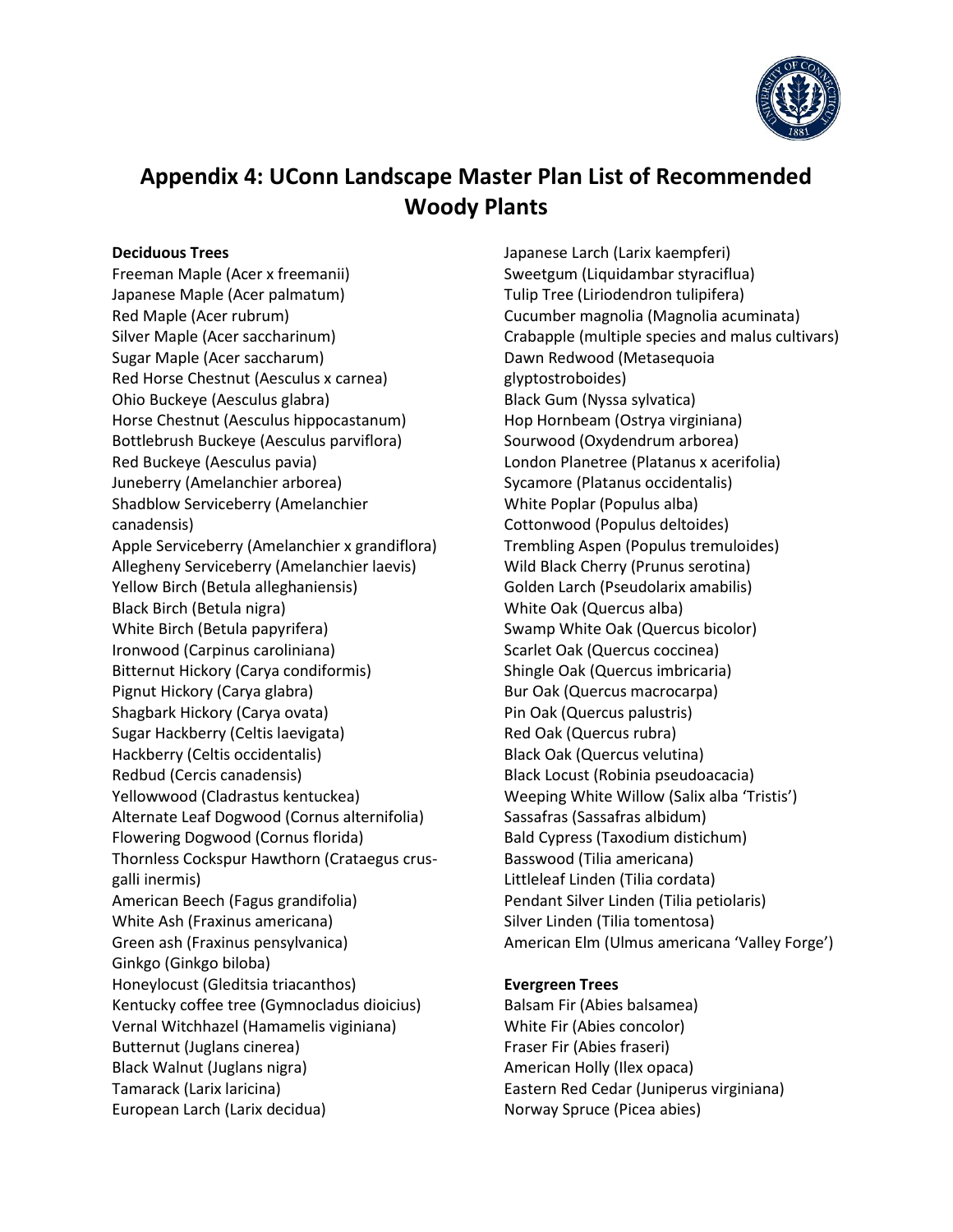

White Spruce (Picea glauca) Black Spruce (Picea mariana) Red Spruce (Picea rubens) White Pine (Pinus strobus) Douglas Fir (Pseudotsuga menziesii) Eastern White Cedar (Thuja occidentalis) Eastern Hemlock (Tsuga canadensis)

#### **Evergreen Shrubs**

Boxwood (Buxus sempervirens) Holly (Ilex - multiple species) Juniper (Juniperus - multiple species) Mountain Pieris (Pieris floribunda) Japanese Pieris (Pieris japonica) Rhododendron (Rhododendron - multiple species) Yew (Taxus - multiple species and cultivars) Arborvitae (Thuja - multiple species and cultivars) Mountain Laurel (Kalmia latifolia)

#### **Deciduous Shrubs**

Red Chokeberry (Aronia arbutifolia) Carolina Allspice (Calycanthus florida) Buttonbush (Cephalanthus occidentalis) Quince (Chaenomeles speciosa) Fringetree (Chionanthus virginicus)

Summersweet (Clethra alnifolia) Tatarian Dogwood (Cornus alba) Cornellian Cherry Dogwood (Cornus mas) Gray Dogwood (Cornus racemosa) Smoketree (Cotinus coggygria) Cotoneaster (Cotoneaster - multiple species) Redvein Enkianthus (Enkianthus campanulatis) Forsythia (Forsythia - multiple species) Dwarf Fothergilla (Fothergilla gardenii) Large Fothergilla (Fothergilla major) Hydrangea (Hydrangea - multiple species) Virginia Sweetspire (Itea virginica) Privet (Ligustrum - multiple species) Spicebush (Lindera benzoin) Bayberry (Myrica pensylvanica) Deciduous Azalea (Rhododendron - multiple species) Fragrant Sumac (Rhus aromatica) Staghorn Sumac (Rhus typhina) Rose (Rosa - multiple species and cultivars) Spirea (Spirea - multiple species and cultivars) Lilac (Syringa - multiple species and cultivars) Lowbush Blueberry (Vaccinium angustifolium) Highbush Blueberry (Vaccinium corymbosum) Viburnum (Viburnum - multiple species)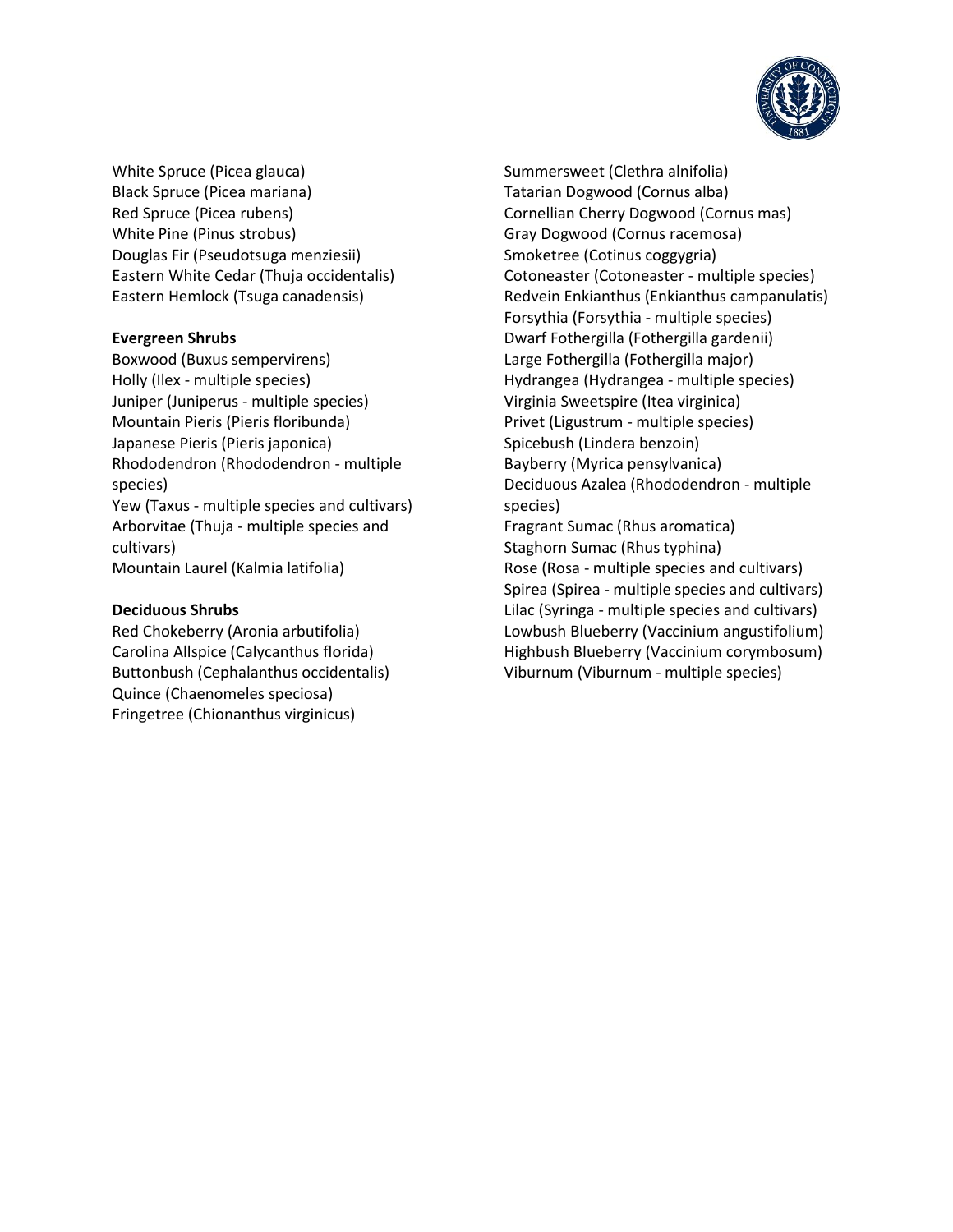

# **Appendix 5: Absent or Underrepresented Plants (UConn Plant Science)**

Abeliophyllum distichum Abies balsamea Abies concolor Abies fraseri Abies holophylla Abies homolepis Abies koreana Abies nordmanniana Abies procera Abies veitchii Acer buergerianum Acer carpinifolium Acer cissifolium Acer davidii Acer ginnala Acer japonicum Acer negundo Acer nikoense Acer pensylvanicum Acer pseudosieboldianum Acer saccharinum Acer tataricum Acer triflorum Acer truncatum Actinidia arguta Actinidia kolomikta Aesculus flava Aesculus glabra Aesculus hippocastanum Aesculus parviflora Aesculus pavia Aesculus x carnea 'Briotii' Ailanthus altissima (male) Akebia quinata Alnus glutinosa Amelanchier stolonifera Aralia elata Aralia spinosa Aristolochia macrophylla (durior) Aronia arbutifolia Aronia melanocarpa Asimina triloba Berberis julianae Berberis koreana Berberis x mentorensis Betula alleghaniensis Betula davurica Betula lenta

Betula maximowicziana Betula pendula Betula platyphylla Betula populifolia Betula utilis Buddleia davidii Buxus microphylla Buxus sempervirens Callicarpa sp. Calluna vulgaris Calycanthus floridus Calycanthus hybrids Campsis radicans Caragana arborescens Carpinus caroliniana Carpinus japonica Carya cordiformis Carya glabra Carya ovata Carya tomentosa Caryopteris x clandonensis Castanea mollissima Catalpa speciosa Ceanothus americanus Cedrus atlantica Celastrus scandens Celtis laevigata Celtis occidentalis Cephalanthus occidentalis Cercidiphyllum magnificum Cercis canadensis Chaenomeles japonica Chaenomeles speciosa Chamaecyparis nootkatensis Chamaecyparis pisifera Chamaecyparis thyoides Chionanthus retusus Chionanthus virginicus Cladrastis kentuckea Clematis hybrids Clematis terniflora Clematis virginiana Clethra alnifolia Clethra barbinervis Comptonia peregrina Cornus alternifolia Cornus amomum Cornus mas Cornus racemosa

Cornus Rutgers Hybrids Cornus sericea/alba Corylopsis glabrescens Corylus avellana Corylus colurna Corylus americana Cotinus coggygria Cotinus obovatus Cotoneaster acutifolius Cotoneaster apiculatus Cotoneaster dammeri Cotoneaster horizontalis Cotoneaster lucidus Cotoneaster multiflorus Cotoneaster salicifolius Crataegus crusgalli Crataegus laevigata Crataegus mollis Crataegus monogyna Crataegus phaenopyrum Crataegus viridis Crataegus x lavallei Cryptomeria japonica Cydonia oblonga Daphne caucasica Daphne cneorum Daphne mezureum Daphne x burkwoodii Davidia involucrata Deutzia gracilis Deutzia scabra Deutzia x lemoinei Diervilla sessilifolia Diospyros virginiana Dirca palustris Elaeagnus angustifolia Eleutherococcus sieboldianus Enkianthus campanulatus Erica carnea Eucommia ulmoides Euonymus bungeanus Euonymus europaeus Evodia daniellii Exochorda hybrids Exochorda racemosa Fagus grandifolia Forsythia dwarf cultivars Forsythia mandschurica Forsythia ovata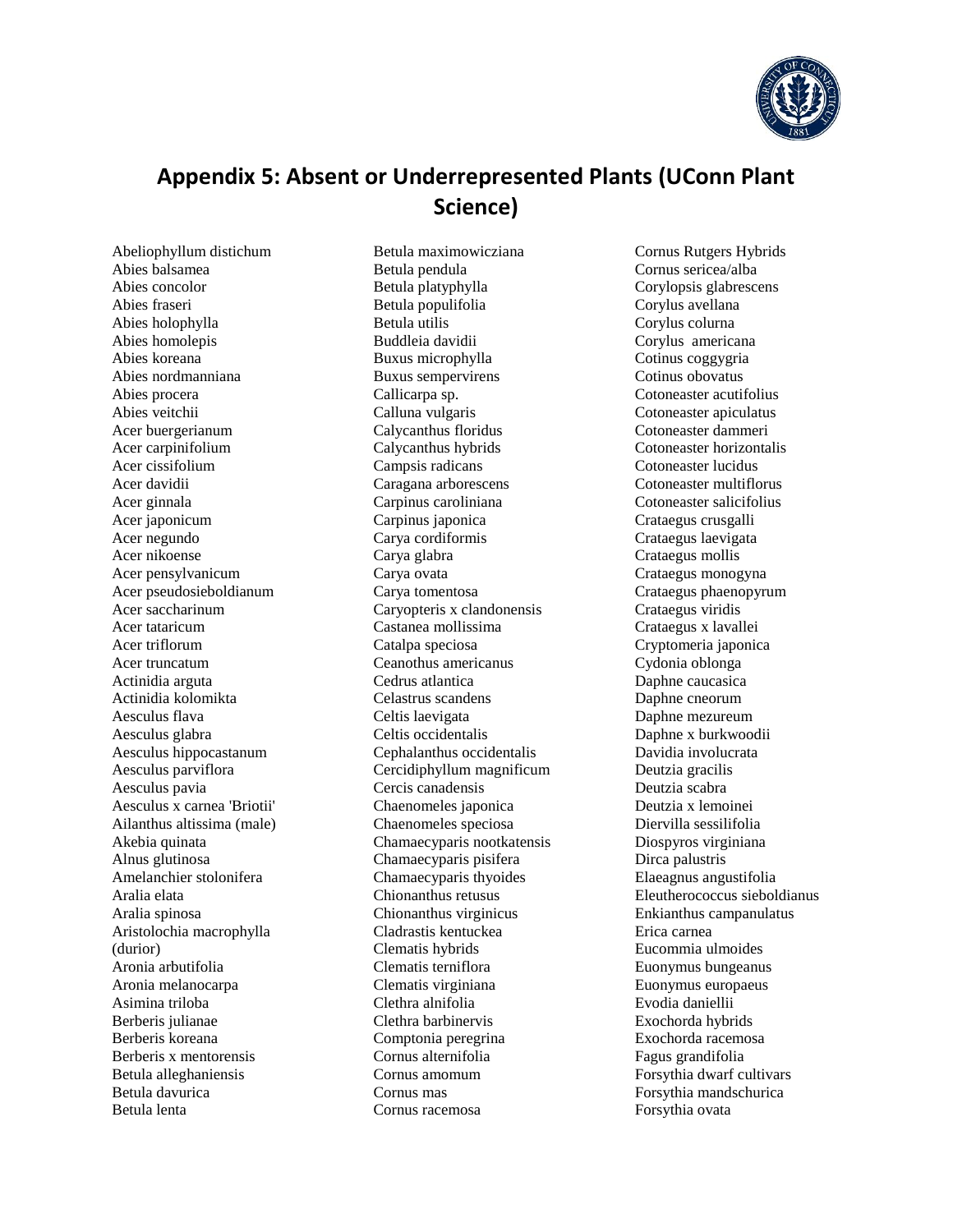

Forsythia suspensa var. sieboldii Forsythia viridissima Fothergilla major Franklinia alatamaha Fraxinus excelsior Fraxinus ornus Fraxinus pennsylvanica Fraxinus quadrangulata Gymnocladus dioicus Hamamelis mollis Hamamelis virginiana Heptacodium miconioides Hibiscus syriacus Hippophae rhamnoides Hovenia dulcis Hydrangea anomala subsp. petiolaris Hydrangea arborescens Hydrangea paniculata Hypericum frondosum Hypericum prolificum Ilex decidua Ilex opaca Ilex pedunculosa Itea virginica Juglans cinerea Juglans nigra Juniperus communis Juniperus horizontalis Juniperus rigida Juniperus sabina Juniperus scopulorum Juniperus squamata Juniperus virginiana Kalmia latifolia Kalopanax pictus Kerria japonica Koelreuteria paniculata Kolkwitzia amabilis Laburnum alpinum Laburnum anagyroides Laburnum x watereri Larix decidua Larix kaempferi Larix laricina Leucothoe axillaris Leucothoe fontanesiana Leucothoe racemosa Lindera benzoin Lonicera fragrantissima Lonicera sempervirens Lonicera x heckrottii Maackia amurensis

Maclura pomifera Magnolia acuminata Magnolia tripetala Mahonia aquifolium Metasequoia glyptostroboides Microbiota decussata Morus alba Morus nigra Morus Pendula Morus rubra Myrica gale Myrica pensylvanica Neviusia alabamensis Nyssa sylvatica Ostrya virginiana Oxydendrum arboreum Parrotia persica Philadephus coronarius Philadephus hybrids Photinia villosa Physocarpus opulifolius Picea engelmannii Picea glauca Picea omorika Picea orientalis Picea pungens Pieris floribunda Pinus albicaulis Pinus aristata Pinus bungeana Pinus cembra Pinus densiflora Pinus flexilis Pinus koraiensis Pinus mugo Pinus nigra Pinus parviflora Pinus ponderosa Pinus resinosa Pinus rigida Pinus sylvestris Pinus virginiana Platanus occidentalis Platycladus orientalis Polygonum aubertii Populus alba Populus deltoides Populus grandidentata Populus nigra Populus tremuloides Potentilla fruticosa Prinsepia sinensis Prunus americana

Prunus avium Prunus cerasifera Prunus glandulosa Prunus laurocerasus 'Schipkaensis' Prunus maackii Prunus maritima Prunus nigra Prunus pensylvanica Prunus sargentii Prunus serotina Prunus serrula Prunus serrulata Prunus triloba var. multiplex Prunus virginiana Prunus x cistena Prunus x incam Prunus x yedoensis Pseudocydonia sinensis Pseudolarix amabilis (kaempferi) Pseudotsuga menziesii Ptelea trifoliata Pterocarya fraxinifolia Pterostyrax hispida Pyracantha coccinea Pyrus communis Pyrus salicifolia 'Silver Frost' Quercus acutissima Quercus bicolor Quercus coccinea Quercus illicifolia Quercus imbricaria Quercus macrocarpa Quercus muehlenbergii Quercus phellos Quercus prinus Quercus robur Quercus shumardii Quercus velutina Rhododendron arborescens Rhododendron atlanticum Rhododendron bakeri Rhododendron calendulaceum Rhododendron carolinianum Rhododendron dauricum Rhododendron 'Exbury hybrids' Rhododendron maximum Rhododendron obtusum Rhododendron periclymenoides Rhododendron schlippenbachii Rhododendron vaseyi Rhododendron yakusimanum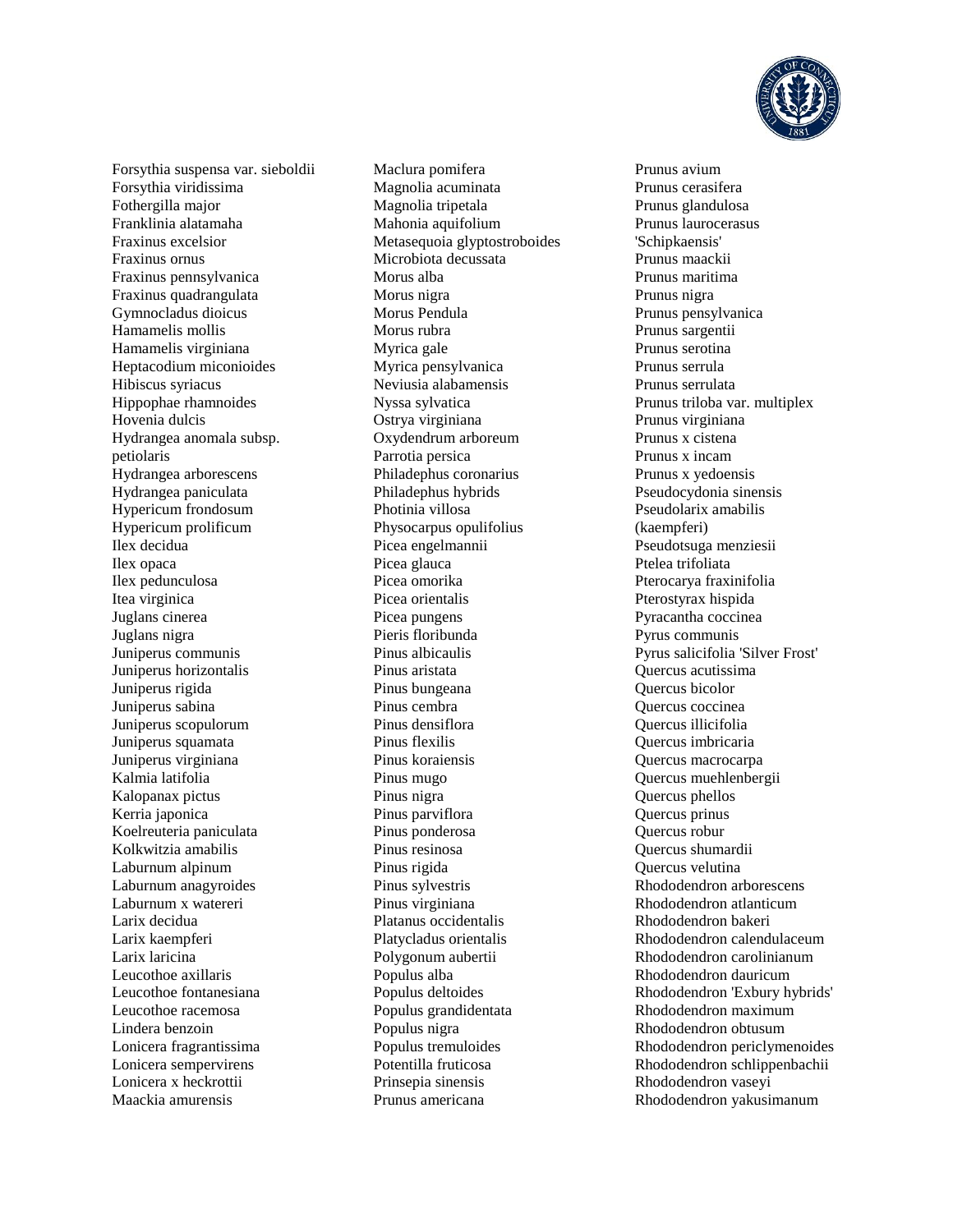

Rhododendron yedoense poukhanense Rhodotypos scandens Rhus aromatica Rhus copallina Rhus glabra Rhus typhina Ribes alpinum Ribes odoratum Robinia hispida Robinia pseudoacacia Rosa glauca Rosa hugonis Rosa hybrids Rosa moyesii Rosa rugosa Rosa virginiana Salix alba Salix caprea Salix matsudana Salix melanostachys Salix purpurea Salix sachalinensis 'Sekka' Salix x blanda Sambucus canadensis Sambucus pubens Sambucus racemosa Sassafras albidum Schizophragma hydrangeoides Shepherdia argentea Shepherdia canadensis Sinocalycanthus chinensis Sophora japonica Sorbaria sorbifolia Sorbus alnifolia Sorbus americana Sorbus aucuparia Spiraea japonica Spiraea prunifolia Spiraea x arguta Spiraea x bumalda Spiraea x vanhouttei Staphylea trifolia Stephandra incisa Styrax americanus Styrax japonicus Styrax obassia Symphoricarpos albus Symphoricarpos orbiculatus Symplocos paniculata Syringa laciniata Syringa meyeri Syringa oblata

Syringa patula 'Miss Kim' Syringa reticulata Syringa villosa Syringa vulgaris Syringa x chinensis Tamarix parviflora Taxodium ascendens Taxodium distichum Taxus baccata 'Repandens' Taxus canadensis Thuja plicata Tilia americana Tilia heterophylla Tilia mongolica Tilia platyphyllos Tilia tomentosa Tilia x euchlora Tilia x europaea Tsuga caroliniana Tsuga chinensis Tsuga diversifolia Tsuga heterophylla Ulmus americana 'Valley Forge' Ulmus carpinifolia Ulmus glabra Ulmus parvifolia Ulmus rubra Ulmus x hollandica Vaccinium angustifolium Vaccinium corymbosum Viburnum acerifolium Viburnum alnifolium Viburnum carlesii Viburnum cassinoides Viburnum dentatum Viburnum dilatatum Viburnum farreri Viburnum lantana Viburnum lentago Viburnum opulus Viburnum plicatum var. tomentosum Viburnum prunifolium Viburnum rhytidophyllum Viburnum sargentii Viburnum setigerum Viburnum sieboldii Viburnum trilobum Viburnum wrightii Viburnum x burkwoodii Viburnum x carlcephalum Viburnum x juddii Viburnum x pragense

Viburnum x rhytidophylloides Weigela florida Weigela middendorffiana Wisteria floribunda Wisteria sinensis Xanthoceras sorbifolium Xanthorhiza simplicissima Zanthoxylum americanum Zenobia pulverenta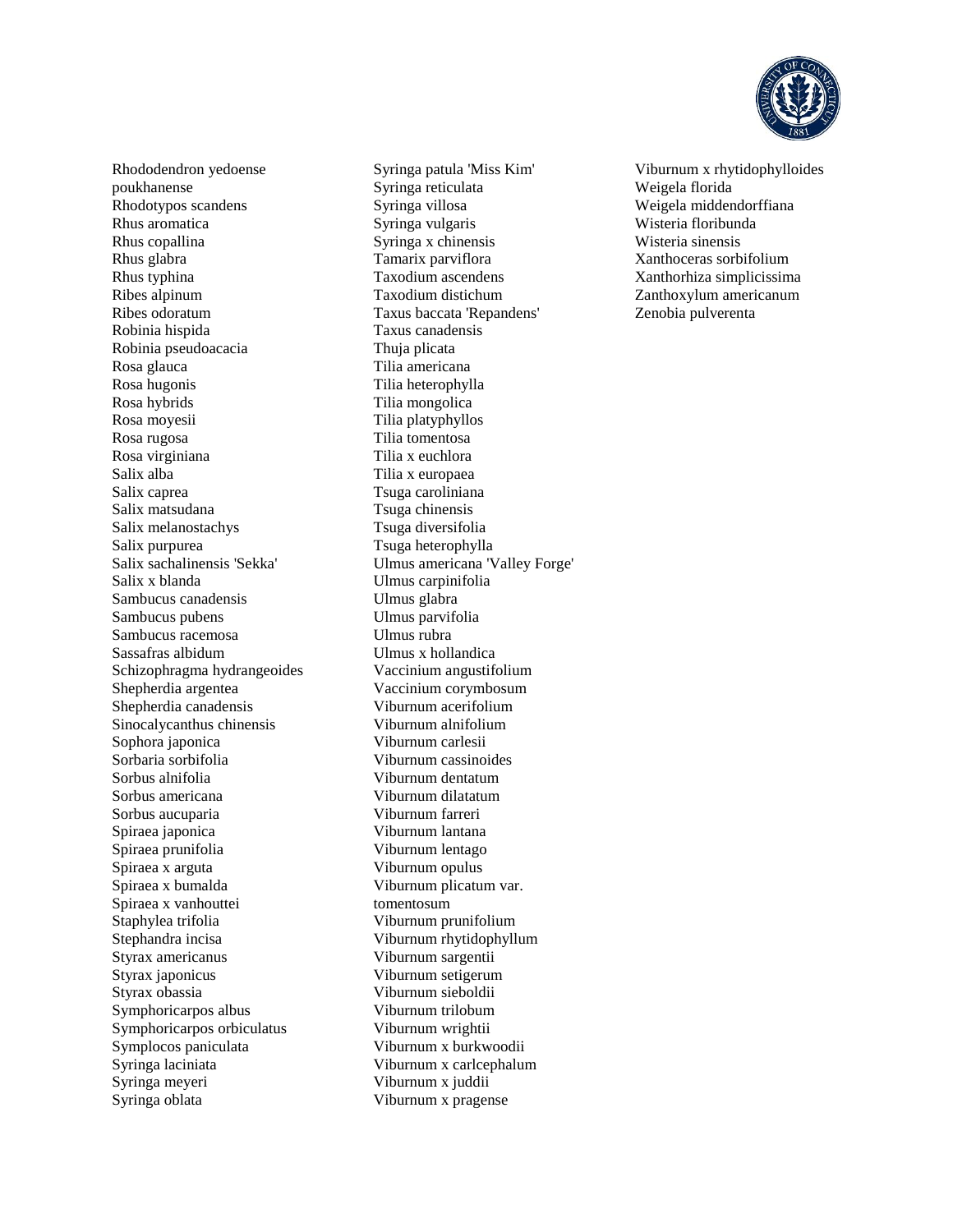